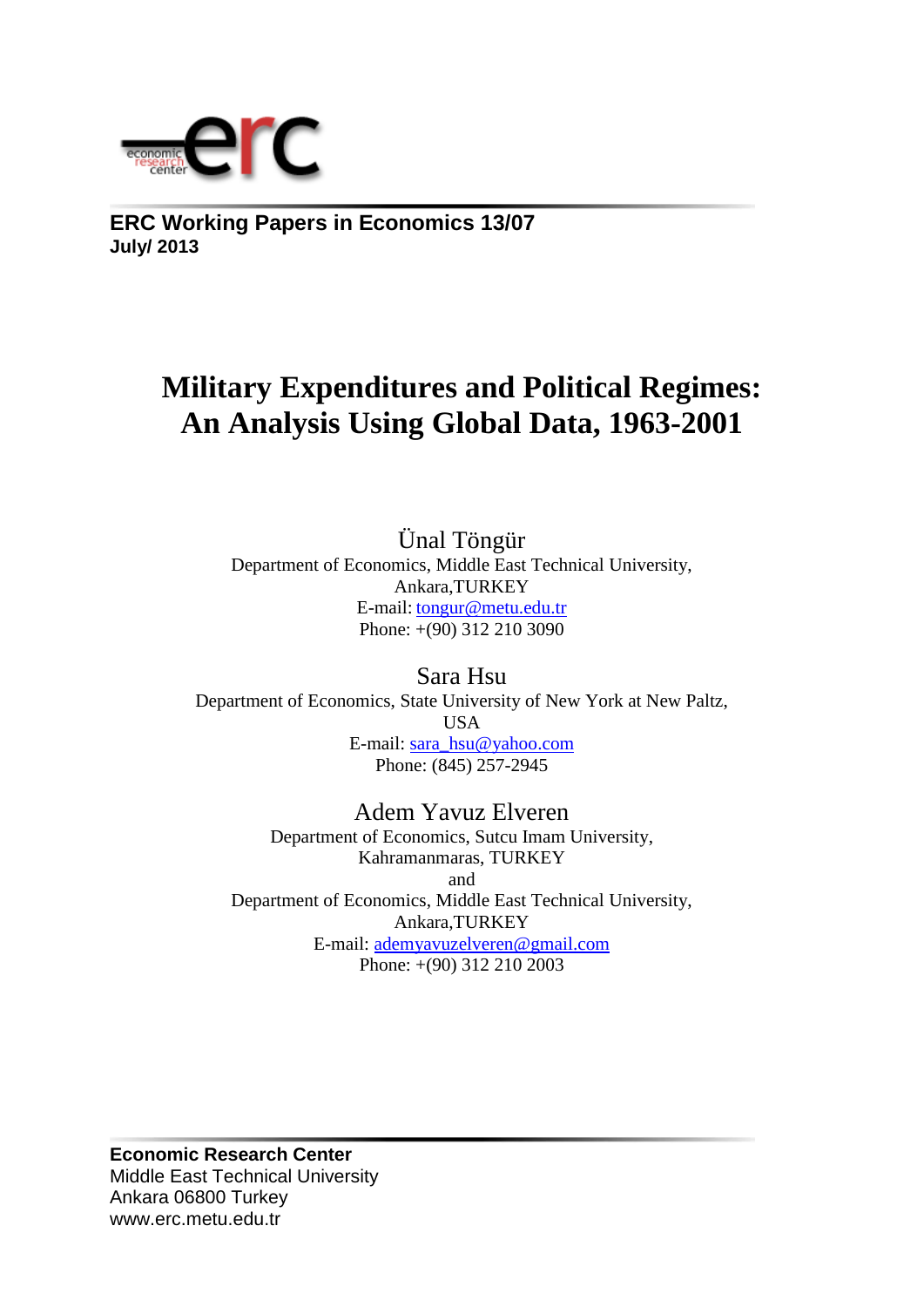# **Military Expenditures and Political Regimes: An Analysis Using Global Data, 1963-2001**

# **Ünal Töngür**

Middle East Technical University, Ankara, Turkey

# **Sara Hsu**

State University of New York at New Paltz, USA

# **Adem Y. Elveren**

Sutcu Imam University, Kahramanmaras, Turkey

#### **Abstract**

This paper examines the determinants of military expenditures with a special focus on political regimes for more than 130 countries for the period of 1963-2001 by employing a dynamic panel data analysis. The paper aims at contributing to the literature by utilizing a recently constructed political regimes data set and considering income inequality, a key variable that has not received substantial attention in the context of political regimes, growth and military expenditures. Covering a large set of countries and an extended time period, the paper reveals further evidence on the linkage between democracy and military expenditures. Our results yield two crucial facts. First, social democratic political regimes have a tendency to spend less on armaments as a share of the national income; compared to social democracy all other political regimes are likely to have higher military burdens, confirming previous findings of the negative relationship between level of democracy and military burden. Second, the analysis shows that higher income inequality, regardless of the model specification and inequality measure, is associated with lower military burden.

#### **JEL Classification:** C33, H56

**Key Words:** Military expenditure, income inequality, terror, political regime, democracy, dictatorship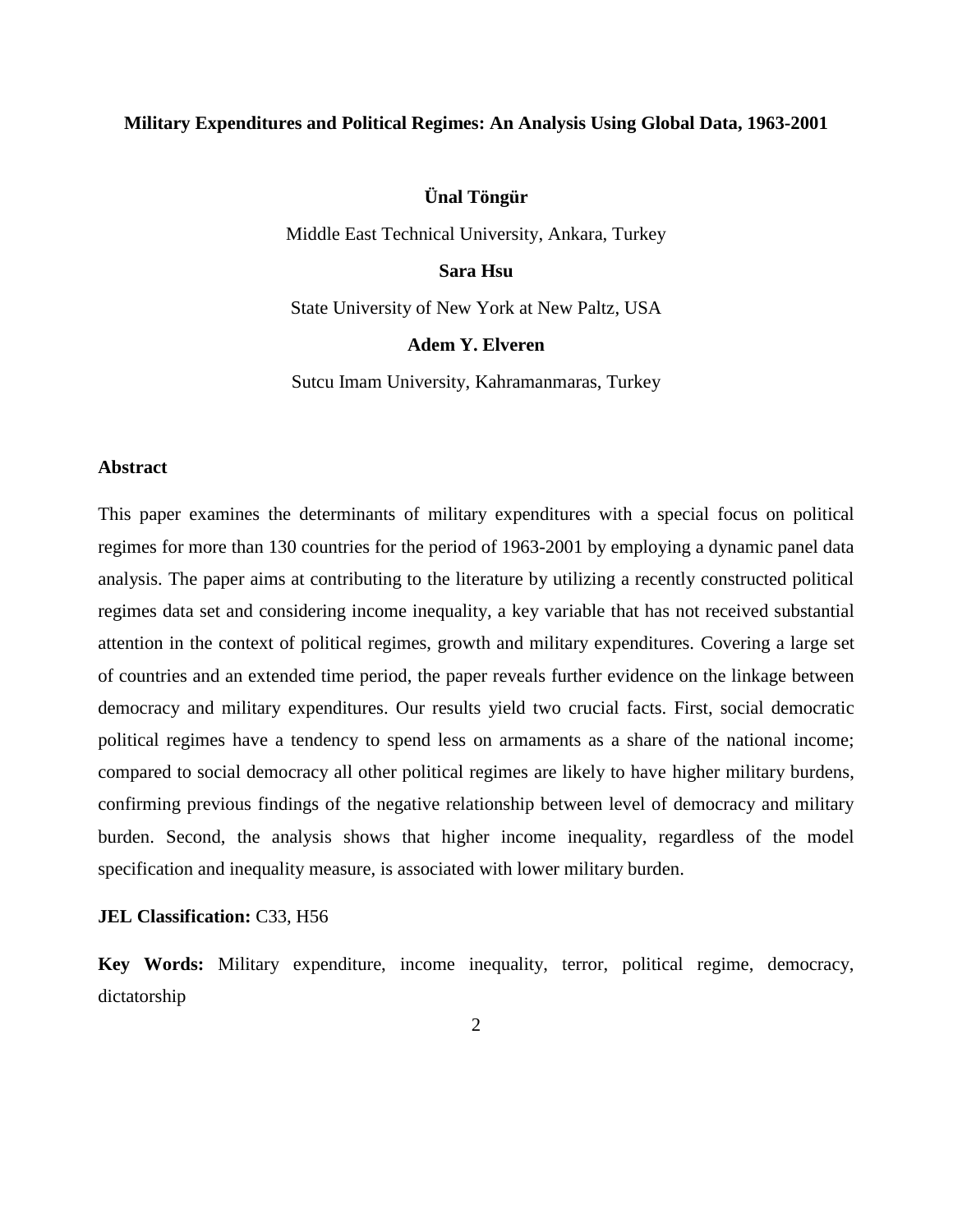## **Introduction**

This paper aims at analyzing the determinants of military expenditures with a special focus on political regimes for over 130 countries during the period of 1963-2001 by using a dynamic panel data analysis. There are different theories that explain the relationship between military expenditures and political regimes, going back to Immanuel Kant's wisdom that reduced military spending would promote peace and prosperity as countries avoid conflict spirals and devote resources to social spending. Mostly using the Polity database, a vast empirical literature has shown the negative relationship between level of democracy and military expenditures. However, there are two shortcomings of this literature. First, only one classification, on a binomial or continuous variable, is used for political regimes in most of these studies, ignoring clear differences between political regimes that cannot be ranked on this type of continuum. Second, the role of income inequality, as a crucial control variable due to its possible linkage with military expenditures, has been ignored in the context of military expenditures and political regimes. Considering these two issues, in this study we utilize a recent political regime data set that separates out political regime by type beyond the categories of democracy and dictatorship. The classification we use includes the categories social democracy, dictatorship, military dictatorship, civil war, one-party democracy, communist, Islamic republic, European colony, and conservative democracy. These are qualitatively different regimes that each has distinct characteristics pertaining to government ideology and government expenditure. We also incorporate two different measures of income inequality in order to better understand the military expenditure-political regime nexus. In addition to confirming some expected results yielded by earlier studies (such as the positive relationship between military expenditures overall and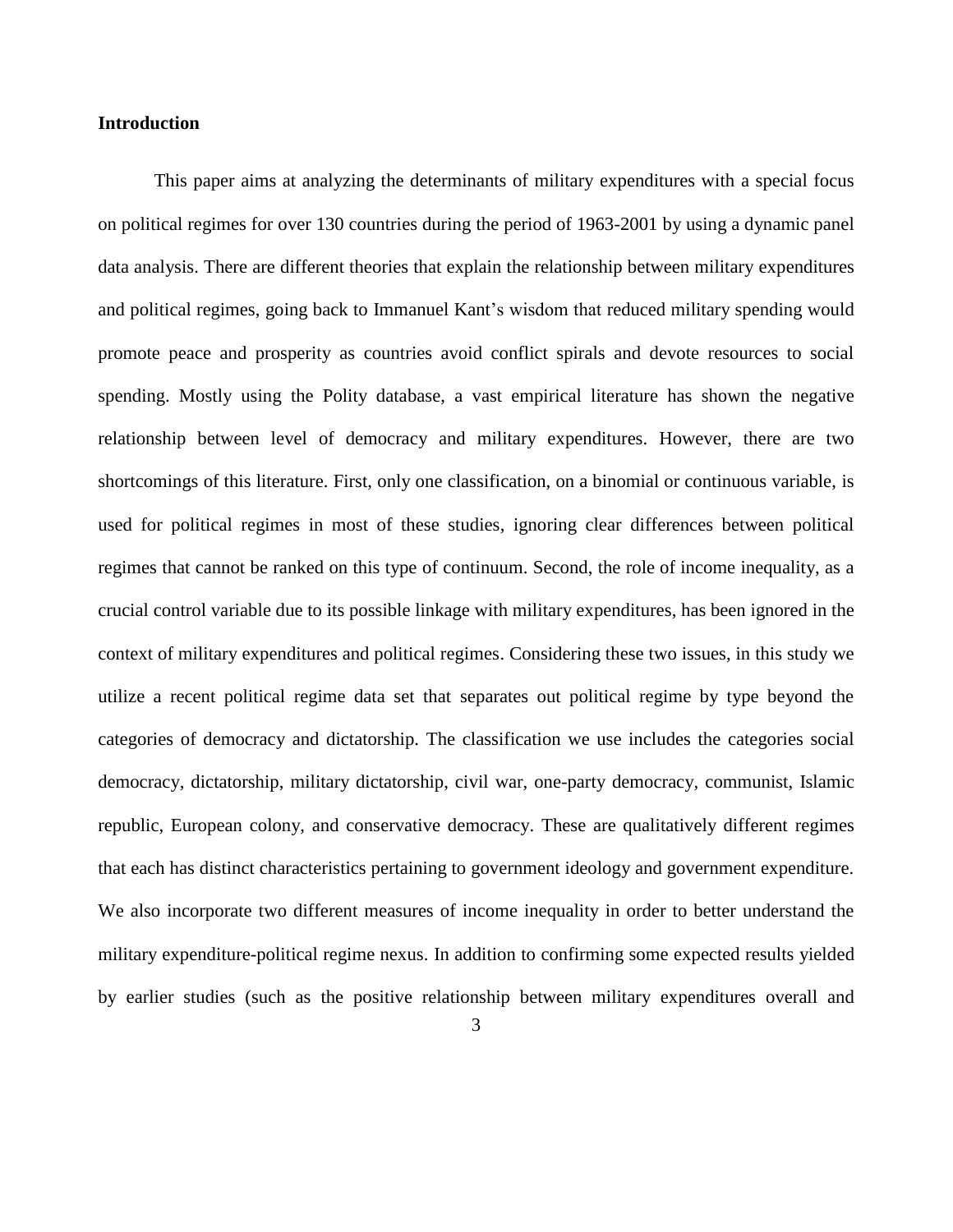military expenditures of foes and internal and external threats) our findings show the negative relationship between military burden and the military expenditures of allies, growth and income inequality. Also, regardless of the model specifications, we found a significant, negative relationship between democracy and military burden based on our political regime data set.

Following this section we provide a brief literature survey on the nexus of military expenditures-political regimes. Section 3 introduces data and methodology. Section 4 presents results and discussion. Finally, the last section is reserved to summarize our findings.

# **2. Military Expenditures and Political Regimes**

There are several ways in which scholars have theorized a relationship between military expenditures and political regimes. Fordham & Walker (2005) discuss the wisdom of liberals following Immanuel Kant, who reasoned that reduced military spending would promote peace and prosperity as countries avoid conflict spirals and devote resources to social spending.

Another way in which theory frames the relationship between political regime/democracy and military spending is through the concept of the "peace dividend." Rota (2011) writes that the relationship in between democracy and military spending, with regard to the "peace dividend," is complex, and references Alesina & Spoalore (2005, 2006), who propose a model in which the peace dividend is not as large as might be expected due to the spread of democracy, since democracy can result in a higher number of nations, leading to more chances of regional conflict. Hess & Orphanides (2001) also find that democratization does not necessarily produce the so-called "peace dividend" and that wars may be just as prevalent under democratic regimes.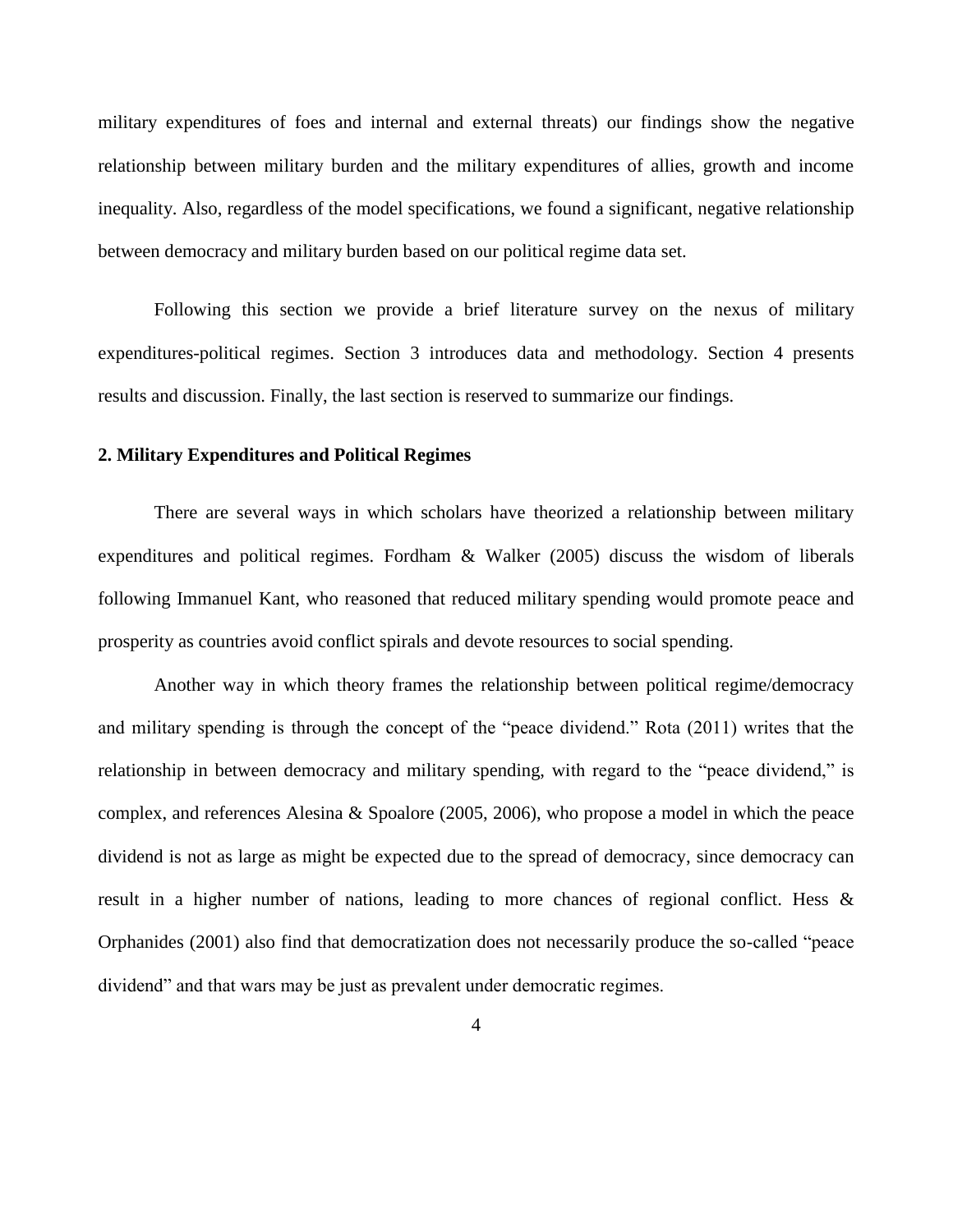The negative relationship between democracy and military spending has also been underscored in work by Harrison  $&$  Wold (2012), who assert that democracies impose more constraints on government, which reduces the probability of war and military expenditure. The authors also write that democracy also enhances state ability to raise public finance in the case of war. Bove & Brauner (2011) reference Nordlinger (1977) and other political scientists (such as Sprout & Sprout (1968) who make the case that democratic rulers who wish to be re-elected have an incentive to increase social spending and reduce military budgets to please the populace. Goldsmith extends this theory, stating that democratic leaders are less likely to use force against opposition, resulting in less use of the military and lower levels of military spending (Goldsmith 2003).

De Masi & Lorie (1989) assert that a number of political, economic, and strategic factors influence military spending. These interact at different levels—at the national, regional, and global levels, and may include domestic or external security risks, political regime, existence of a local arms industry, level of regional conflict, and membership in a global power bloc.

A body of literature examines the impact of political regimes on military regimes using empirical data. Most empirical tests have found that democratic or liberal regimes spend less on the military than autocratic regimes. Mulligan, Gil & Martin (2004) find that countries that are not democratic spend on average 2% more of GDP on military, whether they are Communist or non-Communist nations. Eloranta & Andreev (2006) find a moderately negative relationship between democracy and military expenditures looking at the period between 1870 and 1938. Fordham & Walker (2005) obtain a similar result—that liberal states engage in less military spending than autocracies, examining the period from 1816 to 1997. Goldsmith (2003) finds the same result and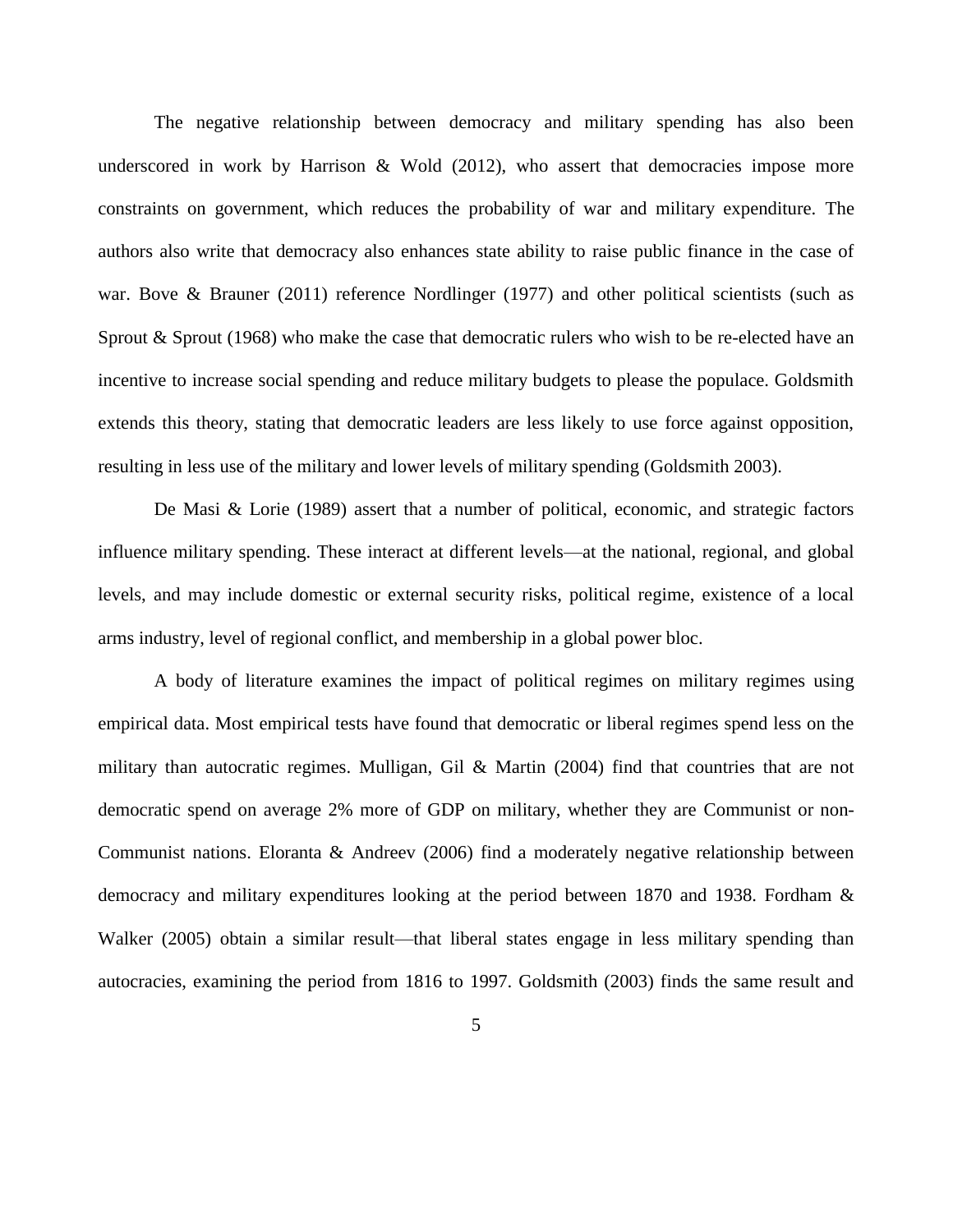uses it as evidence supporting liberal peace theory. Looking at all states covered by the Correlates of War (COW) data set from 1886 to 1989, Goldsmith finds that democracies spend less on defense than non-democratic states. Goldsmith (2007), using spatial econometrics, confirms this result. This negative relationship is also found in Hewitt (1992), Dunne, Perlo-Freeman & Smith (2003, 2008), Collier & Hoffler (2004, 2007a, 2007b), Nordhaus, Oneal & Russett (2012), Habibi (1994), and Garfinkel (1994). In studies analyzing mainly developing nations, several scholars, including Nordlinger (1970), Schmitter (1971), and O'Leary & Coplin (1975), have looked at the relationship of military versus civilian rule to military spending levels, finding that military regimes do indeed devote more public resources to military spending.

However, not all studies come to the same conclusion. Rota (2011) finds that democracy and military spending are positively correlated before World War I and negatively correlated after World War I. Baliga, Lucca & Sjöström (2011) find that limited democracies are more war-oriented than autocracies. Dudley & Montmarquette (1981) use a sample of 38 developed and developing countries for the years 1960, 1970 and 1975. They find that political regime, designated by being a multi-party democracy or not, has no impact on military spending.

Studies that focus mainly on developing nations have been criticized. Research on developing nations by McKinlay & Cohan (1975, 1976) and by Jackman (1976) refutes prior conclusions that regime-type influences military spending. Rota (2011) also notes that these studies neglect more advanced countries because their policy regime measures do not distinguish between different levels of democracy.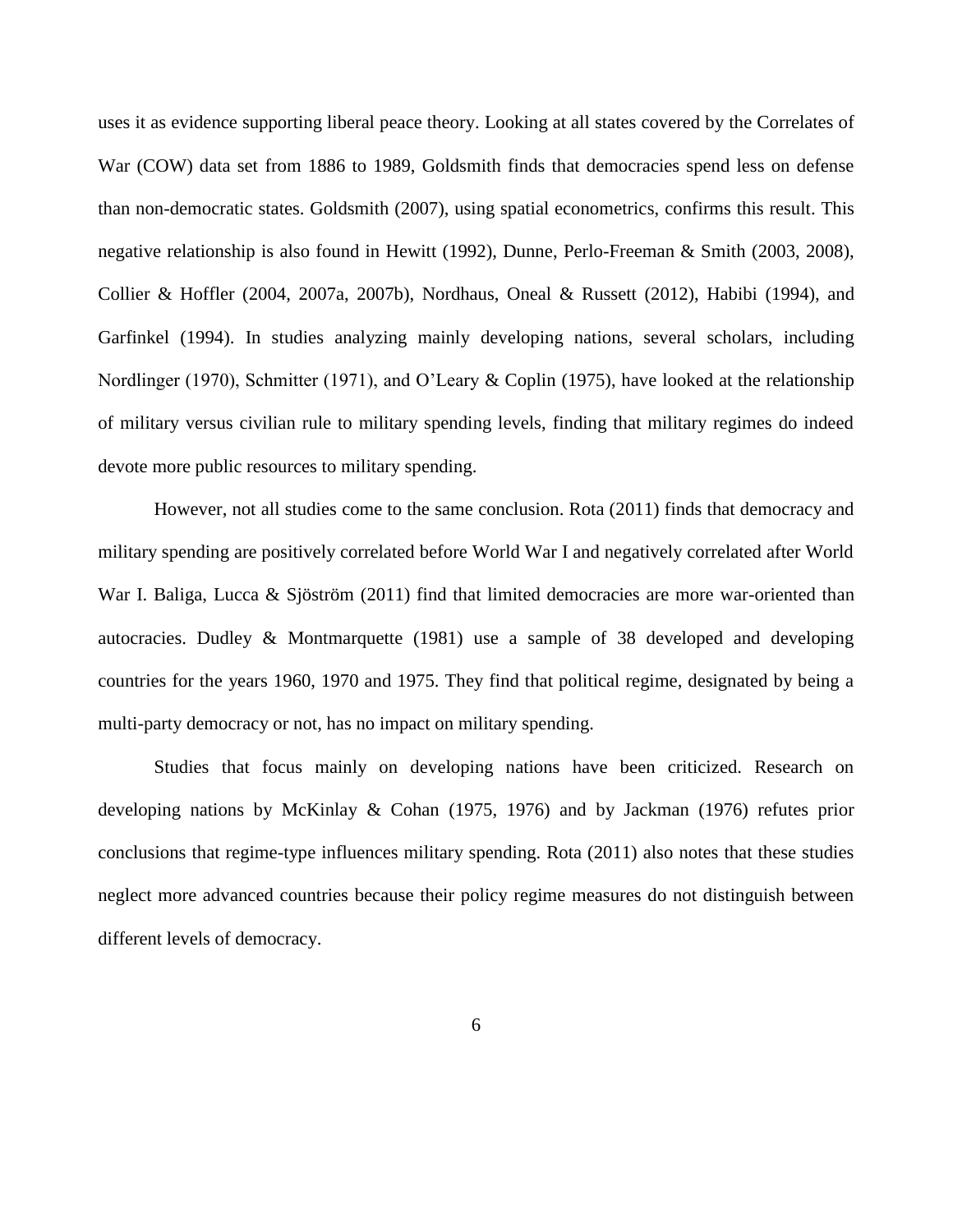Further, there is some criticism of the studies on political regime and military spending where political regime uses only one classification, on a binomial or continuous variable, of political regime. Most often, the Polity project regime classification database is used, which ranks democracies and autocracies on a spectrum using a continuous variable. However, there are clear differences between political regimes that cannot be ranked on this type of continuum, which we shall discuss below. Different types of autocracies (military dictatorships versus non-military dictatorships, for example) and different types of democracies (social democracies versus non-social democracies, for example) result in different political decisions and dynamics and therefore different levels of military spending.

Other studies incorporate other measures of regime type in the analysis of military spending. Bove & Brauner (2011) examines differences in autocratic regimes, categorizing the regimes as Personalist, Single party, Monarchy and Military authoritarian regimes, and finds that military regimes have the highest levels of military spending. Russett & Oneal (2001) find that the transition from authoritarian to democratic regimes in Latin America results in reduced military spending. Tongur & Elveren (2012) use the Hsu (2010) database to find that social democratic political regimes have significantly lower military expenditures, and that Communist nations, nations in civil war, and conservative democracies tend to spend more on the military as a share of central government expenditures. McKinlay & Cohan (1975, 1976) and Schmitter (1971) distinguish between civilian and military regime types of regimes to find that military regimes spend more on the military. Albalate, Bel & Elias (2012) separate democracies themselves into two types,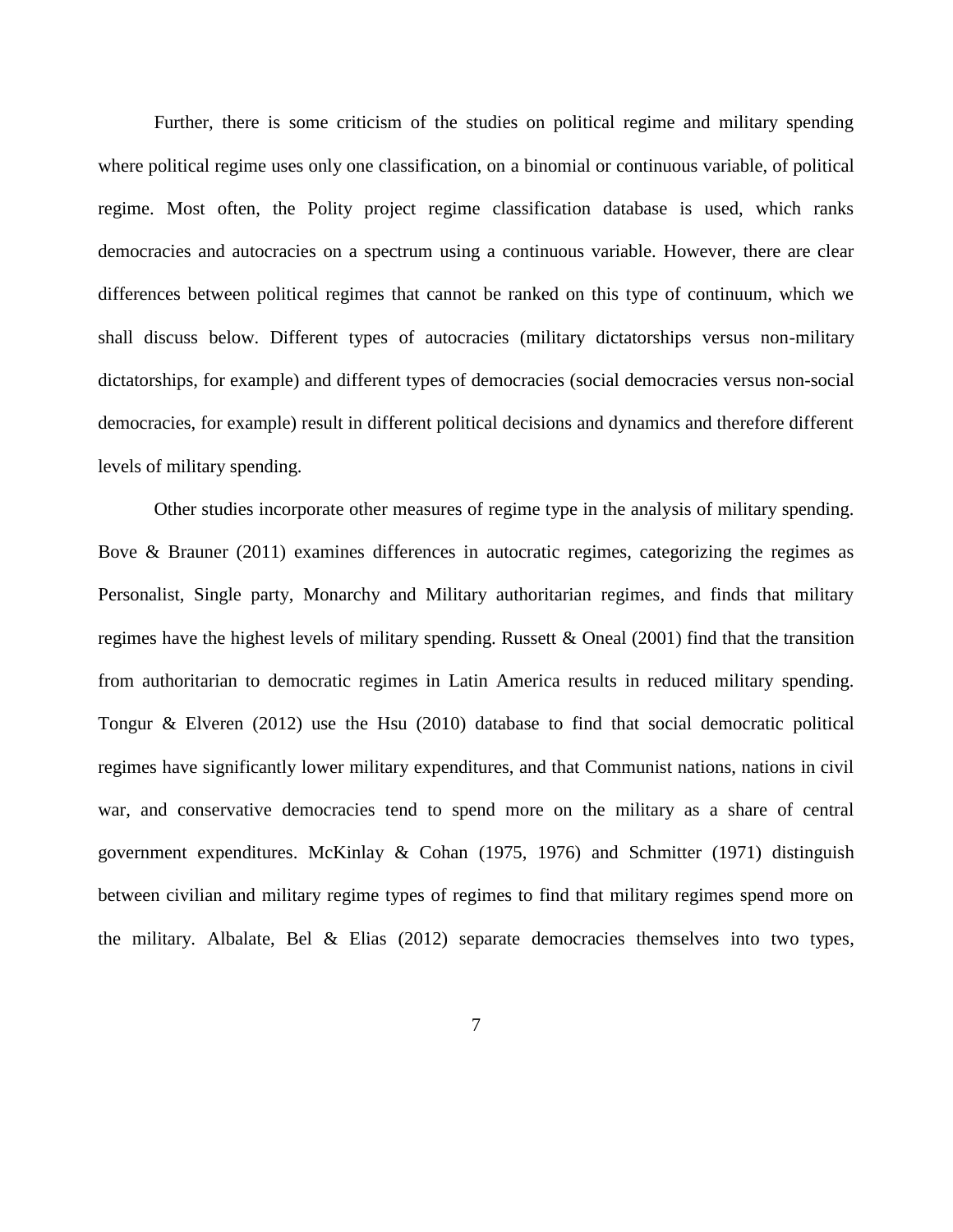presidential and parliamentary democracies, and find that military spending in the former is higher than the latter.

There are a number of competing theories to explain the military expenditure pattern of countries (Goldsmith 2003). In other words, there are "many context-dependent influences on any given state's defense burden" (Goldsmith 2003: 560). However, if there are some general influences, then these effects can be captured across a range of data, covering a large number of countries and a long time period as in this paper (Goldsmith 2003). In line with this reasoning we therefore follow a general approach to the issue to see if higher democracy is associated with a lower military burden (i.e. liberal theory) by considering commonly used variables across the literature.

## **3. Data and Methodology**

#### **3.1 Data**

 $\overline{\phantom{a}}$ 

#### *Dependent Variable*

In line with major studies we take the military expenditure-to-GDP ratio, *MILGDP*, as our dependent variable, indicating the defence burden<sup>1</sup>. We derive this variable based on a data set, the logarithm of military spending in constant dollars measured with purchasing power parities (PPP) and the logarithm of real GDP, provided by Nordhaus, Oneal & Russett (2012). From 1989 onward

<sup>1</sup> Goldsmith (2003) states that military expenditures may properly represent military power in a state, but does not necessarily measure defense effort per se, since the military expenditure variable does not control for state resources. Hence defense is some proportion of military expenditures as compared to GDP. Using this ratio allows comparison of countries over time, and prevents disjoints related to exchange or inflation rates.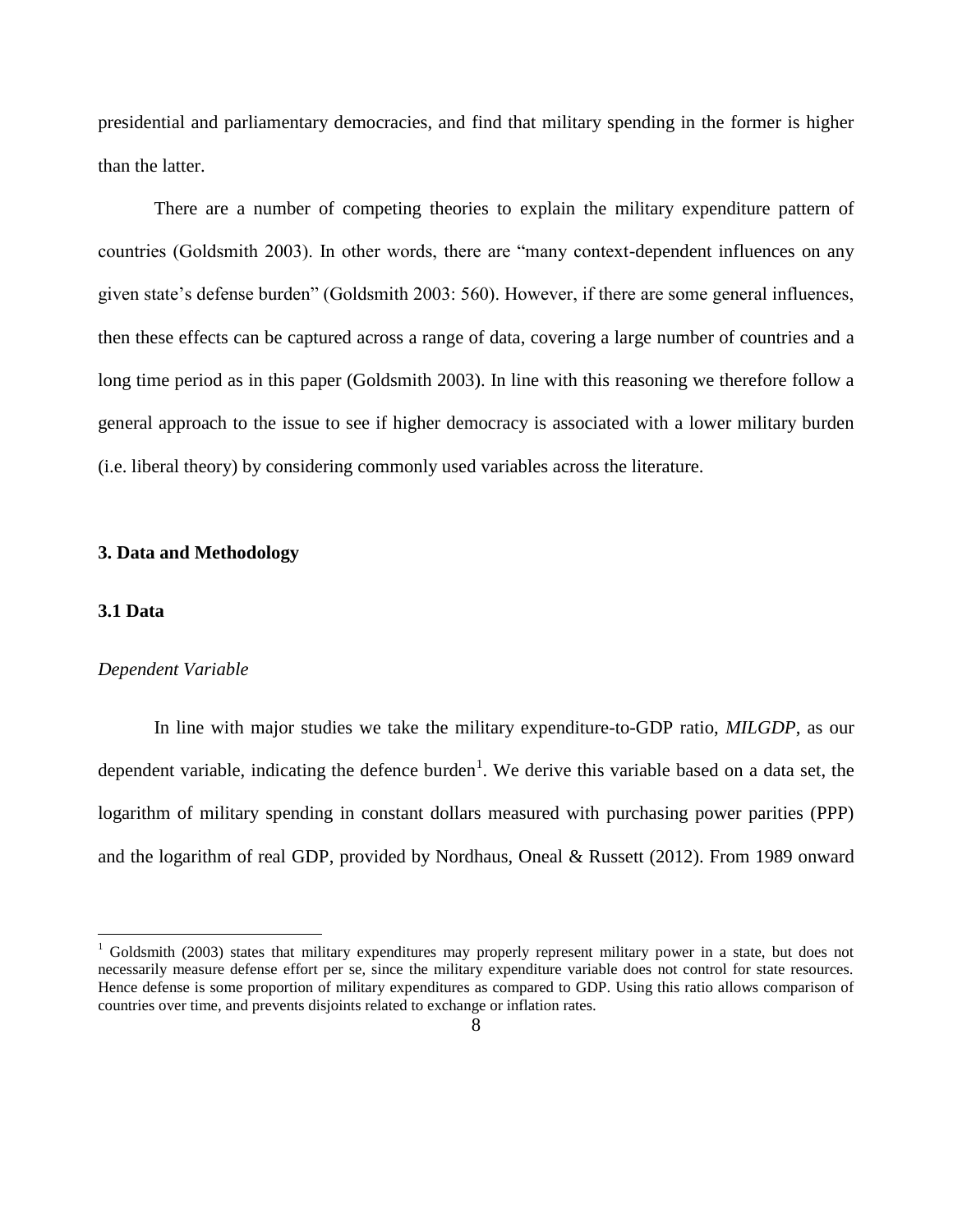we use Stockholm International Peace Research Institute's (SIPRI) data<sup>2</sup> as it is the most reliable and commonly used data set. We obtained the data for the rest of the period from the Correlates of War (COW). However, as the SIPRI no longer posts data for the Cold War years and was sometimes criticized for underestimating the spending of communist countries we use the COW numbers for those years. Also, in contrast to the other report, COW shows a large decline in China's military spending between 1985 and 1988. Therefore, we raise the estimates to be consistent with SIPRI's for 1988.

#### *Military Size*

Following Ali (2007) and Tongur & Elveren (forthcoming) we take the size of army into account by (i.e. number of military person per 1000 people), *AF*, provided by the COW.

# *Arms Races*

 $\overline{\phantom{a}}$ 

The arms race, a possible explanation of the military expenditure, is introduced by Richardson (1960). However, empirical works have showed that the arms race model does not hold for the majority of cases (Oren 1994; Rota 2011). Therefore, this perspective has been replaced by the 'Security Web' concept (Rosh, 1988) and by the concept of an external enemy threat (Dunne & Perlo-Freeman 2003a,b) and that of neighbors (Collier & Hoffler 2004). In this context, we do not hesitate to borrow two more variables from Nordhaus, Oneal & Russett (2012), specifically, *the logarithms of weighted military expenditures of foes and that of friend*, military spending of allies (FRIENDS), and military spending of potential enemies (FOES), respectively.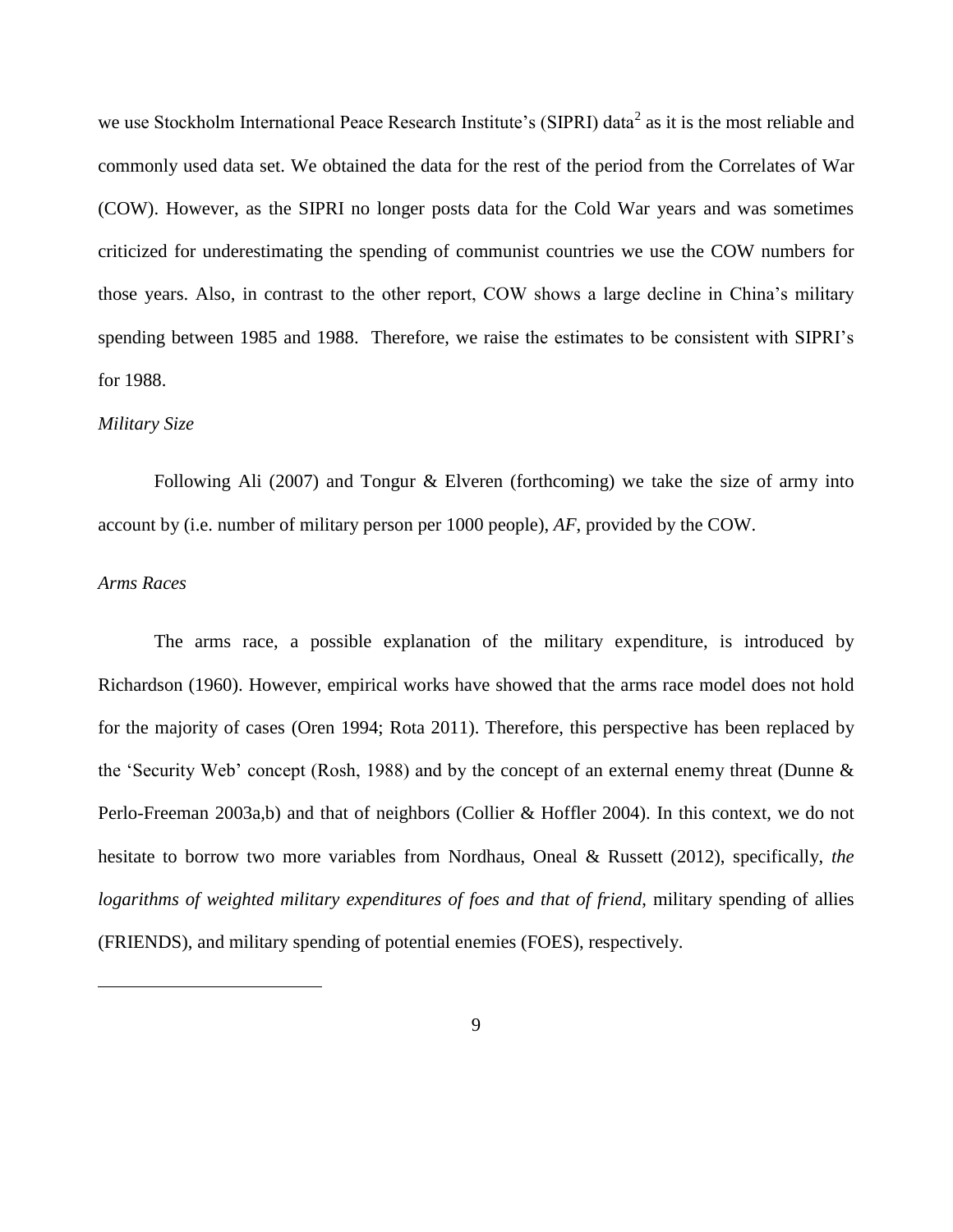# *Internal and External Threat*

As an indicator of internal threat we consider terrorism, whose data set is provided by the Global Terrorism Database. However, in addition to usual measure, *number of terrorist events*, we also consider *the number of people wounded or killed* in these events as an alternative measure for terrorism. To capture the external threat, besides the 'civil war' within the political regimes we also incorporate *war* and *conflict* dummies based on the Militarized Interstate Dispute Data of the COW<sup>3</sup> . Here, while we take *war* as defined war in the original data set, we on the other hand define *conflict* as war or the use of force in in disputes.

#### *Inequality Indicators*

 $\overline{\phantom{a}}$ 

There are four distinct approaches that account for the relationship between military spending and income inequality (Lin & Ali 2009). First, the Keynesian view finds that military expenditures expand higher aggregate demand and employment, thereby boosting the economy. Keynesian spending benefits the poor relatively more than the rich, thereby improving income distribution. Second, defense-related jobs normally pay better than other types of jobs, which means that intersectoral pay gaps widen as military expenditures increase (Ali 2007). Third, because military personnel may incorporate relatively less-skilled labor, military R&D expenditures benefit more highly skilled workers. Therefore there is a tradeoff between the forces that equalize wages and those that increase wage gaps (Lin & Ali 2009). Finally, for governments, higher military spending

<sup>&</sup>lt;sup>3</sup> Some major studies also utilize COW data set for interstate war, such as Goldsmith (2003) and Fordham & Walker (2005) among many others.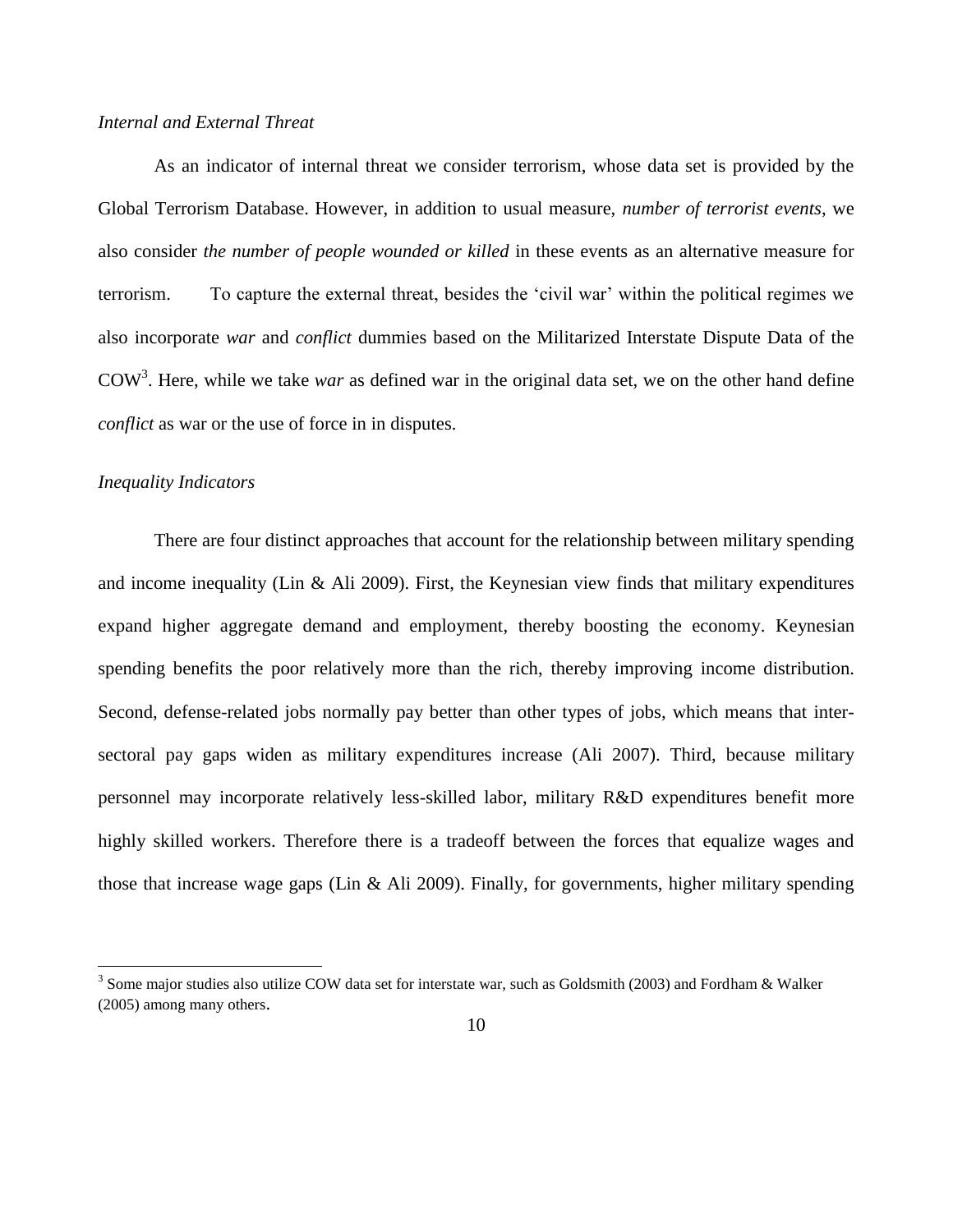results in lower levels of funds for education, health, and social transfers, which would otherwise improve income distribution.

While Lin & Ali (2009), in a panel Granger analysis, found no causality between military expenditures and income inequality, several studies found that higher military expenditures exacerbate income inequality (Abell 1994; Seiglie 1997; Ali 2007, 2012; Vadlamannati 2008; Hirnissa, Habibullah & Baharom 2009; Kentor, Jorgenson & Kick 2012; and Tongur & Elveren forthcoming).

We incorporate two inequality measures. The first variable, the THEIL, is the industrial pay inequality index (UTIP-UNIDO) obtained from the University of Texas Inequality Project (UTIP). To calculate the Theil T Statistic (Theil 1972), UTIP computes the pay inequality index for 156 countries for the 1963-2002 period. The UTIP group also calculated the Estimated Household Income Inequality (EHII) by incorporating the UTIP-UNIDO and Deininger-Squire (1996) data sets into a Gini format (please see UTIP and Galbraith & Kum (2005) for further information about calculation). We use these measures because we consider manufacturing pay inequality to be an appropriate indicator of the overall income inequality in line with the extensive discussions in Galbraith and Conceição (2001) and Galbraith and Kum (2005).

# *Economic Indicator*

Since economic growth has an effect on military spending as discussed by a vast literature we use the GDP growth rate as a control variable, provided by the World Bank.

*Political Regimes*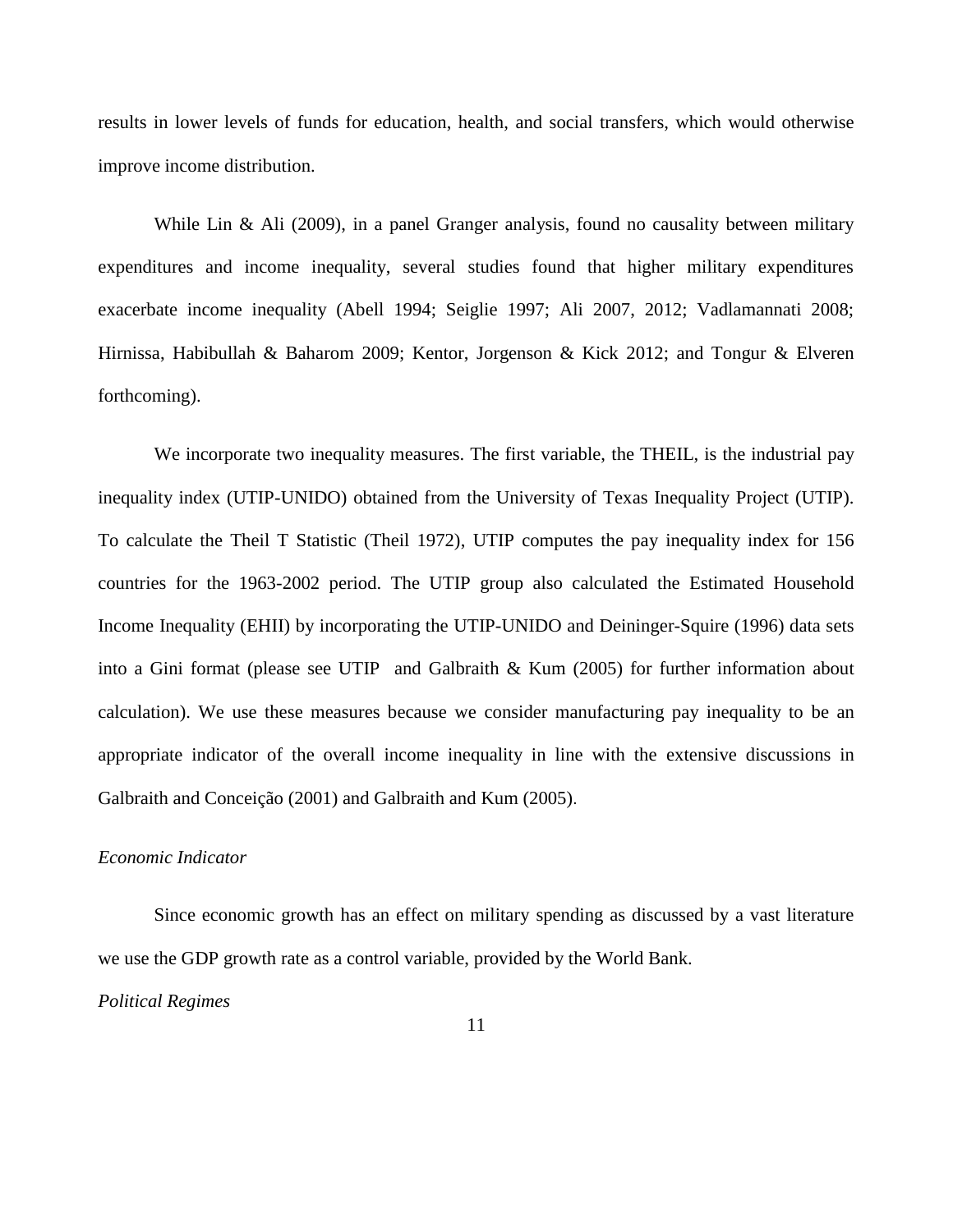We use a more recent database for regime classification—Hsu (2010) found on the UTIP website, since most existing classifications classify democracy and autocracy on continua or as a single binomial variable. The dichotomous classification type has been found in Cheibub & Gandhi (2004), who divide regime types between authoritarian and democratic, based on data taken from Przeworkski et al. (2000).

Continuous classifications of degree of democracy treat both types of regimes as having one characteristic—democracy, whereas in reality, there are qualitatively different types of democratic regimes and different types of autocratic regimes. The Polity database, created by Gurr (1974) and Gurr, Jaggers & Moore (1990), makes use of the democracy continuum, using political participation, government recruitment, and degree of democratic constraint on the chief executive. Other commonly used continua measures include Freedom House (2004) and Vanhanen (2000). Freedom House ranks degree of democracy by examining election outcomes and balance of power. Vanhanen measures degree of democracy using percentage votes for smaller parties and percentage of adults voting in elections as the basis for the ranking. Hadenius & Teorell (2007) use the Polity/Freedom House database to sub-classify regimes in terms of hereditary succession, use of military force, and the presence or absence of popular elections into twenty types of sub-regimes.<sup>4,5</sup>

Rather than using the dichotomous or continuous regime classifications, directly or indirectly, we adopt a new regime typology that distinguishes between regime types that are internally similar. Hsu (2010) uses categorical variables to classify different regimes based on the

 $\overline{\phantom{a}}$ 

<sup>&</sup>lt;sup>4</sup> The World Bank Database (Beck, Keefer & Clarke 2006) measures many aspects of party types and electoral competitiveness without creating a regime classification per se.

<sup>&</sup>lt;sup>5</sup> Bollen's (1980, 1991, 1993) dataset, 12 Cross-National Indicators of Liberal Democracy 1950-1990, uses a number of indicators that have been criticized for including both subjective and objective indicators that are inconsistent.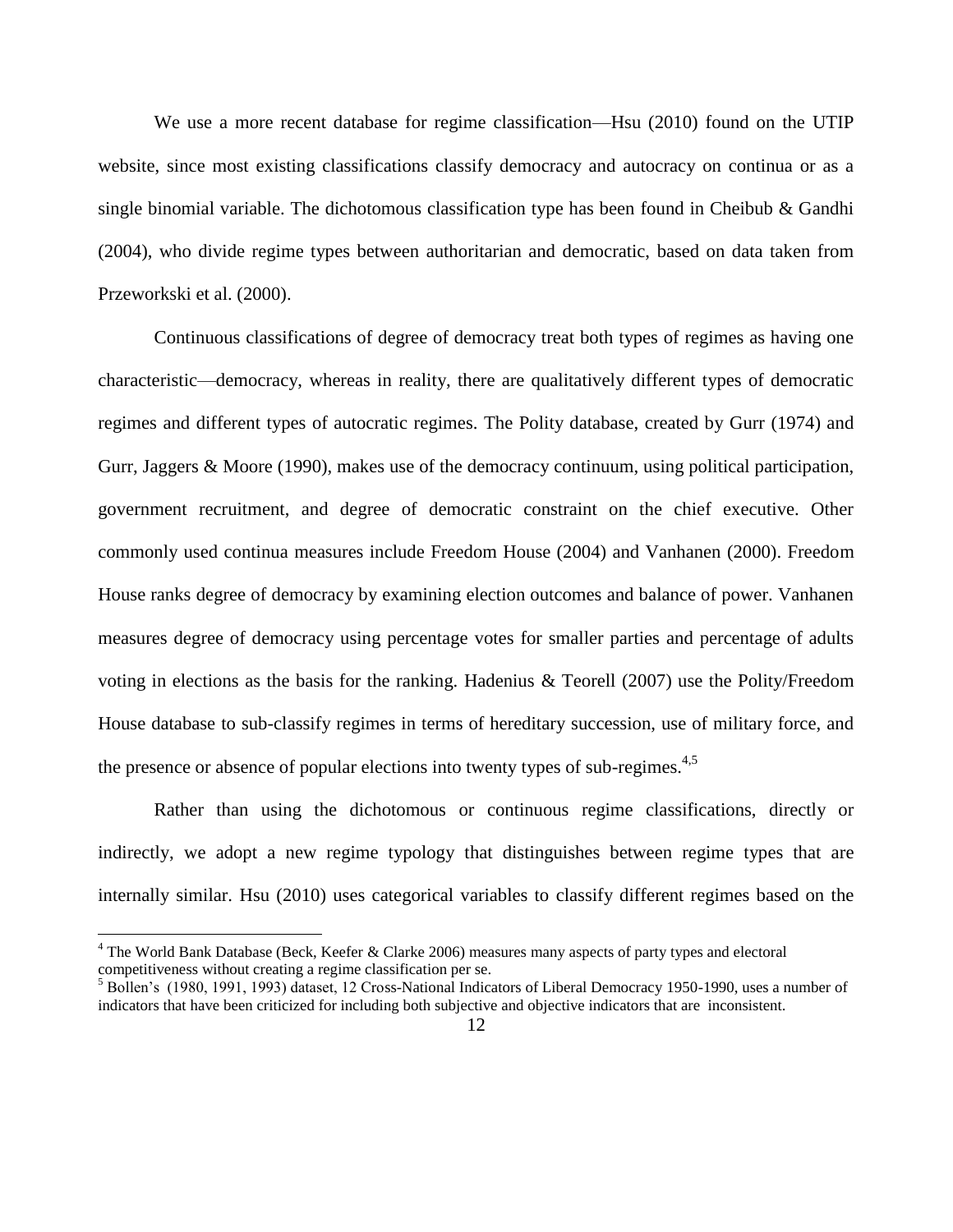type of government (as opposed to criteria regarding elections, political liberties, etc). The database does not rank democracy or autocracy in terms of degree.

The database makes use of nine regime types to categorize our data: social democracies, conservative democracies, one-party democracies, European colonies, Communist regimes, Islamic republics, military dictatorships, dictatorships, and civil war. Democracies in our database—whether social, conservative, or one-party democracies—are based on regimes that hold fair elections for the chief executive office and the legislative body. Social democracies are those that have a relatively large welfare state, while conservative democracies are those that have a relatively small welfare state. One-party democracies are those that do not allow opposition parties from winning elections. European colonies are countries that are governed externally. Communist regimes and Islamic republics are classified by their own governments as such, and we simply follow their classification. Power-based authoritarian regimes in which the military holds most of the political power are classified as military dictatorships, while those in which the military does not hold most of the political power are classified as dictatorships. Countries that are engaged in civil war are classified as such, since their governments often face varying degrees of chaos.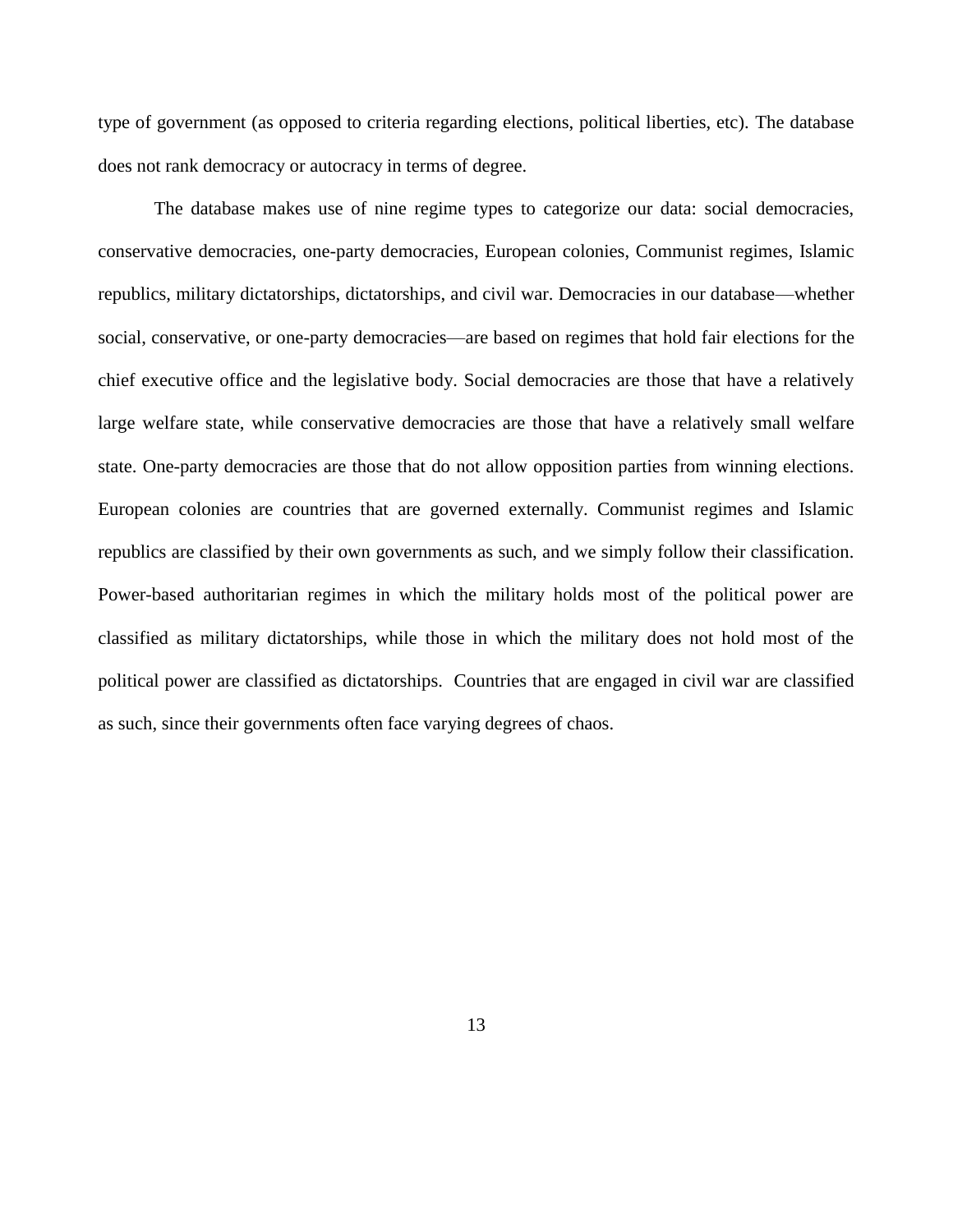| Label           | <b>Variables</b>                                                                           | <b>Source</b>                             |  |  |  |
|-----------------|--------------------------------------------------------------------------------------------|-------------------------------------------|--|--|--|
| <b>MILGDP</b>   | Share of military expenditures as<br>percentage of GDP                                     | Nordhaus, Oneal & Russett (2012)          |  |  |  |
| <b>THEIL</b>    | UTIP-UNIDO industrial pay<br>inequality index                                              | University of Texas Inequality<br>Project |  |  |  |
| <b>EHII</b>     | <b>Estimated Household Income</b><br>Inequality                                            | University of Texas Inequality<br>Project |  |  |  |
| AF              | (natural logarithm of) Armed<br>forces per 1000 people                                     | Correlates of War Project (COW)           |  |  |  |
| <b>T-EVENT</b>  | (natural logarithm of) Number of<br>terrorist incidents                                    | <b>Global Terrorism Data Base</b>         |  |  |  |
| T-KILLWOUND     | (natural logarithm of) Number of<br>people wounded or killed                               | <b>Global Terrorism Data Base</b>         |  |  |  |
| <b>GROWTH</b>   | Real GDP growth rate                                                                       | <b>World Bank</b>                         |  |  |  |
| <b>FRIENDS</b>  | (natural logarithm of) Total<br>military spending of allies and<br>other friendly states   | Nordhaus, Oneal & Russett (2012)          |  |  |  |
| <b>FOES</b>     | (natural logarithm of) Total<br>spending by states with different<br>security arrangements | Nordhaus, Oneal & Russett (2012)          |  |  |  |
| <b>WAR</b>      | dummy for each war year                                                                    | Correlates of War Project (COW)           |  |  |  |
| <b>CONFLICT</b> | dummy for each war year or each<br>use of force year                                       | Correlates of War Project (COW)           |  |  |  |
|                 | Type of Political Regimes (dummies)                                                        | Hsu (2010)                                |  |  |  |

**Table 1. Summary of Variables** 

The sample used in our regressions includes 3,064 country-year observations. When we look at the distribution of the sample with respect to political regimes, out of all of them, 146 are social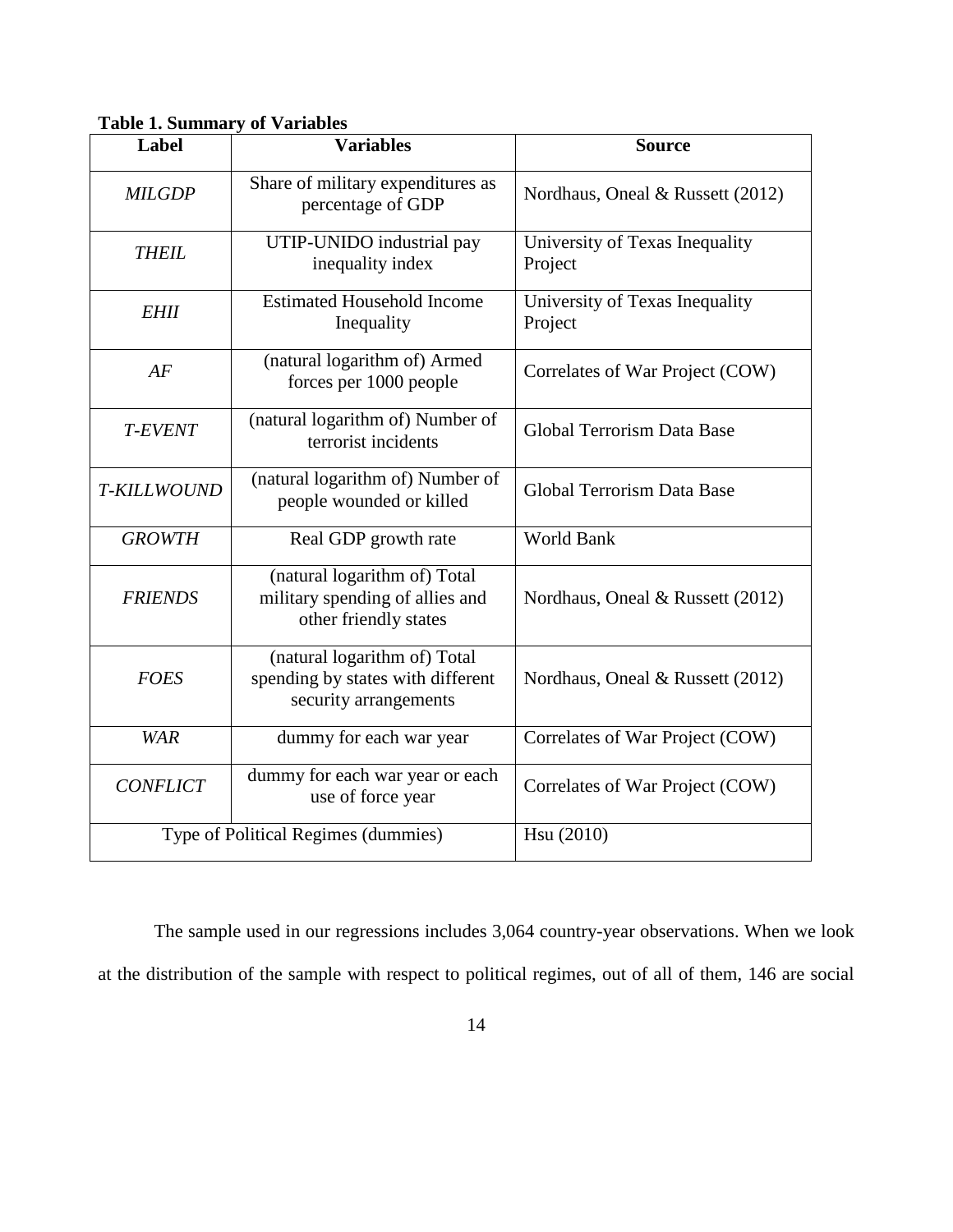democratic, comprising 4.8 percent of all observations. The numbers of observations and percentages for the remaining political regimes are as the followings<sup>6</sup>: 605 observations comprising 19.7 % dictatorships, 413 observations comprising 13.5 % military dictatorship, 84 observations comprising 2.7 % for civil-war, 112 observations comprising 3.7 % for one-party democracies, 191 observations comprising 6.2 % Communist regimes, 33 observations comprising 1.1 % Islamic Republics, 8 observations comprising 0.3 % European colonies, 1472 observations comprising 48% conservative democracies. The mean values of variables relating to political regimes can be seen in the following figures.



**Figure 1. MILGDP and AF according to political regimes**

**Note:** Left-hand side axis shows AF; and right-hand side axis shows MILGDP.

 $\overline{\phantom{a}}$ 

<sup>&</sup>lt;sup>6</sup> Since the political regimes of countries may change over time we provide descriptive statistics for political regimes rather than for countries.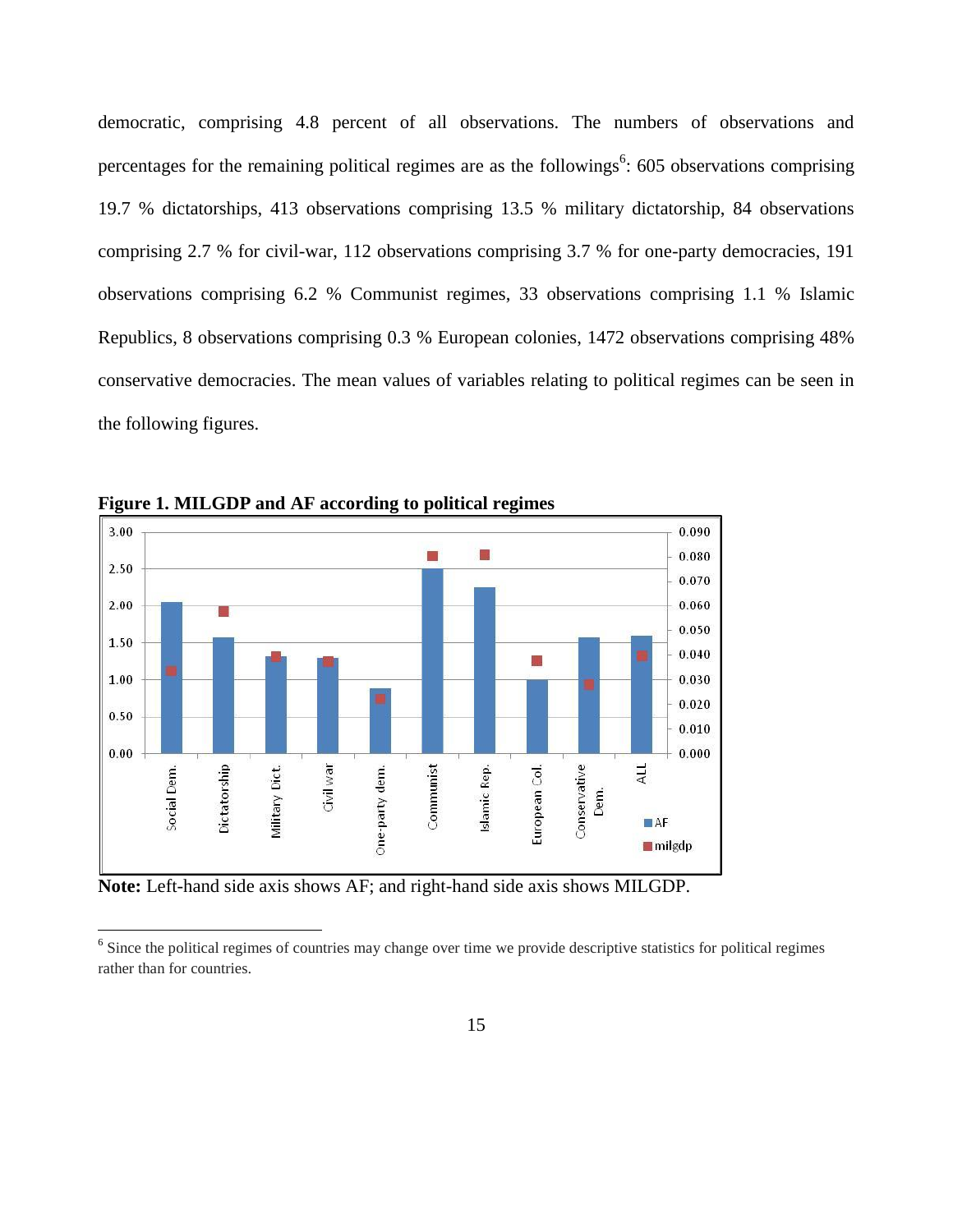As demonstrated in Figure 1, while political regimes of one-party democracies, social democracies and conservative democracies have the smallest shares of military expenditures, Communist regimes, Islamic Republics and dictatorships have the highest shares. Also, considering the fact that social democracies (with Communist regimes) have the lowest income inequality (as shown in Figure 2), and experience the lowest conflict and war, we do not hesitate to take social democracy as a base regime category to compare and contrast with other regimes, to better capture the role of democracy, inequality, and threat.



**Figure 2. THEIL, EHII, and GROWTH according to political regimes**

**Note:** Left-hand side axis shows THEIL and GROWTH; right-hand side axis shows EHII.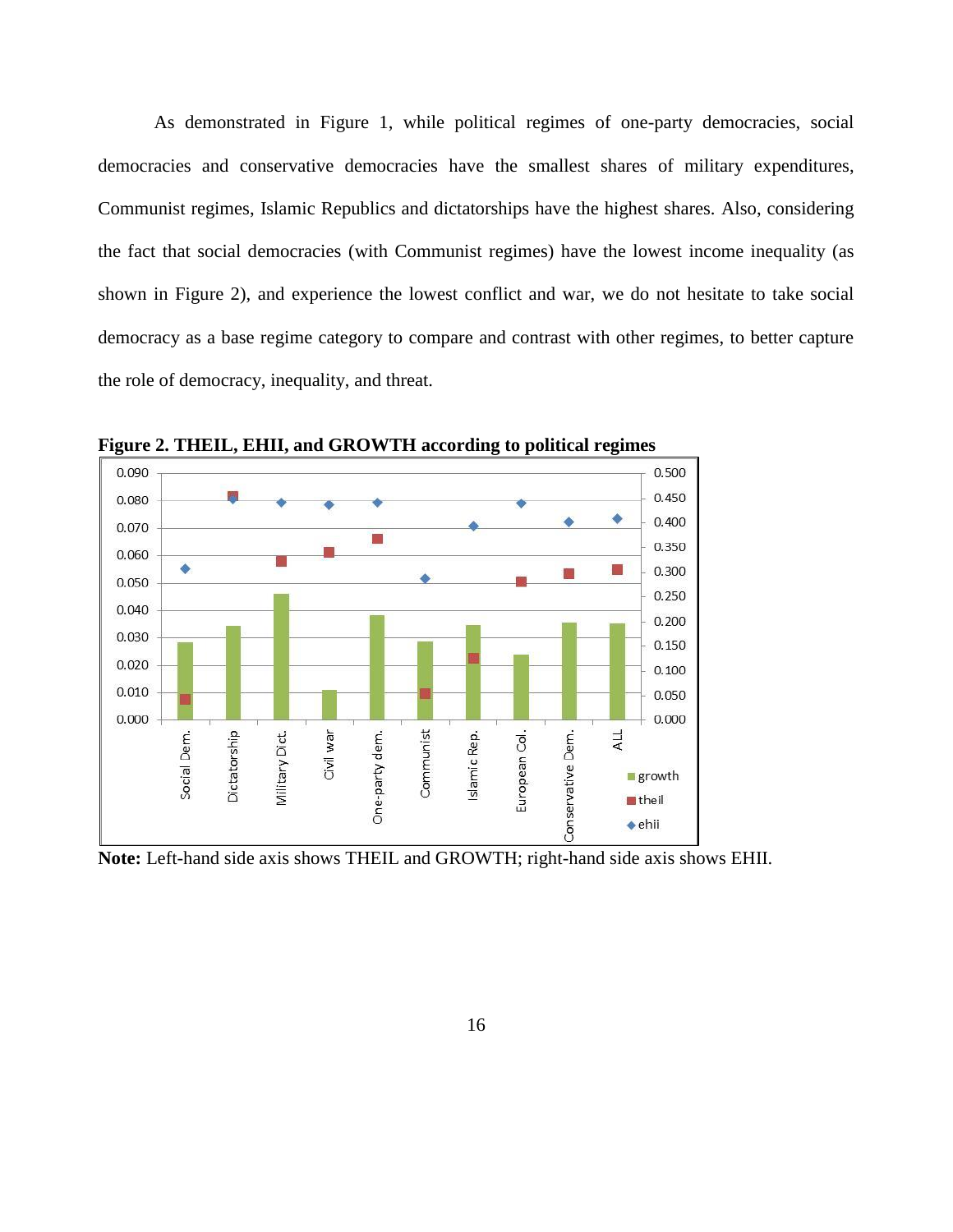

**Figure 3. T-EVENT, T-KILLWOUND, WAR, and CONFLICT for political regimes**

**Note:** Left-hand side axis shows WAR and CONFLICT; right-hand side axis shows T-EVENT and T-KILLWOUND.

# **3.2 Methodology and Model Specification**

We use a dynamic panel method in order to analyze the relationship between share of military expenditures in GDP and some covariates including political regimes.

Our empirical approach employs a dynamic specification in order to account for the occurrence of significant lagged effects of the dependent variable which determine serial correlation in the dependent variable. Regression specification for dynamic panel structure is as follows:

 $MILGDP_{it} = \alpha + \beta_1 MILGDP_{it-1} + \gamma X_{it} + \varepsilon_i + \eta_t + u_{it}$  (1)

where the subscripts i and t denote countries and years, respectively.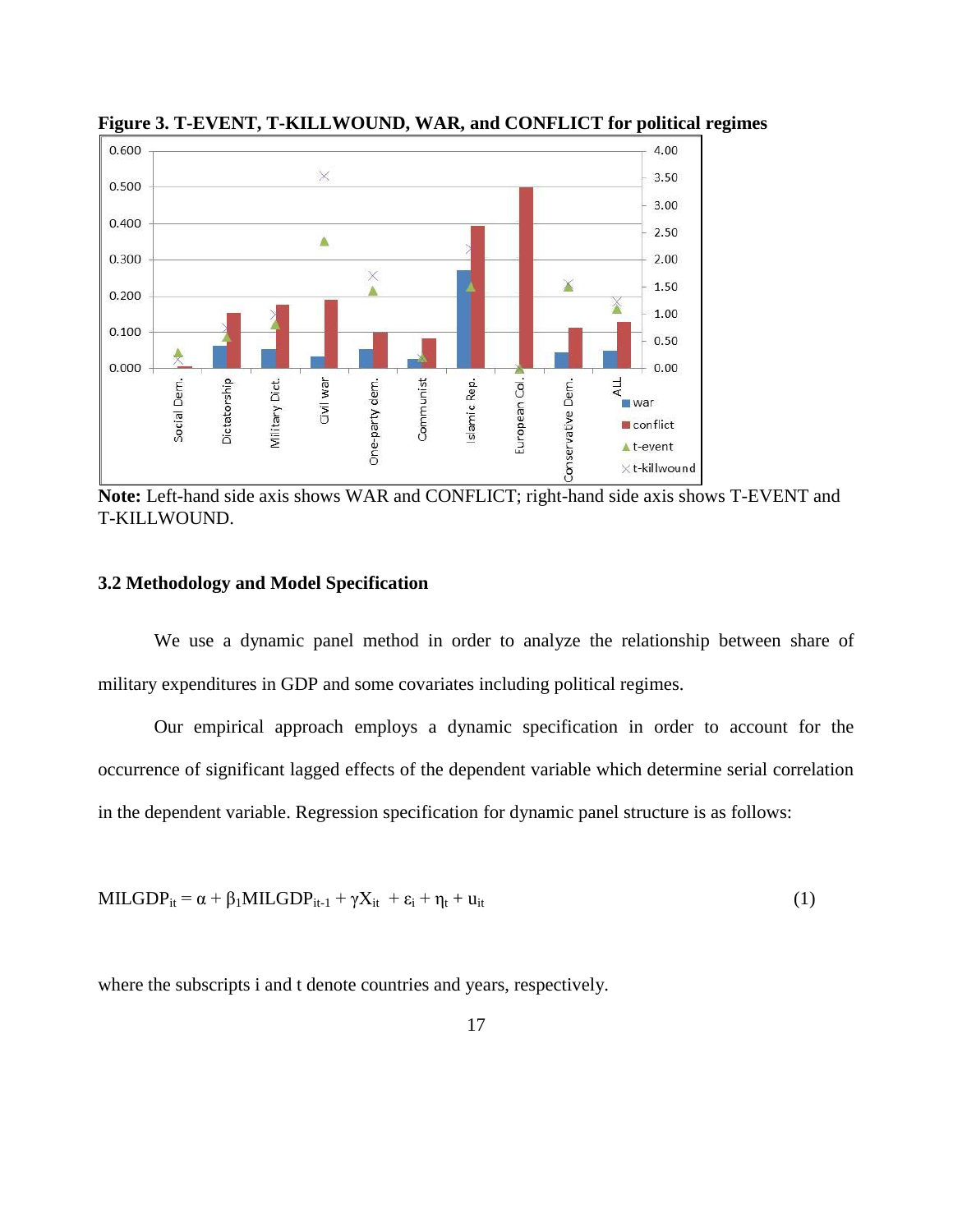The dependent variable is the share of military expenditures as a percentage of GDP (MILGDP<sub>it</sub>). The right hand side also includes first lagged value of MILGDP<sub>it</sub>.  $X_{it}$  is the set of explanatory variables including the spending by states with different security environments (FOES), the total military spending of allies and other friendly states (FRIENDS), armed forces per 1000 people (AF), real GDP growth (GROWTH), estimated household income inequality index (EHII), UTIP-UNIDO industrial pay inequality index (THEIL), number of terrorist incidents (T-EVENT), and number of people wounded or killed (T-KILLWOUND).  $X_{it}$  also includes several dummies the indicate whether it is a year in which war occur (WAR), whether it is a year in which war or use of force occurs (CONFLICT), and what type of political regime exists (social democracy, dictatorship, military dictatorship, civil war, one-party democracy, communist, Islamic republic, European colony, conservative democracy).  $\varepsilon_i$  are the unobserved country specific fixed-effects,  $\eta_t$  are year dummies, and finally  $u_{it}$  are the identically and independently distributed error terms. The model specification is constructed for two alternative inequality indices EHII and THEIL, separately. Also, there are some alternatives for internal threat (T-EVENT or T-KILLWOUND) and external threat (WAR or CONFLICT).

Estimating equation (1) with ordinary least square (OLS) method in a lack of a panel setting can be problematic. First of all, OLS ignores the individual fixed effects for countries; and then, the presence of individual fixed effects creates a correlation between the lagged dependent variable and the country-specific effect  $\varepsilon_i$ . Therefore, the dynamic specification implies a violation of the assumption of strict exogeneity of the estimators. Then, the use of OLS will lead to inconsistent and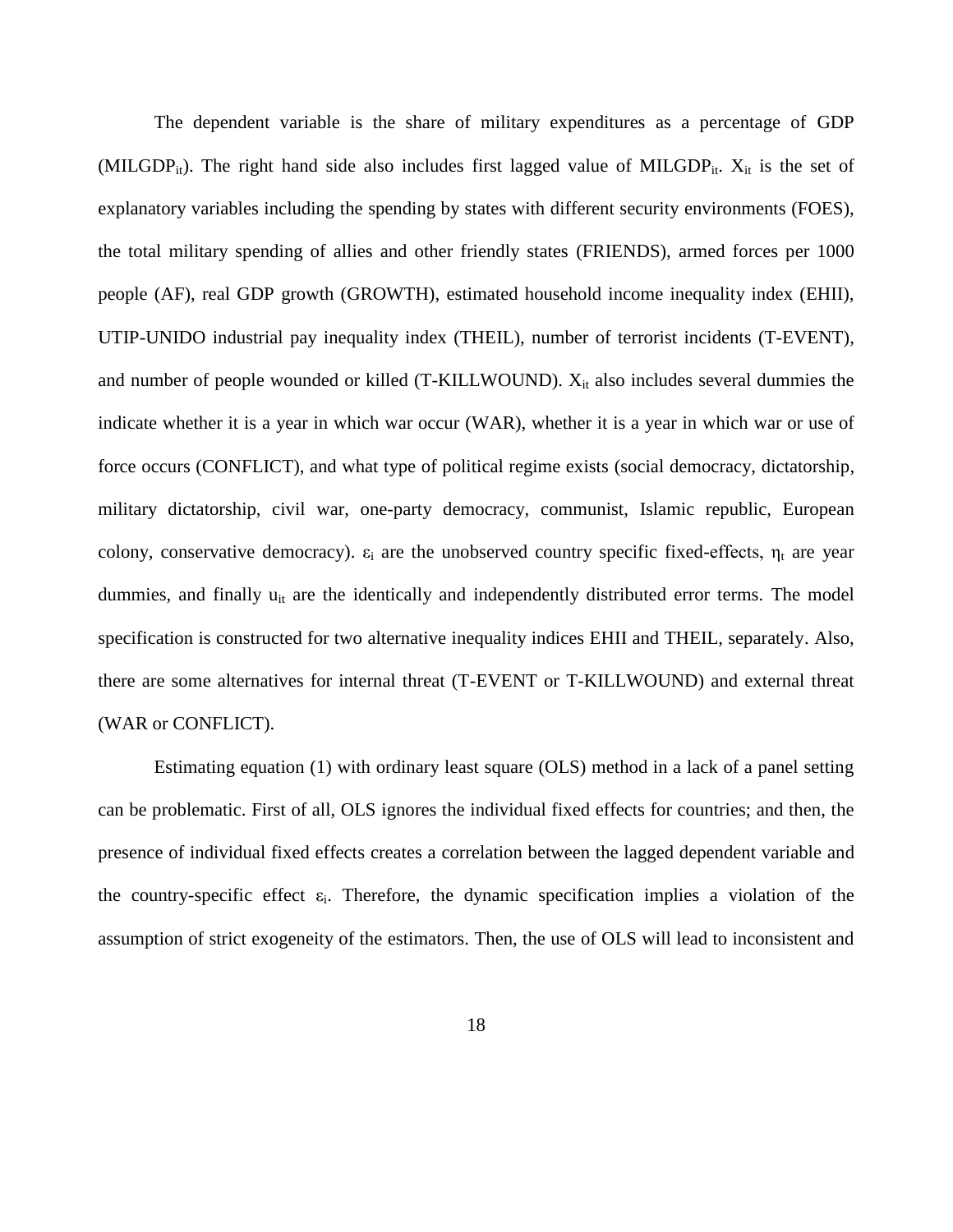upwardly biased estimates for the coefficient of the lagged dependent variable (Baltagi, 1995; Hsiao, 1986).

In order to control for individual fixed effects  $(\epsilon_i)$ , we can write equation (1) in differences. The first differencing specification is thus as follows:

$$
\Delta \text{MILGDP}_{it} = \alpha + \beta_1 \Delta \text{MILGDP}_{it-1} + \gamma \Delta X_{it} + \eta_t + \Delta u_{it}
$$
\n<sup>(2)</sup>

where  $\Delta$  is the first difference operator.

First differencing removes any potential bias that could be sourced from fixed countryspecific effects (unobserved heterogeneity). However, this leads to a downward bias of the estimated parameter of the lagged dependent variable (Nickell 1981). To control the endogeneity problem, Arellano and Bond (1991) proposed using a Generalized Method of Moment (GMM) estimation, in which they use lagged levels of the regressors as instruments for the first-differenced regressors (difference GMM). That is, the difference GMM uses historical (lagged) values of regressors for current changes in these variables.

However, the difference GMM estimator is weak or the regressors may be poor instruments if cross-section variability dominates time variability and if there is a strong persistence in the examined time series (Bond, Hoeffler & Temple 2001). On the other hand, some regressors may be endogeneous and may be affected by the dependent variable also. To solve those problems, Arellano & Bover (1995), and Blundell & Bond (1998) recommend an augmented version of difference GMM. The system GMM estimator takes into account both equations; a set of first-differenced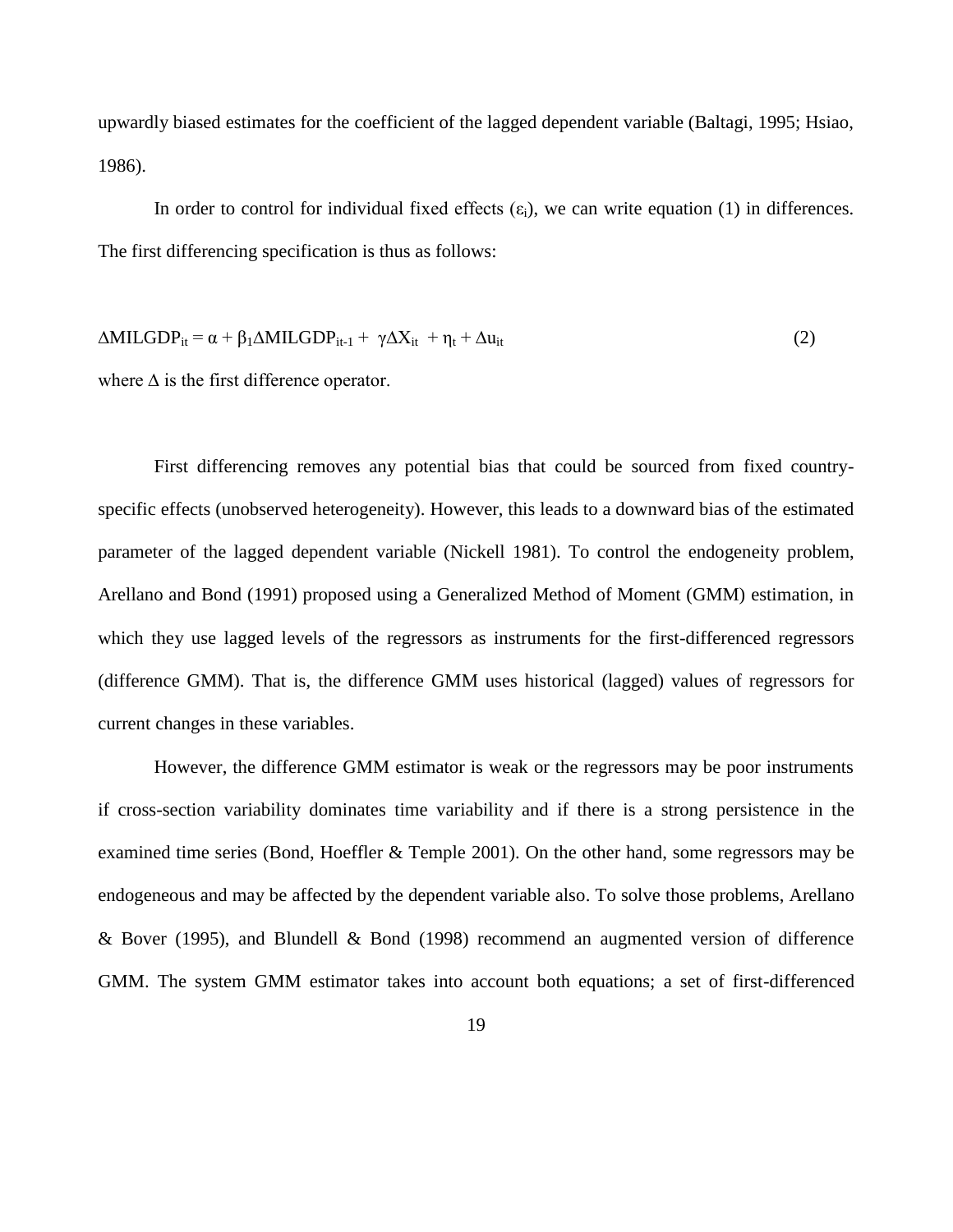equations with equations in levels as a system. System GMM employs different instruments for each estimated equation simultaneously. Particularly, this method comprises the use of lagged levels of the regressors as instruments for the difference equation and the use of lagged first-differences of the regressors as instruments for the levels equation. Moreover, the system GMM method allows controlling for the dynamics of adjustment by including a lagged endogenous variable among the exogenous variables. Therefore, the system GMM method implies an efficiency gain by using additional instruments.

The system GMM method is widely used for the empirical models in the literature, which allows for few time periods and many individuals, i.e. small T, large N; some endogenous variables; and fixed effects. Also GMM considers heteroskedasticity and autocorrelation (Roodman, 2009).

#### **4. Results and Discussion**

 $\overline{\phantom{a}}$ 

We conduct System GMM analysis based on an unbalanced data set, in order to investigate the relationship between share of military expenditures in GDP and some covariates including political regimes.

Our dynamic panel approach uses the System-GMM approach based on Roodman<sup>7</sup> (2006) and Roodman (2009). We used an AR(1) model to capture the persistence in our data. In addition, the AR(1) model is desirable based on the Arellano-Bond tests for  $AR(1)$  and  $AR(2)$ . Since there may be an endogeneity problem for most of our explanatory variables, we set country-specific variables as potentially endogenous (i.e. AF, GROWTH, EHII, THEIL, T-EVENT, T-

 $7 \text{ Rodman}$  (2006) develops 'the xtabond2' command for use with STATA.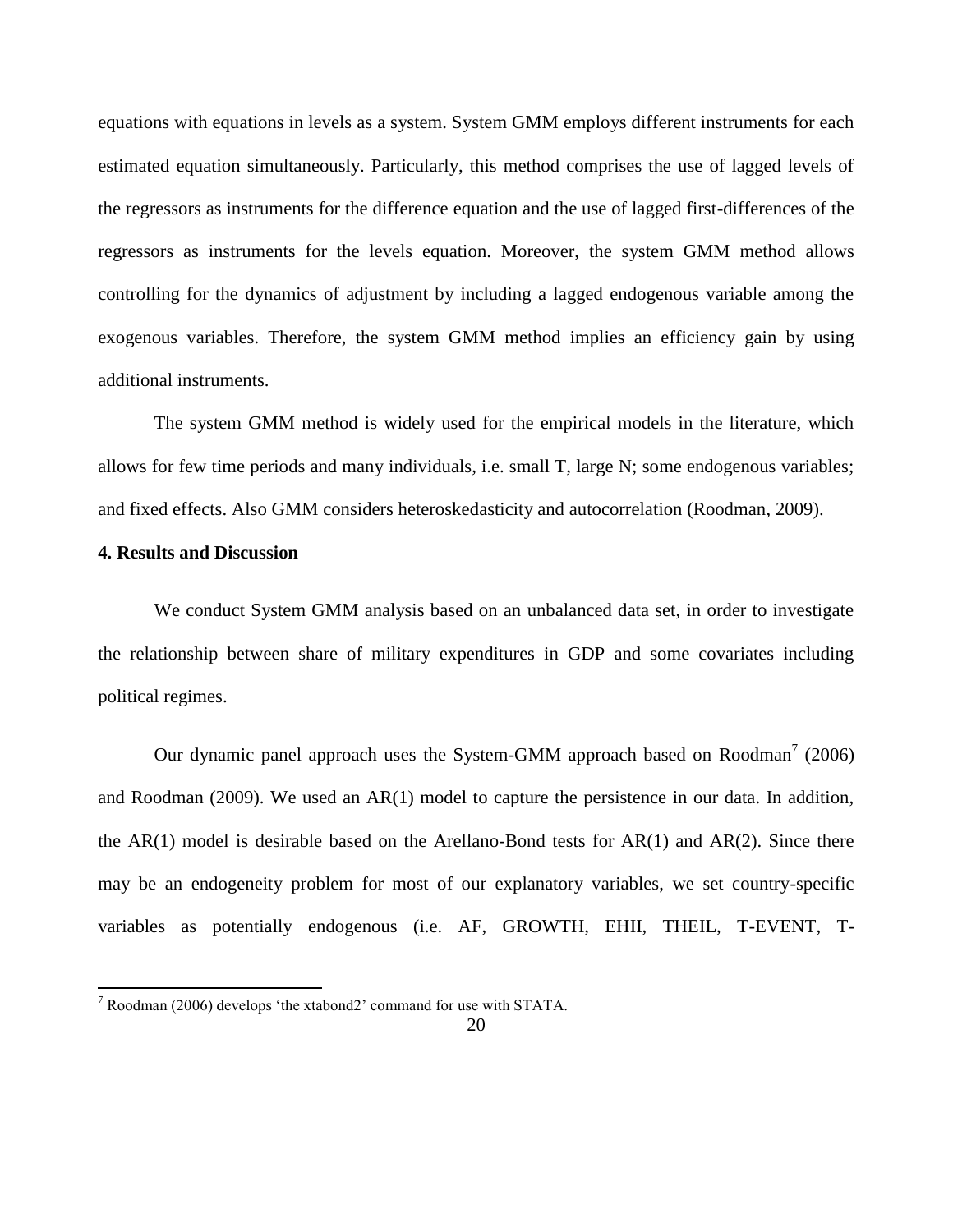KILLWOUND, WAR, and CONFLICT). In order to avoid an over-identification problem we used the collapse option, hence the GMM instrument is constructed by creating one instrument for each variable and lag distance (rather than one for each time period, variable, and lag distance). The other independent variables are instrumented as suggested by Roodman (2009). External environment variables for the country are FOES and FRIENDS. These variables are treated as typical instrumental variables instead of GMM because they are assumed to be exogenous. Political regimes are also set to be exogenous and treated as typical instrumental variables. To consider any cross sectional dependence we included time dummies as instruments in all regressions. All estimations were conducted with a two-step efficient GMM technique to fix any non-spherical errors, and finite sample corrections (Windmeijer-corrected standard errors) to the covariance matrix estimate (Windmeijer 2005).

Before looking into the estimation results, we check diagnostic tests for the regressions. All estimated models pass the specification tests. According to Arellano-Bond test statistics for AR(1) and AR(2), the consistency of the GMM estimators is verified, as there is no evidence of a second order serial correlation in the differenced residuals of the models. The Hansen test statistics approve the validity of the GMM instruments.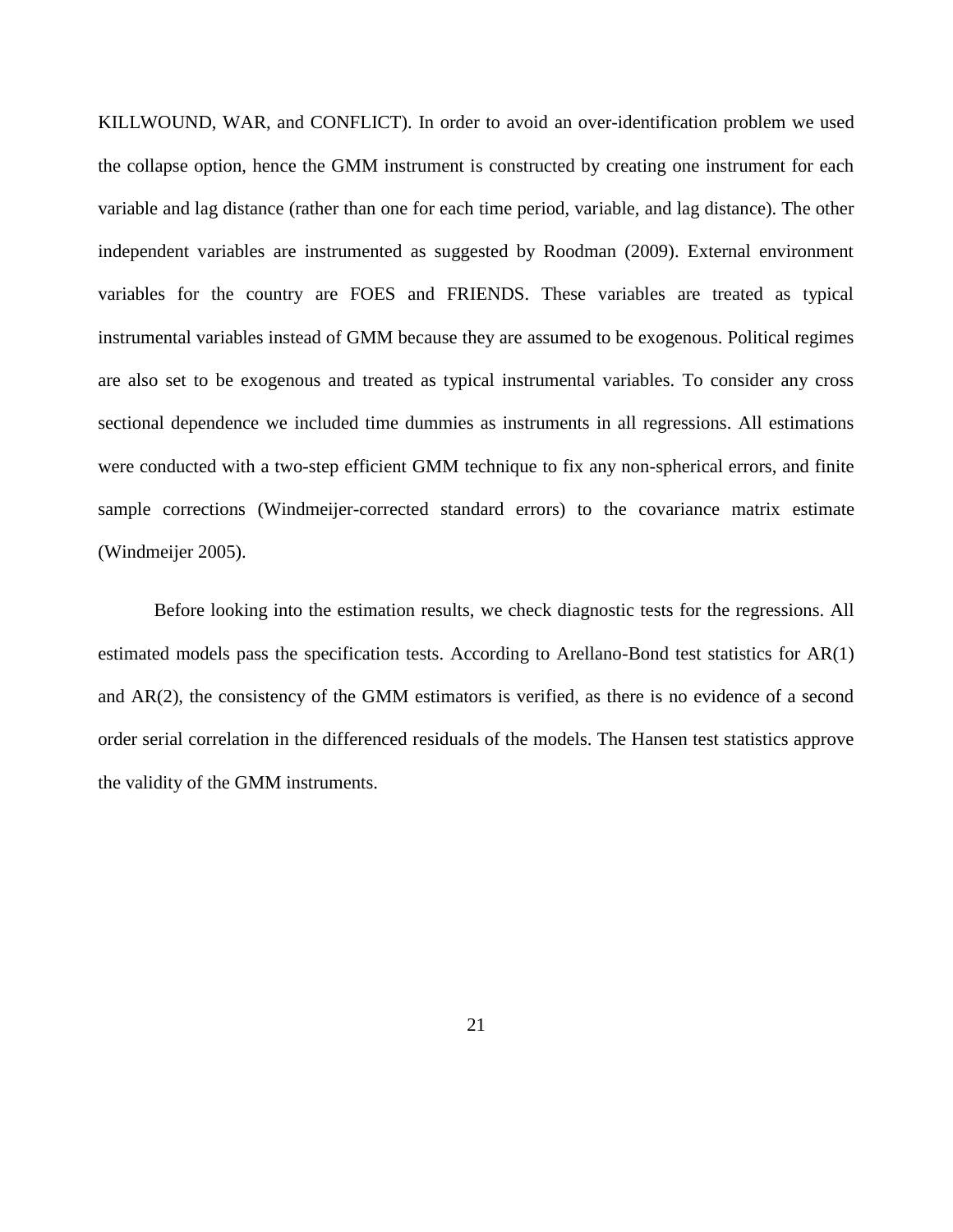| <b>Variables</b>         | $\boldsymbol{l}$ | $\overline{2}$                   | $\boldsymbol{\beta}$                                        | $\boldsymbol{4}$ | 5                   | 6                     |
|--------------------------|------------------|----------------------------------|-------------------------------------------------------------|------------------|---------------------|-----------------------|
| lag (MILGDP)             |                  | $0.496***$ $0.493***$ $0.479***$ |                                                             | $0.488***$       | $0.485***$          | $0.480***$            |
|                          |                  |                                  | $[0.004]$ $[0.004]$ $[0.004]$ $[0.005]$                     |                  | [0.005]             | [0.005]               |
| <b>FOES</b>              | $0.005***$       | $0.006***$                       | $0.004***$                                                  | $0.005***$       | $0.005***$          | $0.004***$            |
|                          | [0.001]          | [0.001]                          | [0.001]                                                     | [0.001]          | [0.001]             | [0.001]               |
| <b>FRIENDS</b>           | $-0.002***$      | $-0.002***$                      | $-0.002***$                                                 | $-0.003***$      | $-0.003***$         | $-0.002***$           |
|                          |                  |                                  | $[0.000]$ $[0.000]$ $[0.000]$ $[0.000]$                     |                  | [0.000]             | [0.000]               |
| AF                       | $0.009***$       | $0.009***$                       | $0.006***$                                                  | $0.011***$       | $0.012***$          | $0.008***$            |
|                          | [0.001]          | [0.001]                          | [0.001]                                                     | [0.001]          | [0.001]             | [0.001]               |
| <b>GROWTH</b>            |                  | $-0.088***$ $-0.089***$          | $-0.089***$                                                 | $-0.123***$      | $-0.125***$         | $-0.122***$           |
|                          |                  |                                  | $[0.005]$ $[0.005]$ $[0.005]$ $[0.007]$ $[0.007]$ $[0.007]$ |                  |                     |                       |
| <b>EHII</b>              | $-0.085***$      | $-0.092***$                      | $-0.042***$                                                 |                  |                     |                       |
|                          |                  | $[0.010]$ $[0.010]$ $[0.008]$    |                                                             |                  |                     |                       |
| <b>THEIL</b>             |                  |                                  |                                                             | $-0.049***$      | $-0.051***$         | $-0.031***$           |
|                          |                  |                                  |                                                             |                  | $[0.010]$ $[0.010]$ | [0.008]               |
| <b>T-EVENT</b>           | 0.000            | $0.000$ $0.001***$               |                                                             | 0.000            | 0.000               | $0.001***$            |
|                          | [0.000]          | [0.000]                          | [0.000]                                                     | [0.000]          | [0.000]             | [0.000]               |
| <b>WAR</b>               |                  | $0.028***$ $0.028***$ $0.030***$ |                                                             | $0.032***$       | $0.031***$          | $0.032***$            |
|                          |                  |                                  | $[0.002]$ $[0.002]$ $[0.002]$ $[0.003]$ $[0.003]$           |                  |                     | [0.002]               |
| <b>Political Regimes</b> |                  |                                  |                                                             |                  |                     |                       |
| Social Dem.              |                  | $-0.017***$                      |                                                             |                  | $-0.011***$         |                       |
|                          |                  | [0.002]                          |                                                             |                  | [0.002]             |                       |
| Dictatorship             |                  |                                  | $0.017***$                                                  |                  |                     | $0.013***$            |
|                          |                  |                                  | [0.002]                                                     |                  |                     | [0.002]               |
| Military Dict.           |                  |                                  | $0.011***$                                                  |                  |                     | $0.008***$            |
|                          |                  |                                  | [0.003]                                                     |                  |                     | [0.002]               |
| Civil war                |                  |                                  | $0.008***$                                                  |                  |                     | $0.006**$             |
|                          |                  |                                  | [0.002]                                                     |                  |                     | [0.002]               |
| One-party dem.           |                  |                                  | $0.007**$                                                   |                  |                     | $0.006**$             |
|                          |                  |                                  | [0.003]                                                     |                  |                     | [0.003]               |
| Communist                |                  |                                  | $0.016***$                                                  |                  |                     | $0.018***$            |
|                          |                  |                                  | [0.003]<br>$0.014***$                                       |                  |                     | [0.003]<br>$0.011***$ |
| Islamic Rep.             |                  |                                  |                                                             |                  |                     |                       |
|                          |                  |                                  | [0.004]<br>$0.018***$                                       |                  |                     | [0.004]<br>$0.015***$ |
| European Col.            |                  |                                  |                                                             |                  |                     |                       |
|                          |                  |                                  | [0.002]                                                     |                  |                     | [0.002]               |

**Table 2. System GMM Estimation Results**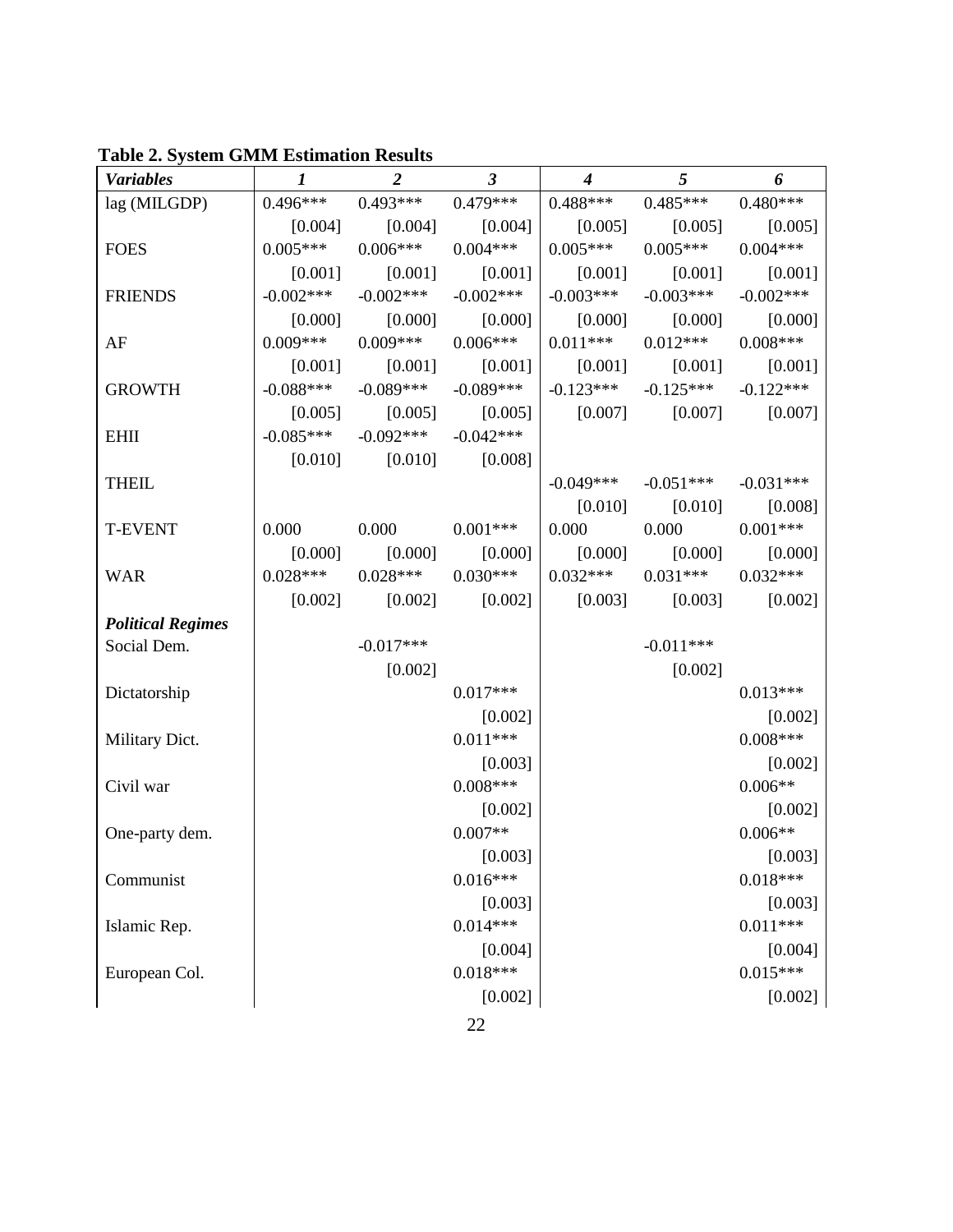| Conservative Dem.  |          |          | 0.003    |             |             | 0.002    |
|--------------------|----------|----------|----------|-------------|-------------|----------|
|                    |          |          | [0.002]  |             |             | [0.002]  |
| Constant           | 0.001    | 0.000    | $-0.006$ | $-0.031***$ | $-0.035***$ | $-0.017$ |
|                    | [0.011]  | [0.012]  | [0.012]  | [0.011]     | [0.011]     | [0.012]  |
| Countries          | 131      | 131      | 131      | 134         | 134         | 134      |
| Observations       | 2983     | 2983     | 2983     | 3023        | 3023        | 3023     |
| F statistic        | 3109     | 2878     | 2194     | 2694        | 2544        | 1681     |
| p-value            | 0.000    | 0.000    | 0.000    | 0.000       | 0.000       | 0.000    |
| m1                 | $-1.319$ | $-1.321$ | $-1.31$  | $-1.378$    | $-1.384$    | $-1.373$ |
| p-value            | 0.187    | 0.187    | 0.19     | 0.168       | 0.166       | 0.17     |
| m2                 | 1.318    | 1.32     | 1.297    | 1.252       | 1.253       | 1.247    |
| p-value            | 0.188    | 0.187    | 0.195    | 0.211       | 0.21        | 0.212    |
| <b>Hansen Test</b> | 91.57    | 91.53    | 86.27    | 92.58       | 92.56       | 83.05    |
| p-value            | 0.14     | 0.14     | 0.244    | 0.124       | 0.124       | 0.327    |

**Note:** All models include year dummies as instruments. All estimations were conducted with twostep efficient GMM and finite-sample corrections to the covariance matrix estimate. m1 and m2 denotes Arellano-Bond tests for AR(1) and AR(2). Hansen Test is for over-identification. Standard errors in brackets. \*\*\* p<0.01, \*\* p<0.05, \* p<0.10.

We analyze the determinants of military burden with six different model specifications. While the first three models involve the EHII variable, the robustness check has been done according to the Theil variable in the last three models. As a matter of fact, all models have been also estimated with the alternative internal threat variable (T-KILLWOUND) and external threat variable (CONFLICT), which are defined as the data section. However, since the results do not change remarkably, both in terms of sign and magnitude, we do not report them in order to save space<sup>8</sup>.

 $\overline{\phantom{a}}$ 

 $8$  All these regression results can be provided upon request from the authors.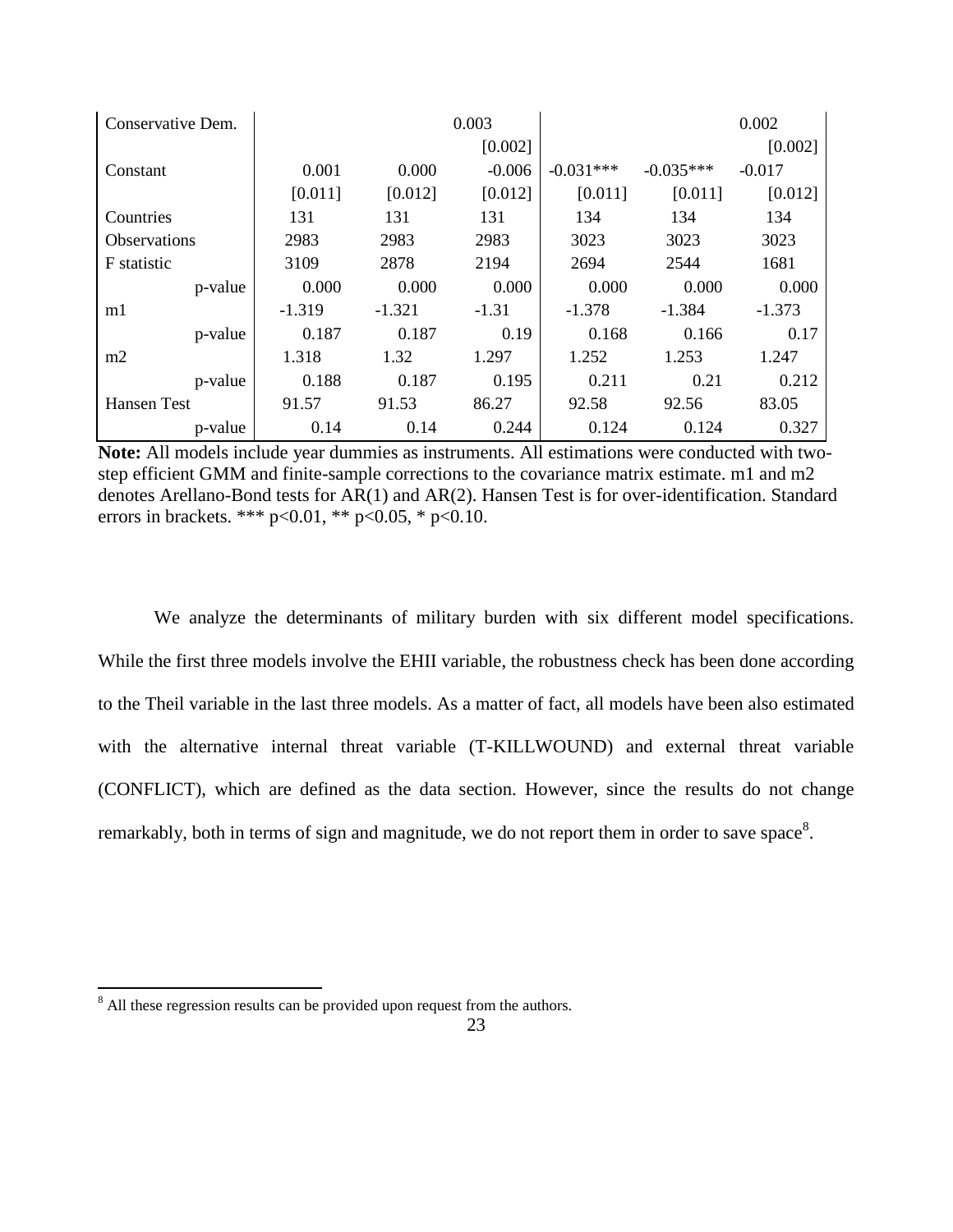One straightforward finding, as expected by the incrementalist argument, is that the lagged value of MILGDP is positive for each model, indicating that military expenditures in previous years leads to higher military expenditures in the current year.

Regarding FOES and FRIENDS, the arms race has been modeled as a type of action-reaction game in game theory, and results in a type of informal coordination of military spending. Allies are assumed to be countries with similar or complementary foreign policies and security interests, while foes have different policies and interests. These variables capture transmission of military conflict. Nordhaus, Oneal & Russett (2012) state that military expenditures of potential enemies can be used as evidence of a greater threat that requires an increased amount of resources for the military, resulting in an arms race. Our finding, a positive sign, is consistent with this argument. Regarding the effect of military expenditures of allies on home country's military expenditures, while an increased military spending by allies may result in increased military spending in the home nation because allies require support from the home nation, it may reduce the home country's spending since higher military power of its allies may cause the home country to act as a free-rider. In this sense, our findings show that an increase in military spending of allies leads to decline in the home country's spending. Our results are highly significant and consistent for each model.

However, the key determinant of military spending has changed from the arms race explanation to the internal threat explanation over the last two decades (Harbom  $\&$  Wallensteen 2007; Albalate, Bel & Elias 2012). Most studies showed a significant and positive effect of external and civil war variables on military spending (inter alia Dunne & Perlo-Freeman 2003a,b,2008;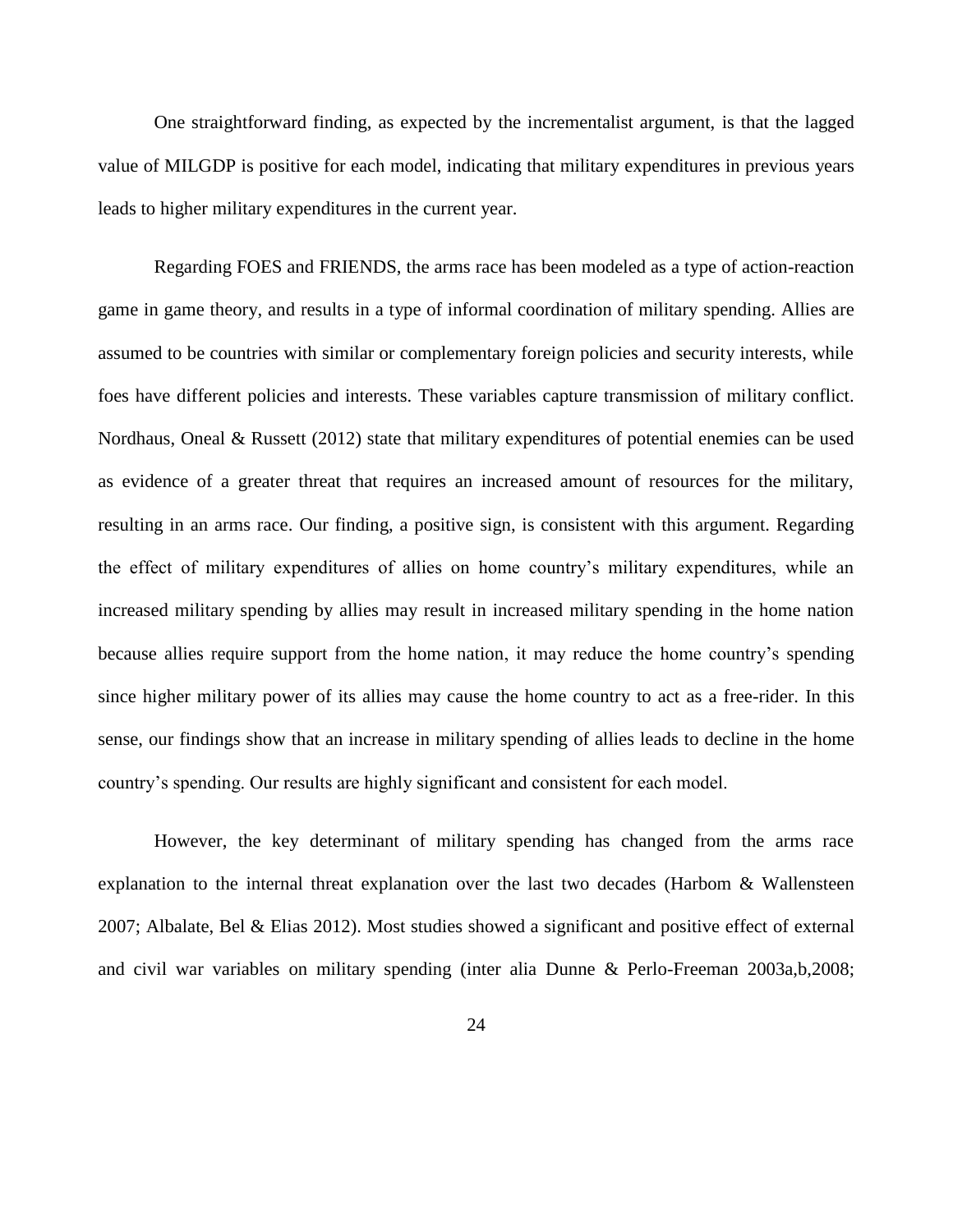Collier & Hoeffler 2007). Considering this fact, we also controlled for internal and external threats. For each case we took two alternative measures into account (number of terrorist events vs. number of people killed and wounded; and war vs conflict) for sensitivity checks. Regarding internal threats, the sensitivity tests yield an expected sign but are only significant for the cases in which we use social democracy as a base category. On the other hand, as expected from the literature the results show that for each model external threat has a positive effect on military spending, supporting the previous findings in the literature.

Turning back to the size of military, AF, we found positive and statistically significant results for each model. This is an expected result and consistent with the previous findings of Ali (2007) and Tongur & Elveren (forthcoming).

The relationship between GDP and military expenditures is one of the hottest topics in the defence literature. Although there is an immense literature on the impact of GDP on military expenditures (see inter alia Dunne & Uye 2010 and Dunne & Tian 2013) we limit our discussion with the converse relationship. However, it is of importance to note that this endogeneity problem has been taken into account in the regressions. The absolute level of military spending increases as GDP rises, since the state has more wealth to protect, and better means which to protect it (Sandler & Hartley 1995); however, because military spending is a public good, this tends to create a negative relationship between GDP and share of resources allocated for defense spending (Fordham & Walker 2005). Economic expansion does not require an increase in military expenditure per se, since the benefits of national defense are non-rivalrous. What is more, larger states do not need to allocate a larger share of resources to compete with smaller states (Fordham & Walker 2005). Another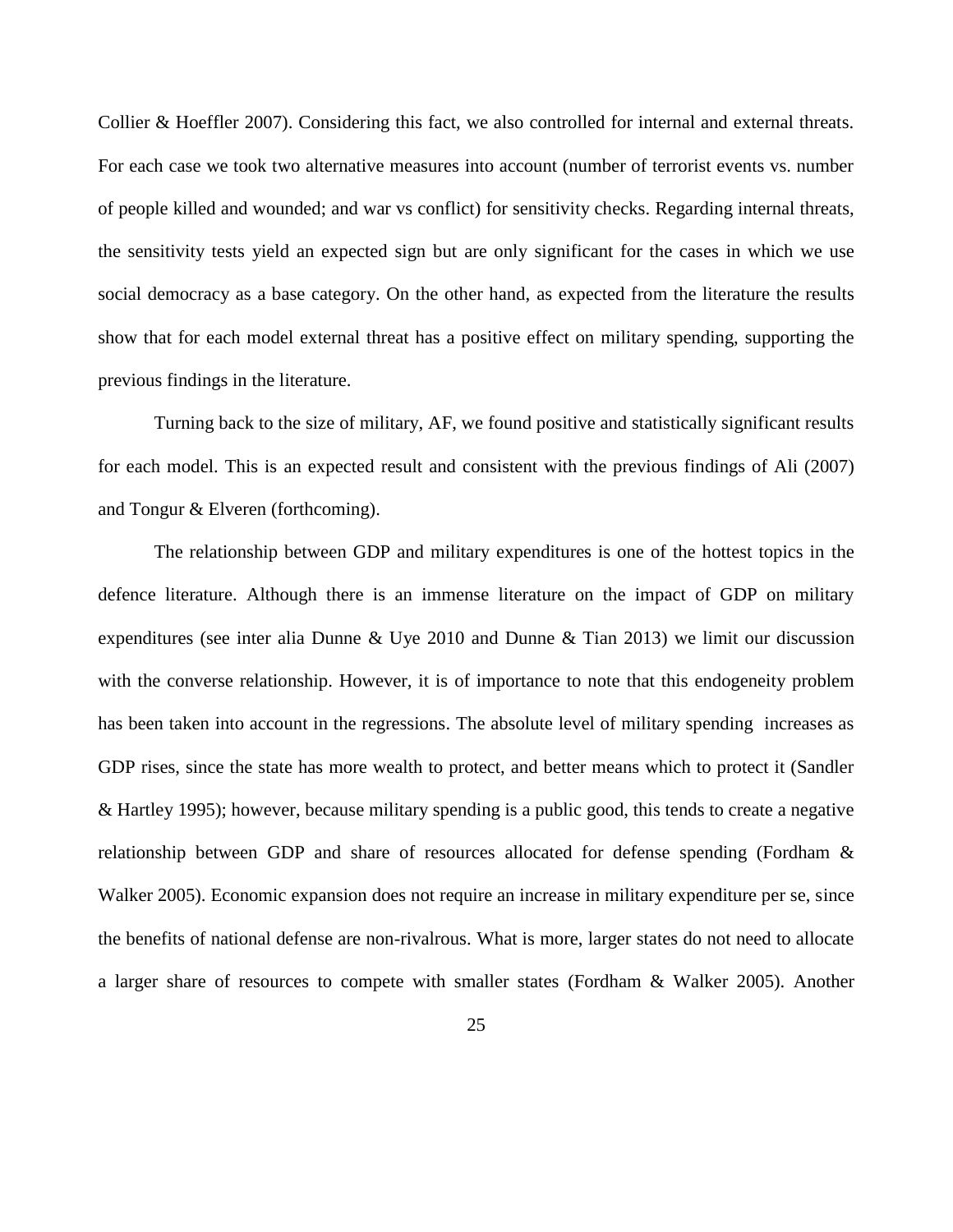linkage is that decline in economic growth induces Keynesian spending by the government to jumpstart consumption, leading to higher military spending (Russett 1990 cited in Goldsmith 2003). While some studies found that national income (i.e. GNP) has no significant impact of military expenditures (such as Dunne & Perlo-Freeman 2003a,b), Dunne, Perlo-Freeman & Smith (2008) found a significant and negative effect. Our results supports the findings of Dunne, Perlo-Freeman & Smith (2008), indicating that higher growth comes with a decline in the military burden of the country. Also, when one considers the fact that economic growth leads to higher democracy, which in turn includes less military expenditures, our results become more consistent with and supportive to the early literature.

Our results on income inequality deserve a little bit more discussion. We found that regardless of model specification and variables used, higher inequality is associated with less military expenditures as a share of GDP. At first sight, this finding might seem conflicting when one recalls the early finding of Tongur & Elveren (forthcoming) indicating that higher income inequality is associated with higher military expenditures. Beside the fact that the time period and set of countries that we cover in this study is substantially different than one of Tongur  $\&$  Elveren (forthcoming), there is a basic factor that might lead to this outcome. Our dependent variable is the military expenditure-to-GDP ratio while Tongur & Elveren (forthcoming) considered the military expenditure-to-central government budget ratio. In fact, the results of these two studies are not necessarily inconsistent with one other<sup>9</sup>. It is plausible to argue that higher income inequality might

l

<sup>&</sup>lt;sup>9</sup> It is important to recall the fundamental differences between Tongur & Elveren (forthcoming) and the present study. First, the former is primarily interested in welfare regimes; second, it covers only 37 countries for a shorter time period (1988-2003).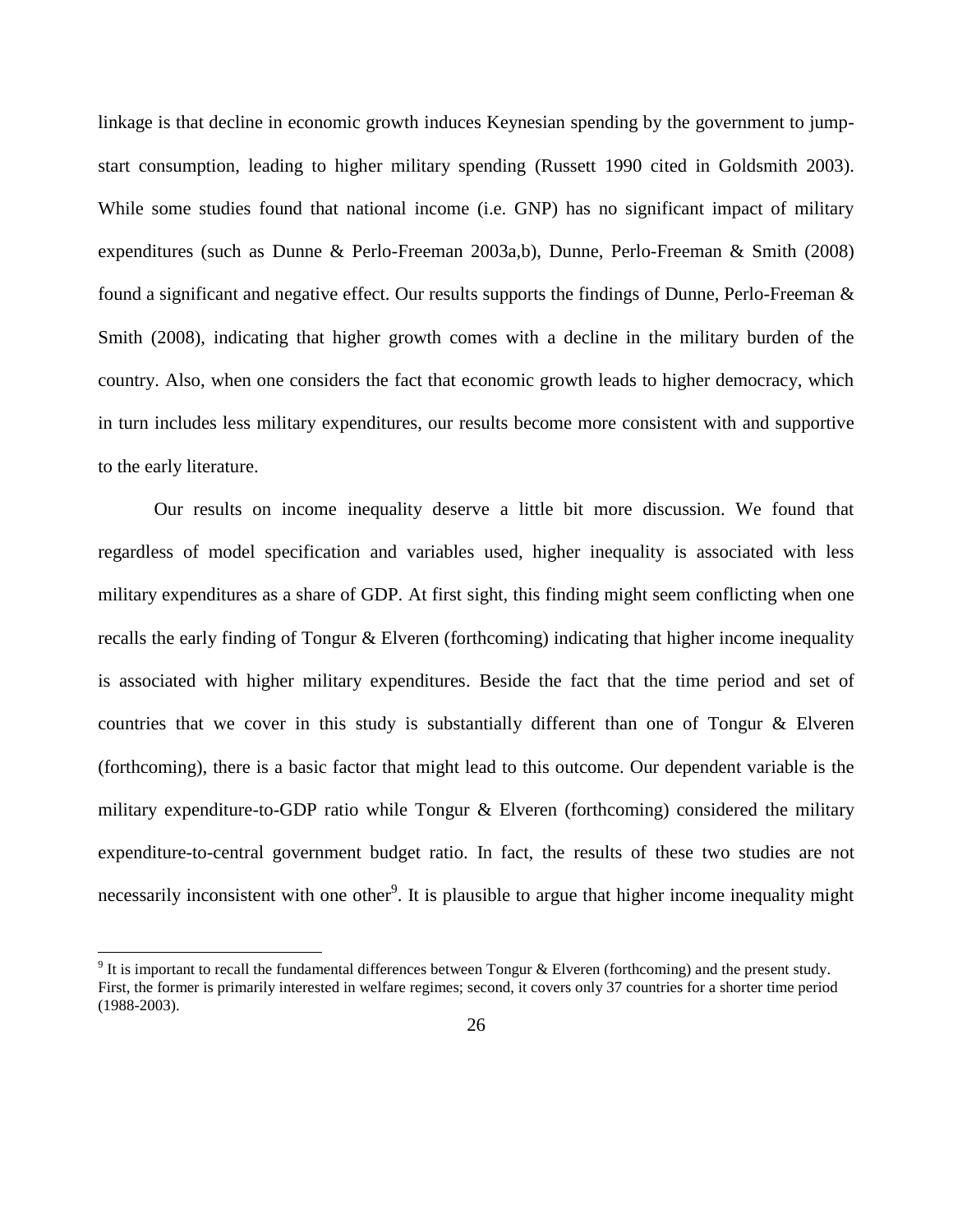be a result of a trade off in the budget, indicating higher military expenditures at the cost of lower social expenditures on as health, education etc., all of which have some income improving effect as discussed in Tongur & Elveren (forthcoming). However, here in this paper, we argue that even though the same trade off effect is valid, higher inequality may not lead to a higher military burden (as a share of GDP, rather than central government budget). This is because higher income inequality might be associated with higher military expenditures, but this increases GDP more than an increase in military expenditure via the multiplier effect. Therefore, since income inequality increases GDP more than it increases military expenditures, the military expenditures-to-GDP ratio may fall. The possible positive impact of inequality on growth does strengthen the mechanism that we raised here. On the other hand, if one considers the possible negative impact of inequality on growth, then our results imply that the positive impact of military expenditures on economic growth is larger than the negative impact of income inequality on economic growth. This might be an indirect support for those early findings of the positive impact of military expenditures on economic growth.

One of the key issues in this analysis was incorporating inequality into the military expenditures-political regimes nexus. Considering the critical role of inequality in the growthmilitary expenditures context we emphasize that a more robust examination which should include a measure for inequality as well. This makes our analyses sensitive to the used inequality measure. There is no such comprehensive income inequality data set on the economy as a whole. That is why we prefer to use UTIP data sets, which makes use of manufacturing wage data. Reexamining the same issue with different inequality measures (such as Deininger & Squire, but of course for fewer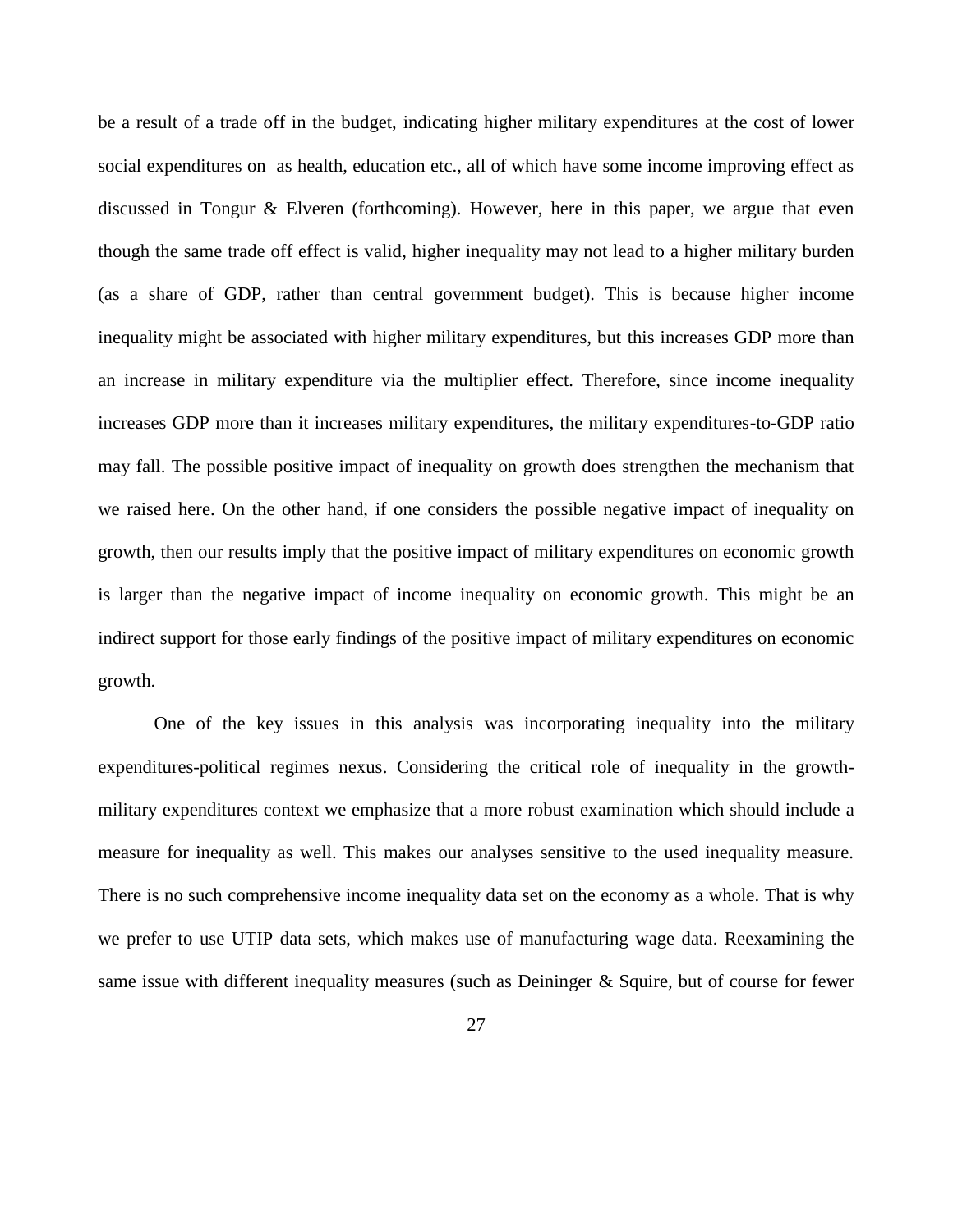countries and shorter time period), would be a topic for further studies, but it is out of the scope of this study. Rather, we check the robustness of our results by utilizing the Theil inequality data set. The results of models 4, 5 and 6 are highly consistent, not just in terms of signs but also in terms of magnitudes of coefficients.

Now, we can turn our attention to the relationship between different political regimes and military burden (i.e. military expenditure-to-GDP ratio). We investigate this relationship within four different model specifications (i.e. 2, 3, 5, and 6). While 2 and 5 present the cases where we analyze the impact of being social democracy or not on the military burden, the rest of the models (i.e. 3 and 6) are dedicated to the cases where we compare the political regimes with our base political regimes, namely 'social democracy'.

First of all, comparing the results of these models with base cases (i.e. 1 and 4) one observes that the results are highly consistent, not just in terms of the signs of the variables but also in terms of their coefficients, showing very slight changes between models. Models 2 and 5 are to examine the effect of being in a social democracy political regime, our base regime type. Our findings of these models show that being in a social democracy political regime decreases the share of the military expenditures. That is, countries that have social democracy have a tendency to spend less on armaments as a share of their national income.

Models 3 and 6 are attempts to compare other political regime types with the social democracy one. These exercises suggest that compared to the social democracy political regime, all other types have a tendency to spend more on armaments. Except for conservative democracy regime types, these models present statistically significant results for other political regimes,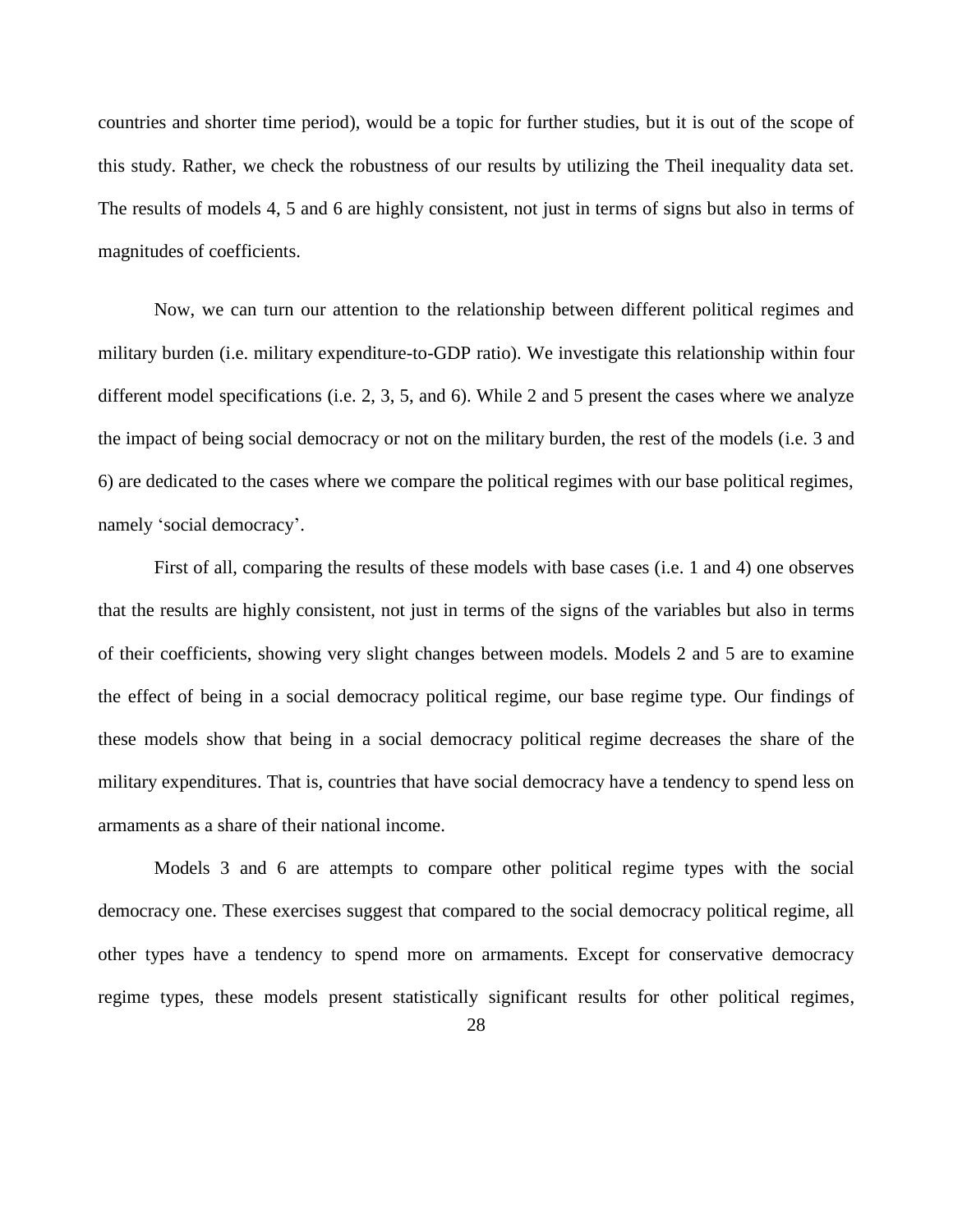confirming a general remark of higher democracy is associated with lower military expenditures in the literature.

Acknowledging the fact that determining the base regime type is a key issue in such estimations, we extended the analysis for each political regime. That is, we reiterate Models 2 and 3 for each political regime. Table 3 summarizes of the results of these sets of estimations. In an extension of Model 2, in which the status of being a social democratic political regime is compared to being a non-social democratic regime type, the estimation results (as presented in Table A2 in the Appendix) show that only being Civil War or Islamic Republic are not statistically significant from being a Social Democratic regime in their impact on military spending. Similarly, while being social democracy or conservative democracy has negative sign (that is having less military burden), other regimes have positive signs. In an extension of Model 3, where all regime types are compared to a base regime type, the estimation results are presented in Table A3 in the Appendix. Below, Table 3 provides the summary of these results. Each column shows the signs of regime dummies in the same regression with respect to the base regime. For example, when Dictatorship (DI) is taken as a base category, except for European Colony all other regimes have lower military expenditures. Or, looking at Conservative Democracies, with the exception of Social Democracy, all other political regimes have the tendency to spend more on the military. An important result from Table 3 is that one can compare and contrast regimes with each other directly and easily, rather than only according to a base category. For example, according to the first row, social democratic regimes have lower military expenditures according to the all other regimes, and according to the last row conservative democratic regimes have lower military expenditures according to all other regimes except for social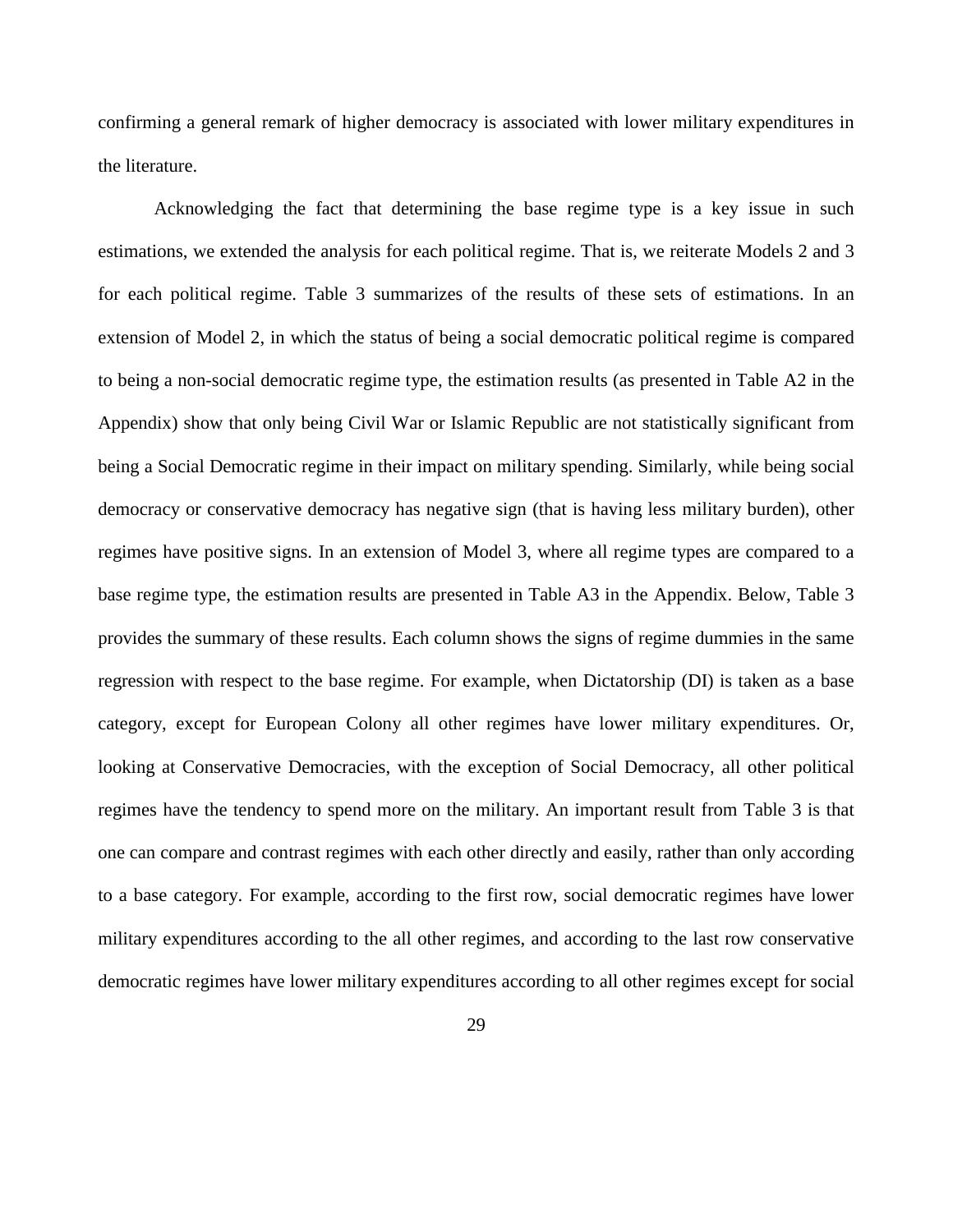democratic ones (i.e. a positive sign). Taking all of this information into account allows one to rank regime types, from European colonies with the highest military burden to social democracies with the lowest one.

|                         |             | <sub>B</sub><br>A S<br>E<br>CATEGORY |                                     |                          |                                    |                          |           |          |             |
|-------------------------|-------------|--------------------------------------|-------------------------------------|--------------------------|------------------------------------|--------------------------|-----------|----------|-------------|
| <b>Signs of dummies</b> | <b>SD</b>   | DI                                   | MD                                  | W                        | <b>OD</b>                          | C                        | <b>IR</b> | EС       | CO          |
| Social Dem. (SD)        | base        | $ (***)$                             | $ (***)$                            | $ (***)$                 | $ (**)$                            | $ (***)$                 | $ (***)$  | $ (***)$ |             |
| Dictatorship (DI)       | $+$ (***)   | base                                 | $+$ $(***)$                         | $+$ (***)                | $+$ $(***)$                        | $^{+}$                   | $^{+}$    |          | $+$ (***)   |
| Military Dict. (MD)     | $+$ $(***)$ | $ (***)$                             | base                                | $+$ $(***)$              | $+$ (**)                           | $\overline{\phantom{0}}$ |           | $ (***)$ | $+$ $(***)$ |
| Civil war $(W)$         | $+$ (***)   | $(***")$<br>$\overline{\phantom{0}}$ | $(***)$<br>$\overline{\phantom{0}}$ | base                     | $+$                                | $ (**)$                  | $ (*)$    | $ (***)$ | $+$ $(***)$ |
| One-party dem. (OD)     | $+$ $(**)$  | $ (***)$                             | $ (**)$                             | $\overline{\phantom{a}}$ | base                               | $ (***)$                 | $ (**)$   | $ (***)$ | $+$ $(**)$  |
| Communist $(C)$         | $+$ (***)   |                                      | $^{+}$                              | $+$ $(**)$               | $+$ $(***)$                        | base                     | $^{+}$    |          | $+$ $(***)$ |
| Islamic Rep. (IR)       | $+$ $(***)$ |                                      | $^{+}$                              | $+$ (*)                  | $+$ $(**)$                         | $\overline{\phantom{0}}$ | base      |          | $+$ $(***)$ |
| European Col. (EC)      | $+$ $(***)$ | $^{+}$                               | $+$ $(***)$                         | $+$ $(***)$              | $+$ $(***)$                        | $^{+}$                   | $^{+}$    | base     | $+$ $(***)$ |
| Conservative Dem. (CO)  | $^{+}$      | (***)<br>$\overline{\phantom{0}}$    | $(***)$<br>Ξ.                       | $ (***)$                 | $(**)$<br>$\overline{\phantom{0}}$ | $ (***)$                 | $ (***)$  | $ (***)$ | base        |

**Table 3. Summary of the results of estimations for each base category**

\*\*\* p<0.01, \*\* p<0.05, \* p<0.10.

These results, at first hand, support our initial expectation that social democratic regimes have the least military burden (followed by conservative democracy regimes). They also show that regimes that result in statistically significant, higher military expenditures include European colonies, dictatorships, Communist regimes, military dictatorships, Islamic Republics, and one party democracies. This reflects the more general theorized relationship between authoritarianism and military spending as we laid out above but clearly distinguishes among types of regimes. What could not have been gleaned from the existing literature is that even one party democracies clearly invest in the military as do full fledged authoritarian regimes, albeit less than the latter. The order of magnitude of the coefficient for all positive and significant regimes is as follows for the first run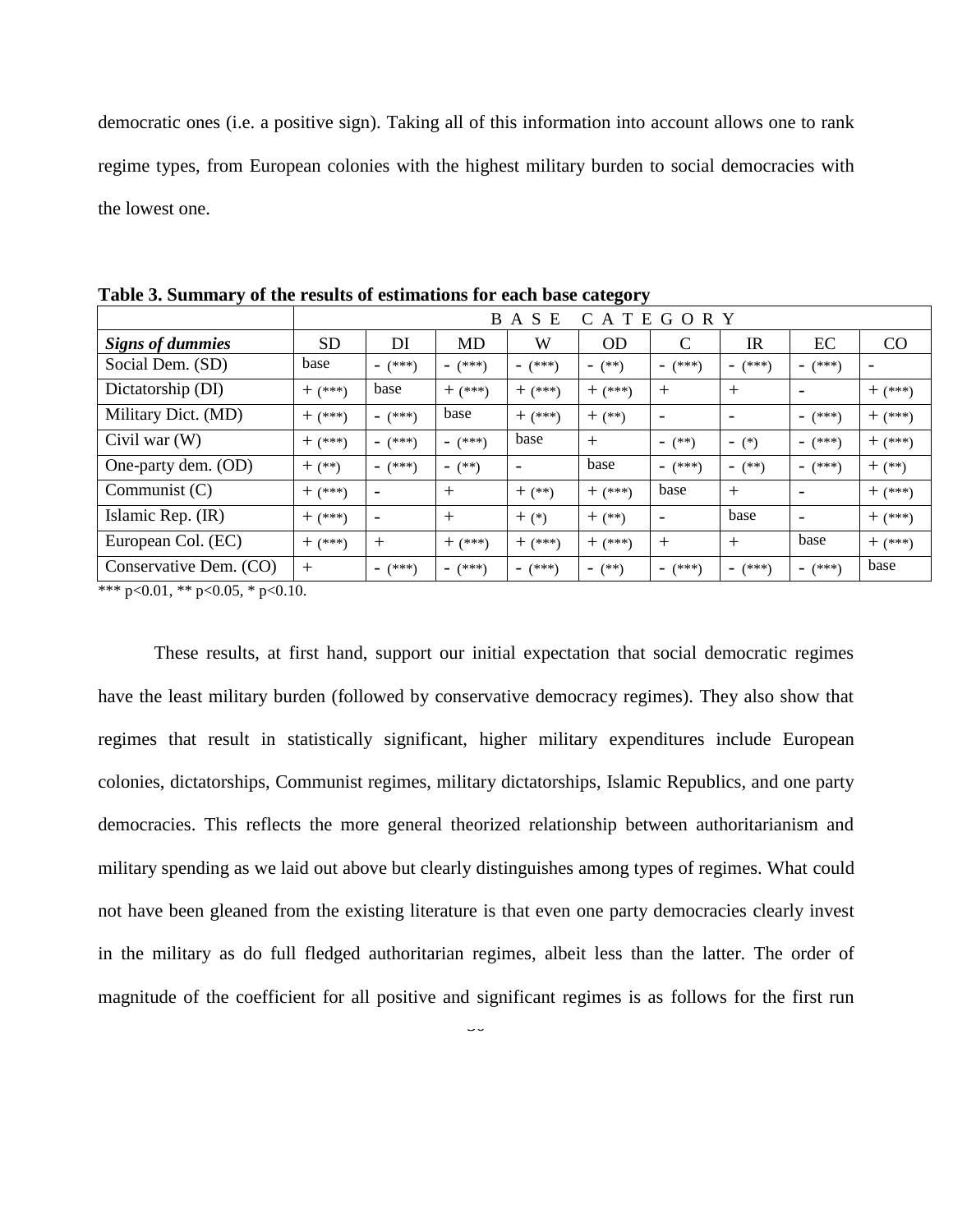with these variables (second run is similar): one party democracies, followed by civil war, military dictatorship, Islamic Republic, Communist regimes, full fledged dictatorships, and finally, European colonies.<sup>10</sup> All in all, the relationship between political regime and military expenditures is quite what we expected.

# **Conclusion**

 $\overline{a}$ 

We examined the military expenditures as a share of GDP with respect to political regimes. There is an immense empirical literature that supports the theoretical view that "reduced military spending would promote peace and prosperity as countries avoid conflict spirals and devote resources to social spending." While the most of this literature focuses on the relationship between military expenditures and the level of democracy -rather than different type of political regimes-, this study provides further evidence on the military expenditures-political regime nexus by considering a recent political regimes data set, Hsu (2010), and income inequality indices provided by University of Texas Inequality Project. This is a follow up study to Tongur & Elveren (forthcoming), in the which authors analyze the relationship between welfare regimes and military expenditures for 37 countries during the 1988-2003 period. In this study, we focus on political regimes for over 130 countries for a longer time period (1963-2001). Employing a system-GMM method, our analysis confirms and strengthens the previous results, and provides further evidence on the military expenditures characteristics of the political regimes.

 $10$  The fact that European colonies spend (or spent) the most on their militaries may come as a surprise, but we must bear in mind that colonies were often of strategic economic or political importance, and therefore important to defend, and also often had to be militarily occupied to remain in full control of the imperial power. However, we note that only one country is classified as a European colony, while two countries are classified as Islamic Republics. Therefore, readers should be cautious when interpreting results or these two types of political regimes. Results for all other regimes can be interpreted more broadly.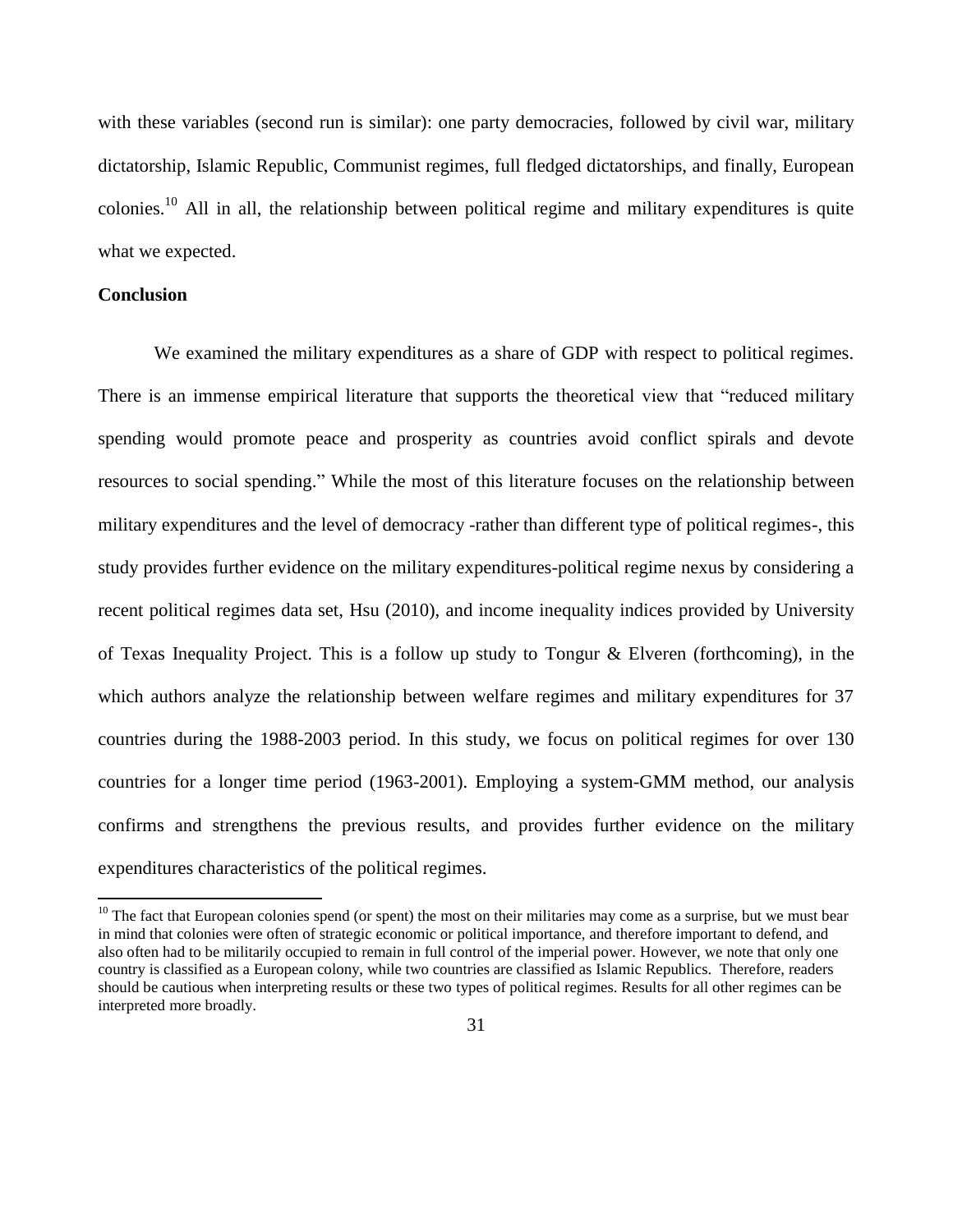Our data set suggests that while there is a positive relationship between military expenditures as a share of GDP and arm size, military expenditures of foes, and internal and external threats, there is negative relationship between military expenditures of allies and growth. Further, the analysis provides some more evidence on the relationship between income inequality and military burden. The results show that higher income inequality is associated with a smaller military expenditure share in GDP. This might be possible with different linkages between inequality and military expenditure and economic growth and does not state a direct relationship between income inequality and military expenditure (as a share). For instance, if one considers a budgetary trade-off between social spending and military spending --and therefore a positive relationship between income inequality and military expenditures--, our results suggest that an increase in income inequality increases GDP more than it increases military expenditures, leading to lower military expenditure to GDP ratios.

Our results also show that a country that has a social democratic political regime is likely to spend less on the military, followed by conservative democractic political regimes; and all other political regimes, namely European colonies, dictatorships, military dictatorships, civil war regimes, one-party democracies, Communist regimes, and Islamic Republic have higher military burdens compared to social democratic political regimes. This strongly supports the general findings of an immense literature that higher democracy (authoritarianism) is associated with less (higher) military burden. The study clearly distinguishes this general finding among types of regimes.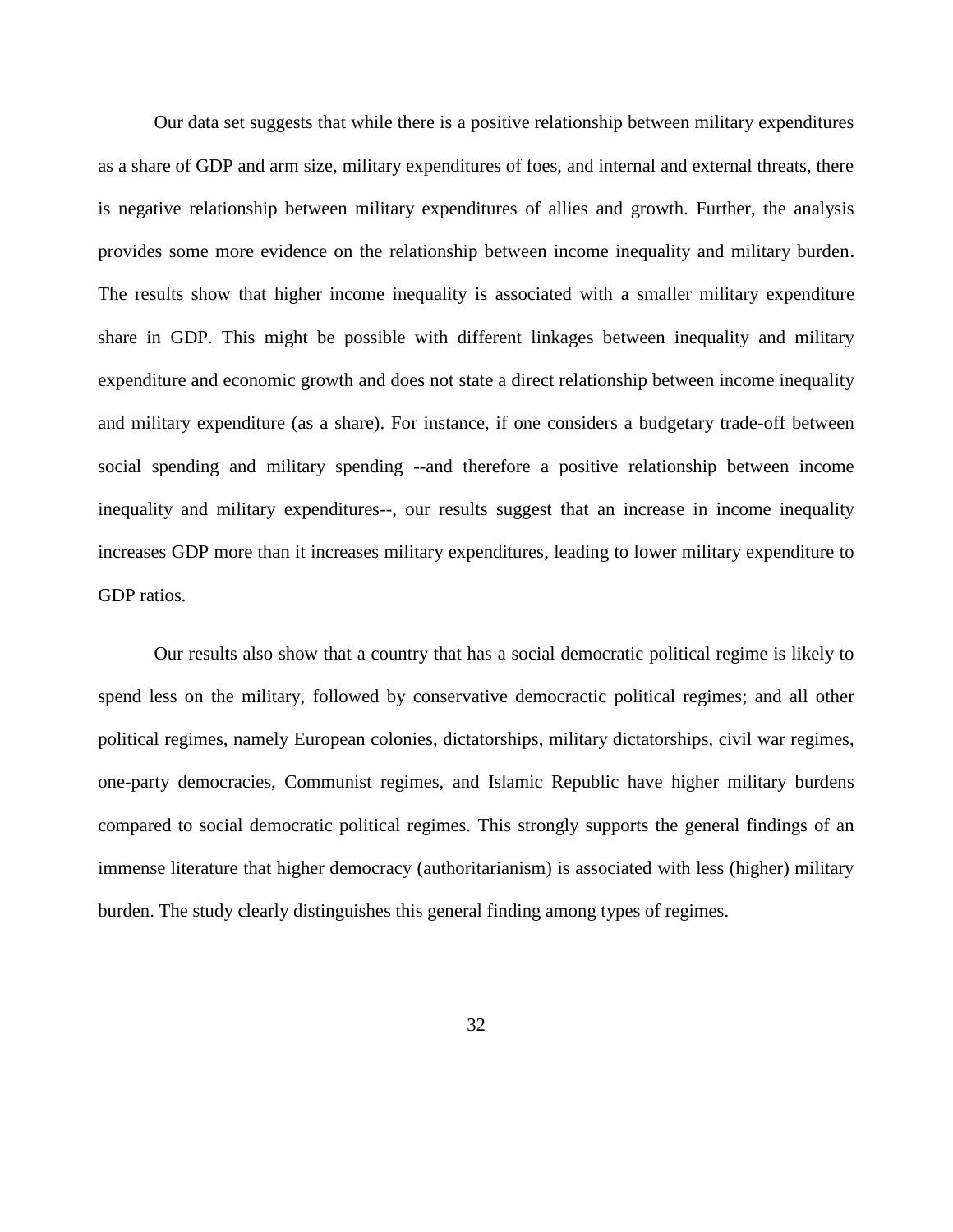This study was a modest attempt to contribute to the large literature on military expenditures and political regimes by considering a recent political regimes data set and income inequality, an important factor that has not been received much attention in this context. An examination for an extended time period might be a topic for further studies.

# **References**

- Abell, John D. (1994) Military Spending and Income Inequality. *Journal of Peace Research*, 31(1): 35-43.
- Acemoglu, Daron & James Robinson (2001) A Theory of Political Regimes. *The American Economic Review* 91(4): 938-963.
- Albalate, Daniel, Germa Bel & Ferran Elias (2012) Institutional Determinants of Military Spending. *Journal of Comparative Economics* 40: 279-290.
- Alesina, Alberto & Enrico Spolaore (2005) War, peace, and the size of countries. *Journal of Public Economics* 89: 1333–1354.
- Alesina, Alberto & Enrico Spolaore (2006) Conflict, defence spending, and the number of nations. *European Economic Review* 50: 91-120.
- Ali, Hamid E. (2007) Military Expenditures and Inequality: Empirical Evidence From Global Data. *Defence and Peace Economics* 18(6): 519-535.
- Ali, Hamid E. (2012) Military Expenditure and Inequality in the Middle East and North Africa: A Panel Analysis. *Defence and Peace Economics* 23(6): 575-589.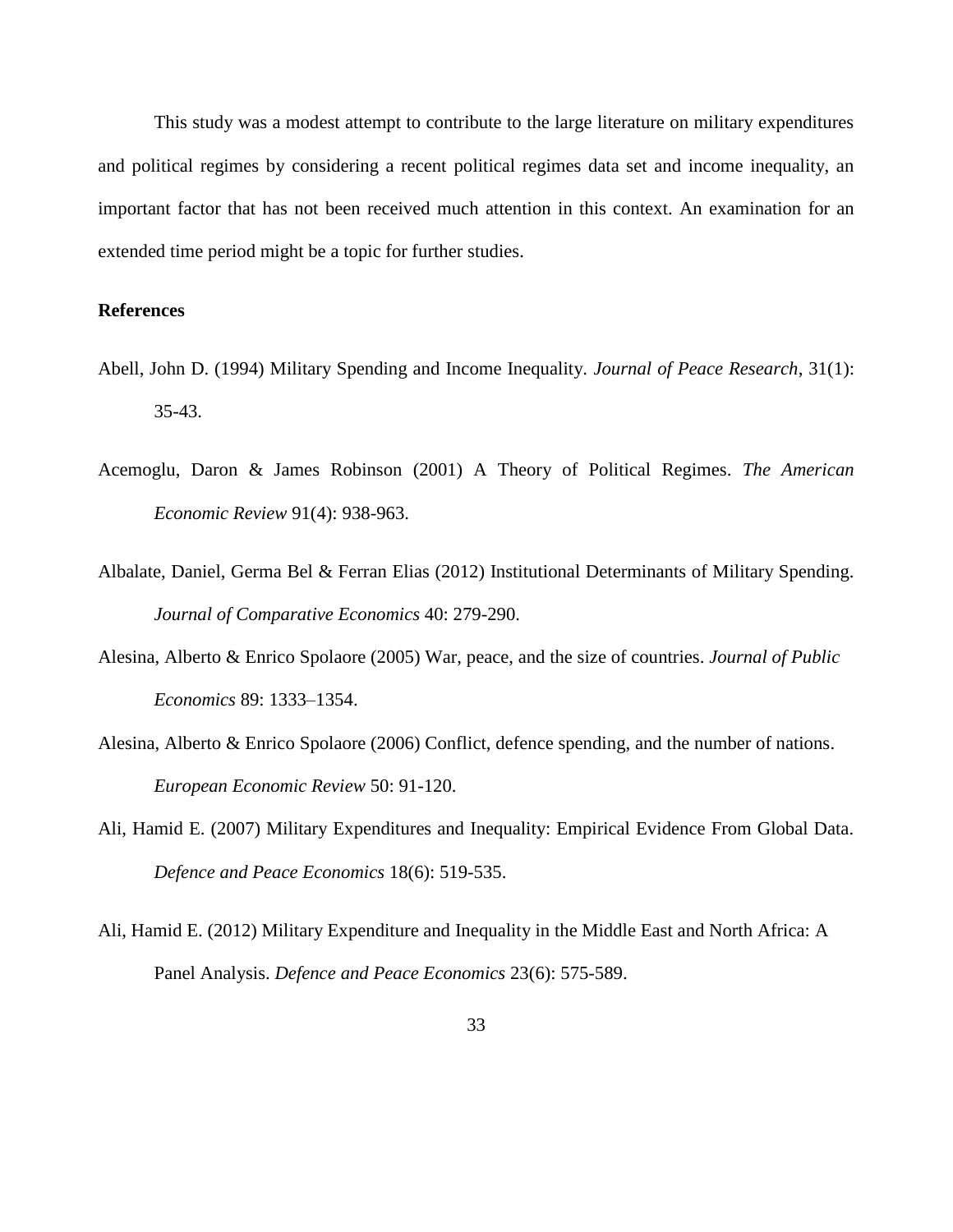- Arellano, Manuel & Stephen Bond (1991) Some Tests of Specification for Panel Data: Monte Carlo Evidence and an Application to Employment Equations. *Review of Economic Studies* 58: 277-297.
- Arellano, Manuel & Olympia Bover (1995) Another look at the instrumental variable estimation of error component models. *Journal of Econometrics* 68: 29-51.
- Attar, Riad A. (2006) The Political Economy of Military Spending, Freedom, Conflicts, and Economic Growth in Developing Countries, Unpublished PhD Dissertation, Texas A & M University.
- Baliga, Sandeep, David O. Lucca & Tomas Sjöström (2011) Domestic Political Survival and International Conflict: Is Democracy Good for Peace? *Review of Economic Studies* 78: 458- 486.
- Baltagi, Badi H. (1995) *Econometric Analysis of Panel Data*. Wiley.
- Blundell, Richard & Stephen Bond (1998) Initial Conditions and Moment Restrictions in Dynamic Panel Data models. *Journal of Econometrics* 87: 115-143.
- Bond, Stephen, Anke Hoeffler & Jonathan Temple (2001) GMM Estimation of Empirical Growth Models. CEPR Working Paper N. 3048, Centre for Economic Policy Research (CEPR), London.
- Bollen, Kenneth (1980) Issues in the comparative measurement of political democracy. *American Sociological Review* 45: 370–90.

Bollen, Kenneth (1991) Political democracy: Conceptual and methodological traps. In A. Inkeles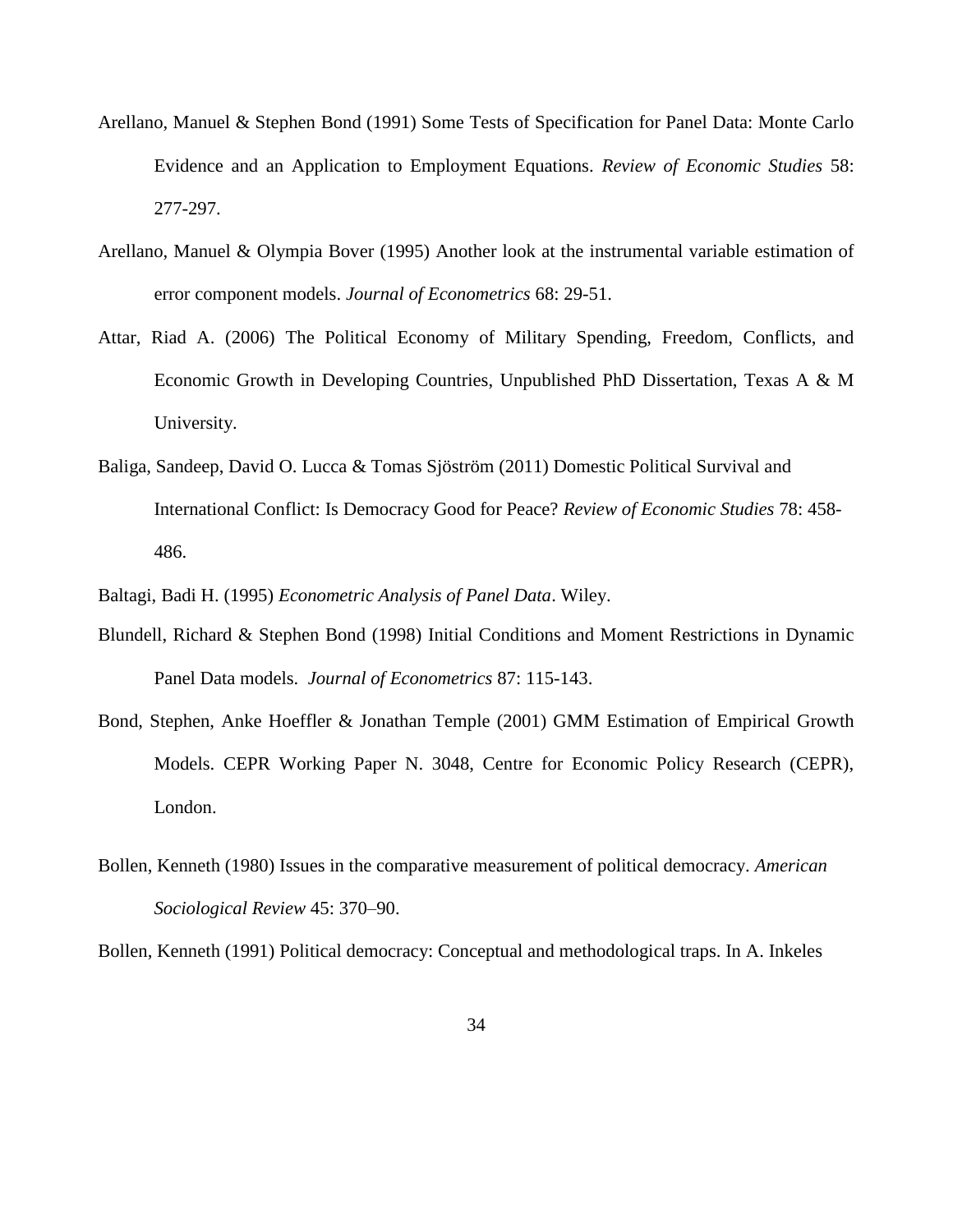- (Ed.), *On measuring democracy: Its consequences and concomitants* (pp. 1-20). New Brunswick, NJ: Transactions Publishers.
- Bollen, Kenneth (1993) Liberal democracy: Validity and method factors in cross-national measures. *American Journal of Political Science* 37: 1207–30.
- Bove, Vincenzo & Jennifer Brauner (2011) The Demand for Military Expenditure in Authoritarian Regimes. Birckbeck Working Papers in Economics & Finance No 1106.
- Cheibub, Jose Antonio & Jose Gandhi (2004) A Six-fold Measure of Democracies and Dictatorships. Paper presented at the 2004 Annual Meeting of the American Political Science Association.
- Collier, Paul & Anke Hoeffler (2004) Aid, policy and peace: reducing the risks of civil conflict. *Defence and Peace Economics* 13: 435–450.
- Collier, Paul & Anke Hoeffler (2007a) Unintended Consequences: Does Aid Promote Arms Races? *Oxford Bulletin of Economics and Statistics* 69: 1-28.
- Collier, Paul & Anke Hoeffler (2007b) Military spending and the risk of coup d'Etat. *Centre for the Study of African Economies,* Department of Economics, Oxford University
- COW (Correlates of War Project), The National Material Capabilities Data and the Militarized Interstate Dispute Data.
- Deininger, Klaus & Lyn Squire (1996) A New Data Set Measuring Income Inequality. *World Bank Economic Review* 10: 565–591.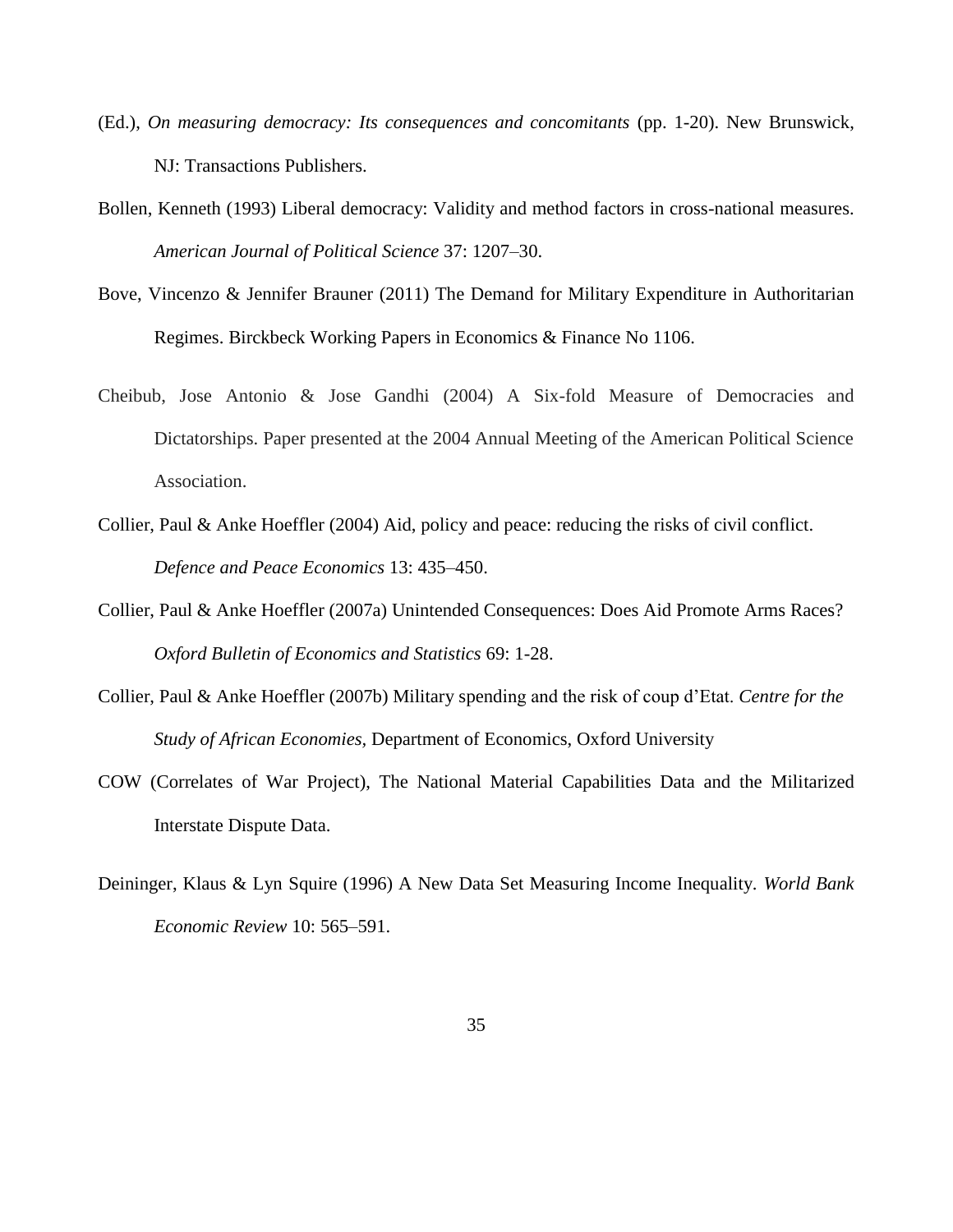- De Masi, Paula & Henri Loire (1989) How Resilient are Military Expenditures? *Staff Papers-International Monetary Funds* 36(1): 130-165.
- Dudley, Leonard & Claude Montmarquette (1981) The Demand for Military Expenditures: An International Comparison. *Public Choice* 37: 5-31.
- Dunne, J. Paul, & Sam Perlo-Freeman (2003a) The demand for military spending in developing countries. *International Review of Applied Economics* 17: 23–48.
- Dunne, J. Paul & Sam Perlo-Freeman (2003b) The demand for military spending in developing countries: Hostilities versus capabilities. *Defence and Peace Economics* 19(4): 293–302.
- Dunne, J. Paul, Ron P. Smith & Dirk Willenbockel (2005) Models of Military Expenditure and Growth: A Critical Review. *Defence and Peace Economics* 16(6): 449-461.
- Dunne, J. Paul, Sam Perlo-Freeman & Ron P. Smith (2008) The Demand for Military Expenditure in Developing Countries: Hostility Versus Capability. *Defence and Peace Economics* 19(4): 293-302.
- Dunne, J. Paul, Sam Perlo-Freeman & Ron P. Smith (2009) Determining Military Expenditures: Arms Races and Spill-Over Effects in Cross-Section and Panel Data.
- Dunne, J. Paul & Mehmet Uye (2010) Military Spending and Development. Chapter in Tan, Andrew (ed) The Global Arms Trade. Europa / Routledge (London).
- Dunne, J. Paul & Nan Tian (2013) Military Expenditure and Economic Growth: A Panel Analysis 1988-2010. presented at the 16th Annual International Conference on Economics and Security, American University of Cairo, Egypt, 21-22 June 2012.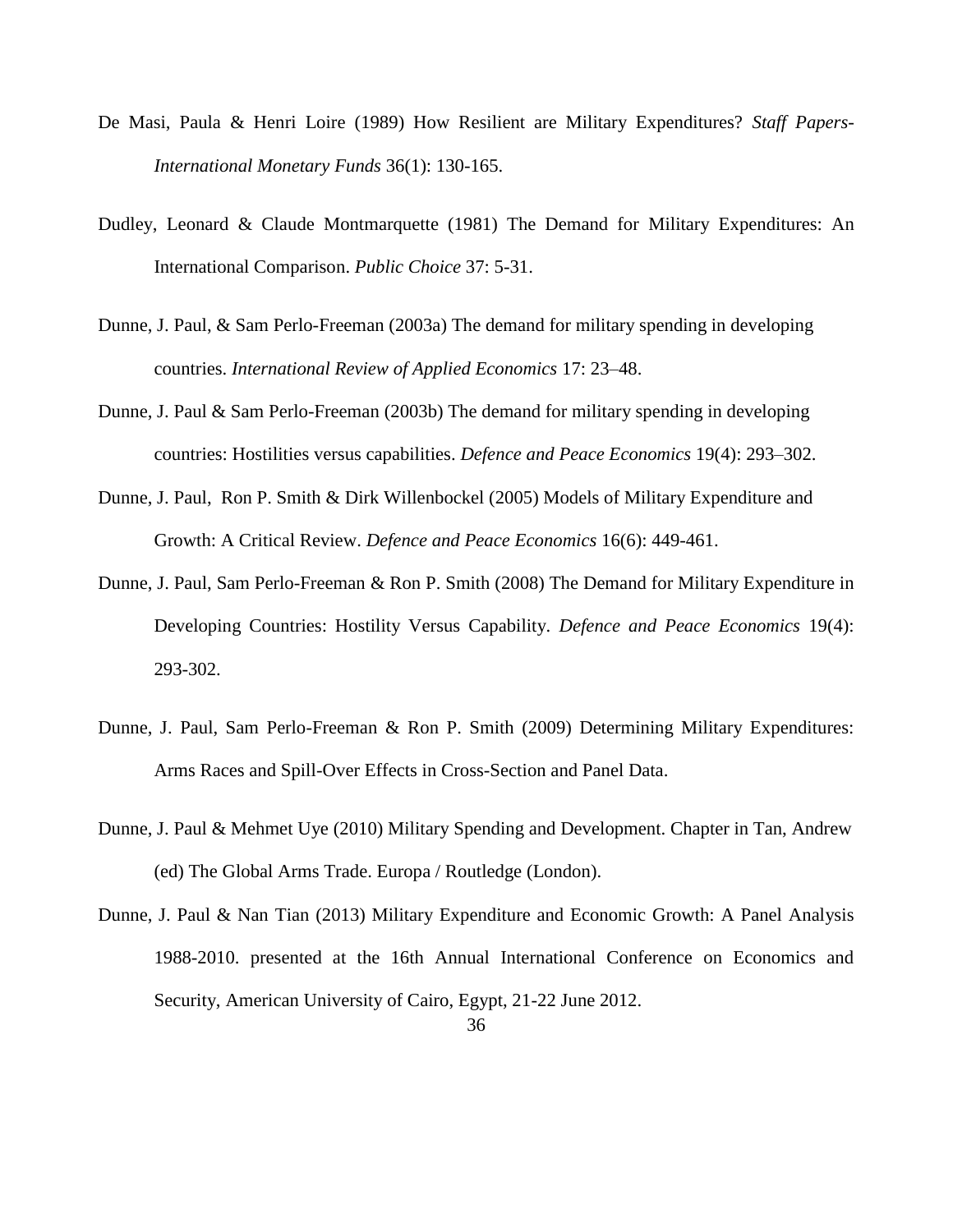- Eloranta, Jari & Svetlozar Andreev (2006) Democratization, Legitimization, and Central Government Spending, 1870-1938. A Paper for the CEPR / NBER workshop on 'European Growth and Integration since the Mid-Nineteenth Century', 13-15 October 2006, Lund, Sweden
- Fordham, Benjamin O. & Thomas C. Walker (2005) Kantian Liberalism, Regime Type, and Military Resource Allocation: Do Democracies Spend Less? *International Studies Quarterly* 49: 141- 157.
- Freedom House (2004) *Freedom in the World 2004: The Annual Survey of Political Rights and Civil Liberties.* Lanham, MD: Rowman and Littlefield.
- Hadenius, Axel & Jan Teorell (2007) Pathways from Authoritarianism. *Journal of Democracy* 18(1): 143-156.

Hsiao, Cheng (1986) *Analysis of Panel Data*. Cambridge University of Press.

- Galbraith, James K. & Pedro Conceição (2001) Towards a new Kuznets hypothesis: theory and evidence on growth and inequality. in *Inequality and Industrial Change: A Global View*, edited by J. Galbraith and M. Berner Cambridge University Press: Cambridge.
- Galbraith James K. & Hyunsub Kum (2005) Estimating the inequality of households incomes: toward a dense and consistent global data set. *Review of Income and Wealth* 51(1): 115-143.
- Garfinkel, Michelle R. (1994) Domestic politics and international conflict. *The American Economic Review* 84(5): 1294-1309.

Global Terrorism Database (2012)<http://www.start.umd.edu/gtd/>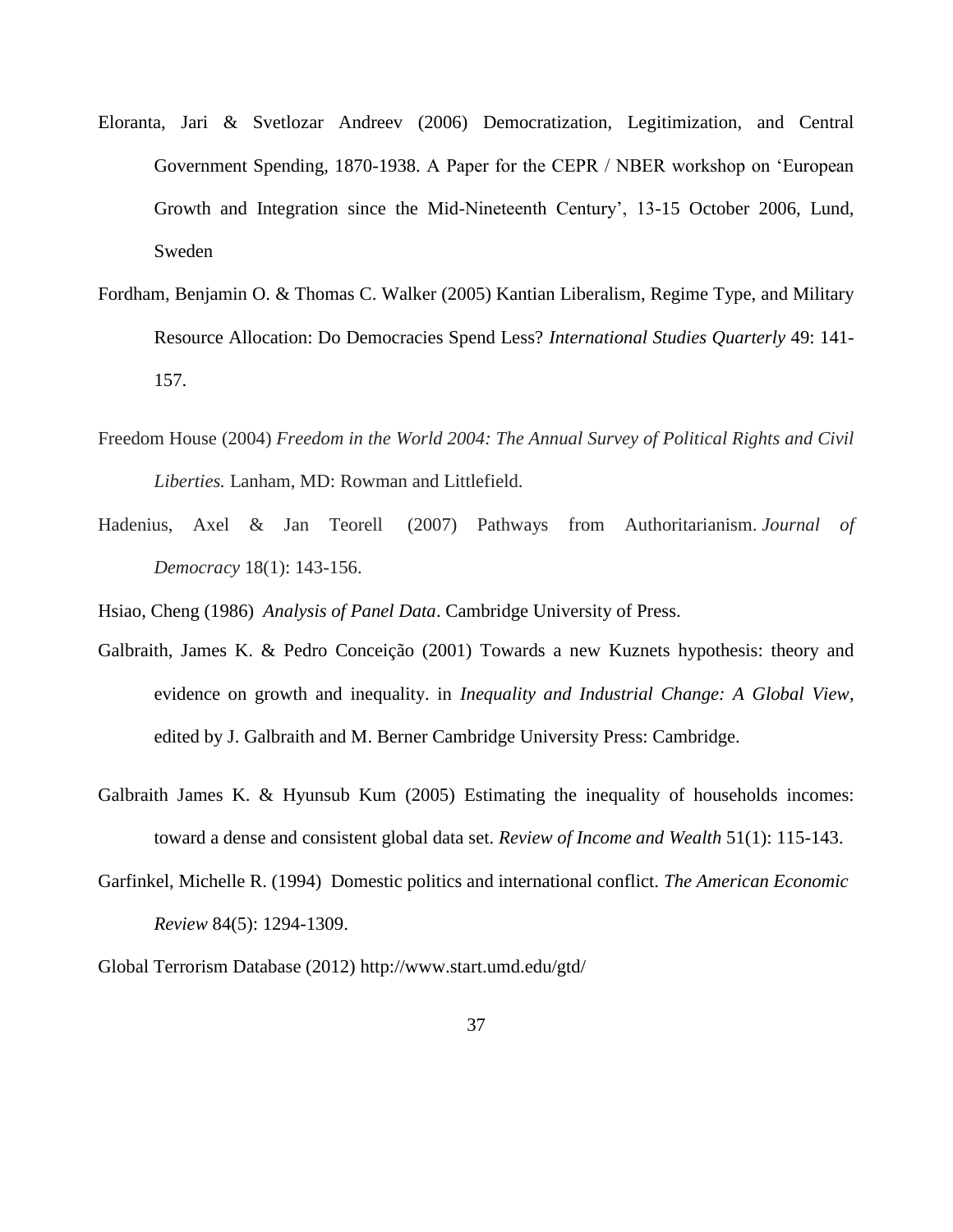- Goldsmith, Benjamin E. (2003) Bearing the Defense Burden, 1886-1989: Why Spend More? *Journal of Conflict Resolution* 47(5): 551-573.
- Goldsmith, Benjamin E. (2007) Arms Racing in 'Space': Spatial Modelling of Military Spending around the World. *Australian Journal of Political Science* 42(3): 419-440.
- Gurr, Ted. R. (1974) Persistence and Change in Political Systems, 1800–1974. *American Political Science Review* 63:1482–1504.
- Gurr, Ted. R., Keith Jaggers & Will H. Moor. (1990) The Transformation of the Western State: The Growth of Democracy, Autocracy, and State Power since 1800. *Studies in Comparative International Development* 25: 73–108.
- Harrison, Mark & Nikolaus Wolf (2012) The frequency of wars. *The Economic History Review* 65(3): 1055-1076.
- Hess, Gregory D. & Athanasios Orphanides (2001) War and Democracy. *The Journal of Political Economy* 109(4): 776-810.
- Hewitt, Daniel (1992) Military expenditures worldwide: determinants and trends, 1972-1988. *Journal of Public Policy* 12(2): 105-152.
- Hirnissa, M. T., Muzafar Z. Habibullah, & A. H. Baharom (2009) Defense Spending and Income Inequality: Evidence from Selected Asian Countries. *Modern Applied Science* 3(5): 96-111.
- Hsu, Sara (2010) The Effect of Political Regimes on Inequality, 1963-2002. UNRISD Flagship Report: Combating Poverty and Inequality.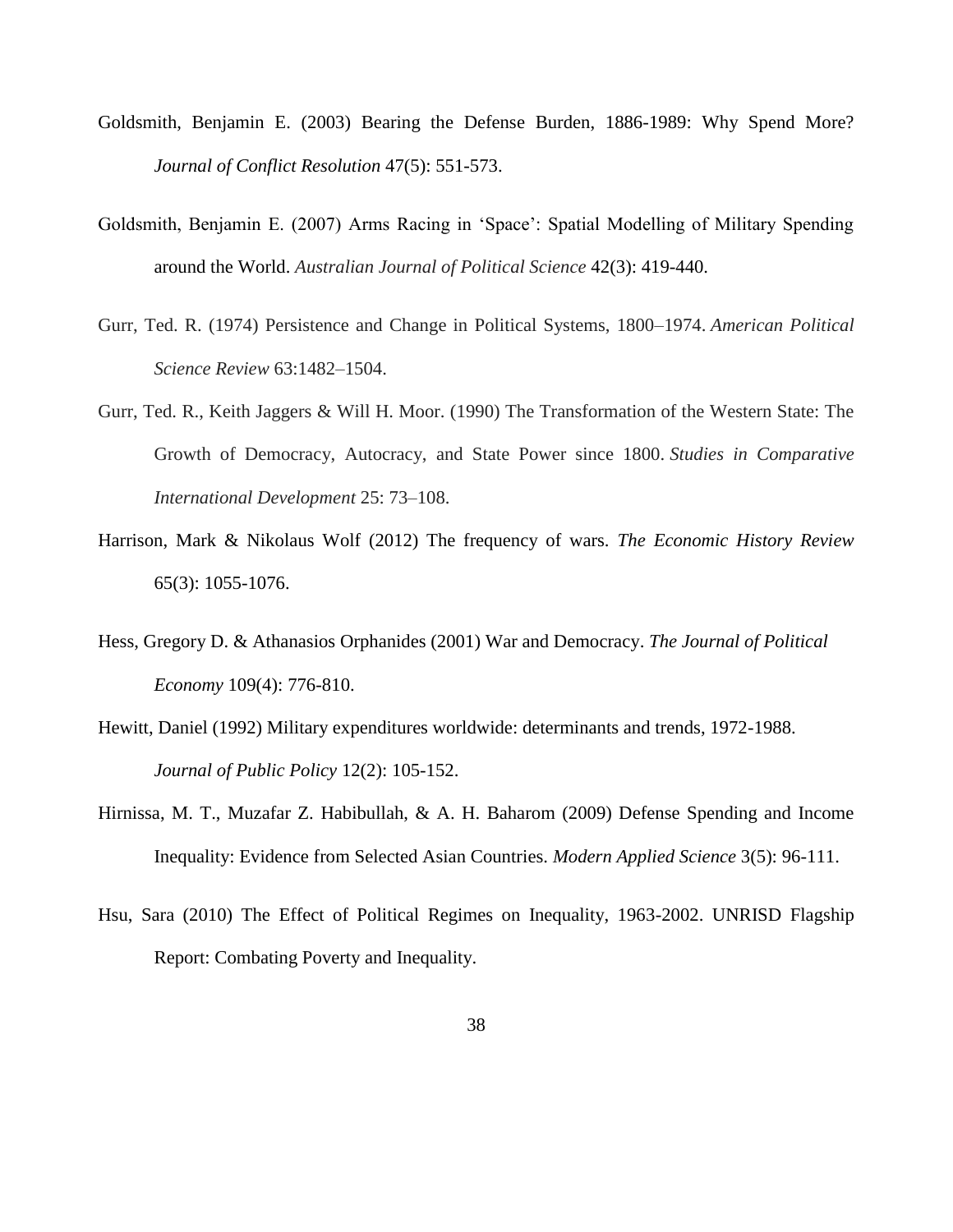- Jackman, Robert W. (1976) Politicians in Uniform: Military Governments and Social Change in the Third World. *American Political Science Review* 70: 1078-1097.
- Kemp-Benedict, Eric (2011) Political regimes and income inequality. *Economics Letters* 113: 266- 268.
- Kentor, Jeffrey, Andrew K. Jorgenson & Edward Kick (2012) The "new" military and income inequality: A cross national analysis. *Social Science Research* 41: 514-526.
- Lin, Eric S. & Hamid E. Ali (2009) Military Spending and Inequality: Panel Granger Causality Test. *Journal of Peace Research* 46(5): 671-685.
- McKinlay, R.D. & A.S. Cohan (1975) A Comparative Analysis of the Political and Economic Performance of Military and Civilian Regimes. *Comparative Politics* 8(1): 1-30.
- McKinlay, R. D. & A. S. Cohan (1976) Performance and Instability in Military and Nonmilitary Regimes. *American Political Science Review* 70: 850-864.
- Mullugian, Casey B., Ricard Gil & Xavier Sala-i Martin (2004) Do Democracies Different Public Policies than Non-democracies? Discussion Paper No: 0304-14, Department of Economics, Columbia University.

Nickell, Stephen (1981) Biases in dynamic models with fixed effects. *Econometrica* 49: 1399–416.

Nordhaus, William, John R. Oneal & Bruce Russett (2012) The Effects of the International Security Environment on National Military Expenditures: A Multicountry Study. *International Organization* 66(3): 491-513.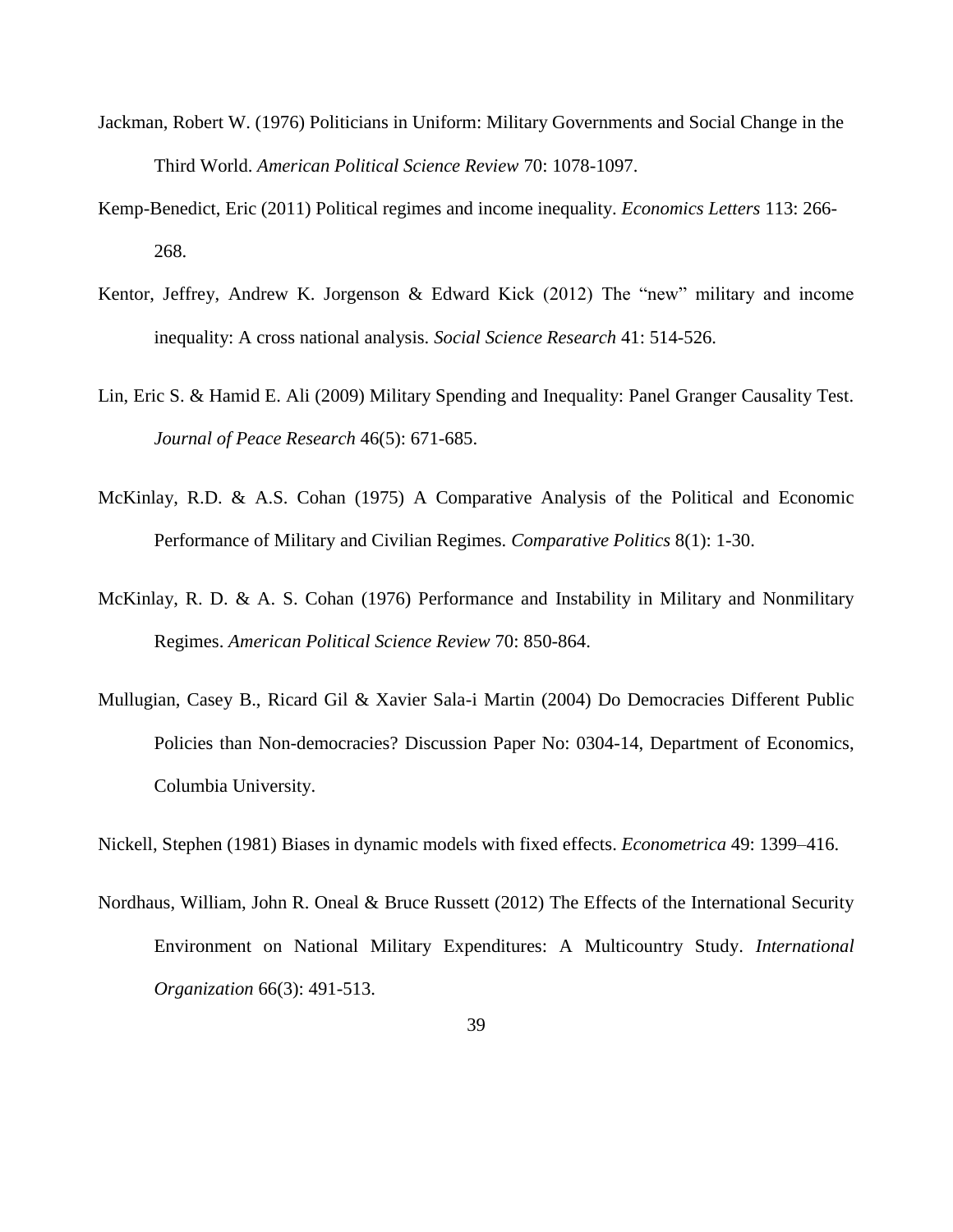- Nordlinger, Eric A. (1977) *Soldiers in politics: military coups and governments*. Prentice-Hall Englewood Cliffs, NJ.
- O'Leary, Michael K. & William D. Coplin (1975) *Quantitative Techniques in Foreign Policy Analysis and Forecasting*, New York: Praeger.
- Przeworski, Adam, Michael E. Alvarez, Jose Antonio Cheibub & Fernando Limongi (2000) *Democracy and Development: Political Institutions and Well-Being in the World, 1950-1990.* Cambridge: Cambridge University Press.

Rota, Mauro (2011) Military Burden and the Democracy Puzzle. MPRA Paper No: 35254.

- Roodman, David (2006) How to do xtabond2: An introduction to "Difference" and "System" GMM in Stata. CGD working paper n. 103, Center for Global Development (CGD), Washington DC.
- Roodman, David(2009). How to do xtabond2: An introduction to difference and system GMM in Stata. *The Stata Journal* 9(1): 86–136.

Russett, BruceM. & John R. Oneal (2001) *Triangulating peace*. Norton.

Sandler, Todd and Keith Hartley (1995) *The Economics of Defense*. New York: Cambridge University Press.

Seiglie, Carlos (1997) Deficits, defence, and income distribution. *CATO Journal* 17(1): 11-18.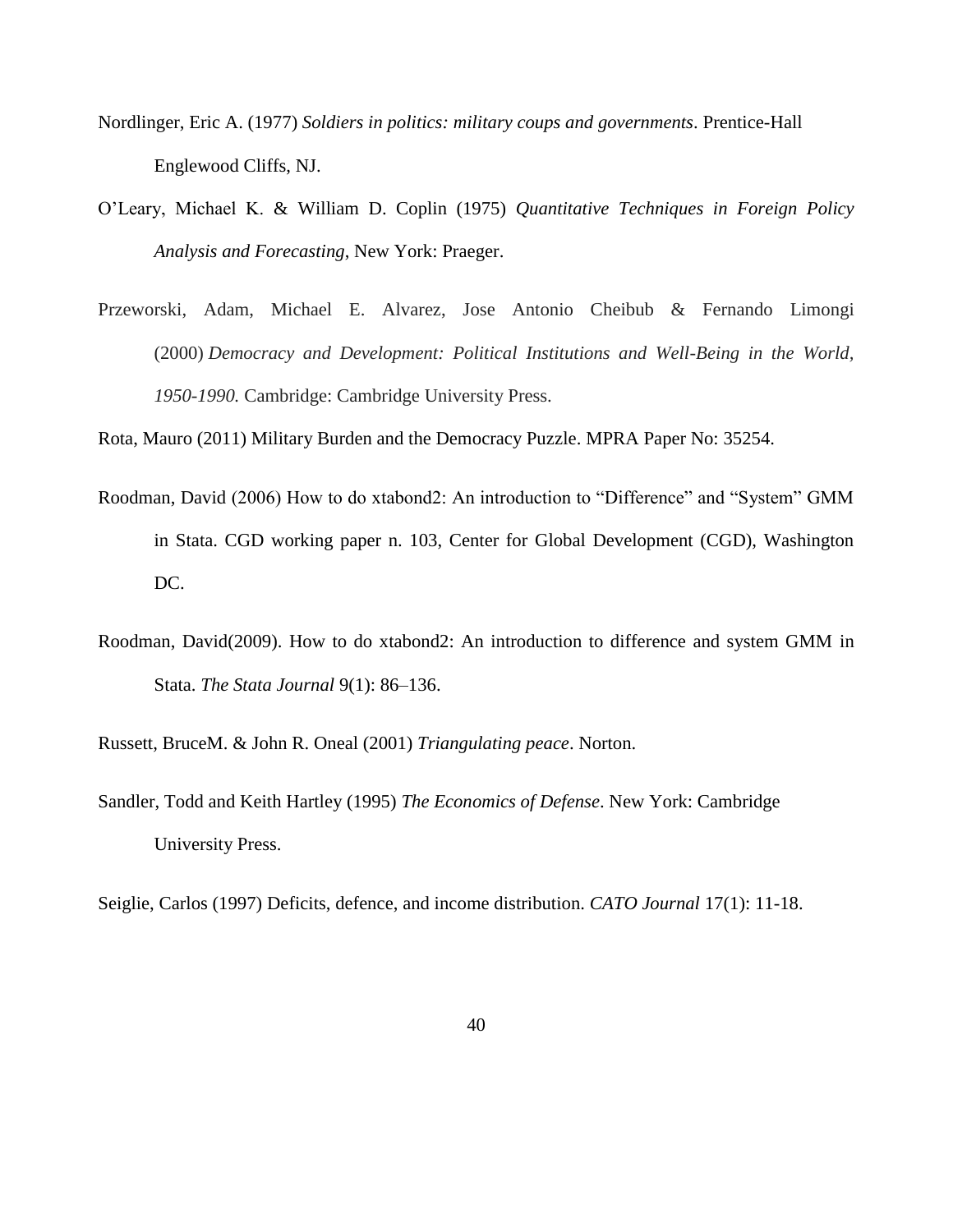Schmitter, Phillipe C. (1971) Military Intervention, Political Competitiveness, and Public Policy in Latin America, 1950-67. in Morris Janowitz and Jacques van Doom, eds. *On Military Ideology*. Rotterdam: Rotterdam University Press.

SIPRI (The Stockholm International Peace Research Institute), [www.sipri.org](http://www.sipri.org/)

- Sprout, Harold & Margaret Sprout (1968) The dilemma of rising demands and insufficient resources. *World Politics: A Quarterly Journal of International Relations* 20(4): 660-693.
- Tongur, Unal & Adem Y. Elveren (forthcoming). Military Expenditures, Income Inequality, and Welfare and Political Regimes: A Dynamic Panel Data Analysis. *Defence and Peace Economics*

UTIP (University of Texas Inequality Project) (2013)<http://utip.gov.utexas.edu/>

- Windmeijer, Frank (2005) A Finite sample correction for the variance of linear efficient two-step GMM estimators. *Journal of Econometrics* 126(1): 25-51.
- Vadlamannati, Krishna C. (2008) Exploring the Relationship between Military Spending & Income Inequality in South Asia. William Davidson Institute Working Paper No. 918, The University of Michigan.
- Vanhanen, Tatu (2000) A New Dataset for Measuring Democracy, 1810-1998. *Journal of Peace Research* 37(2): 251-265.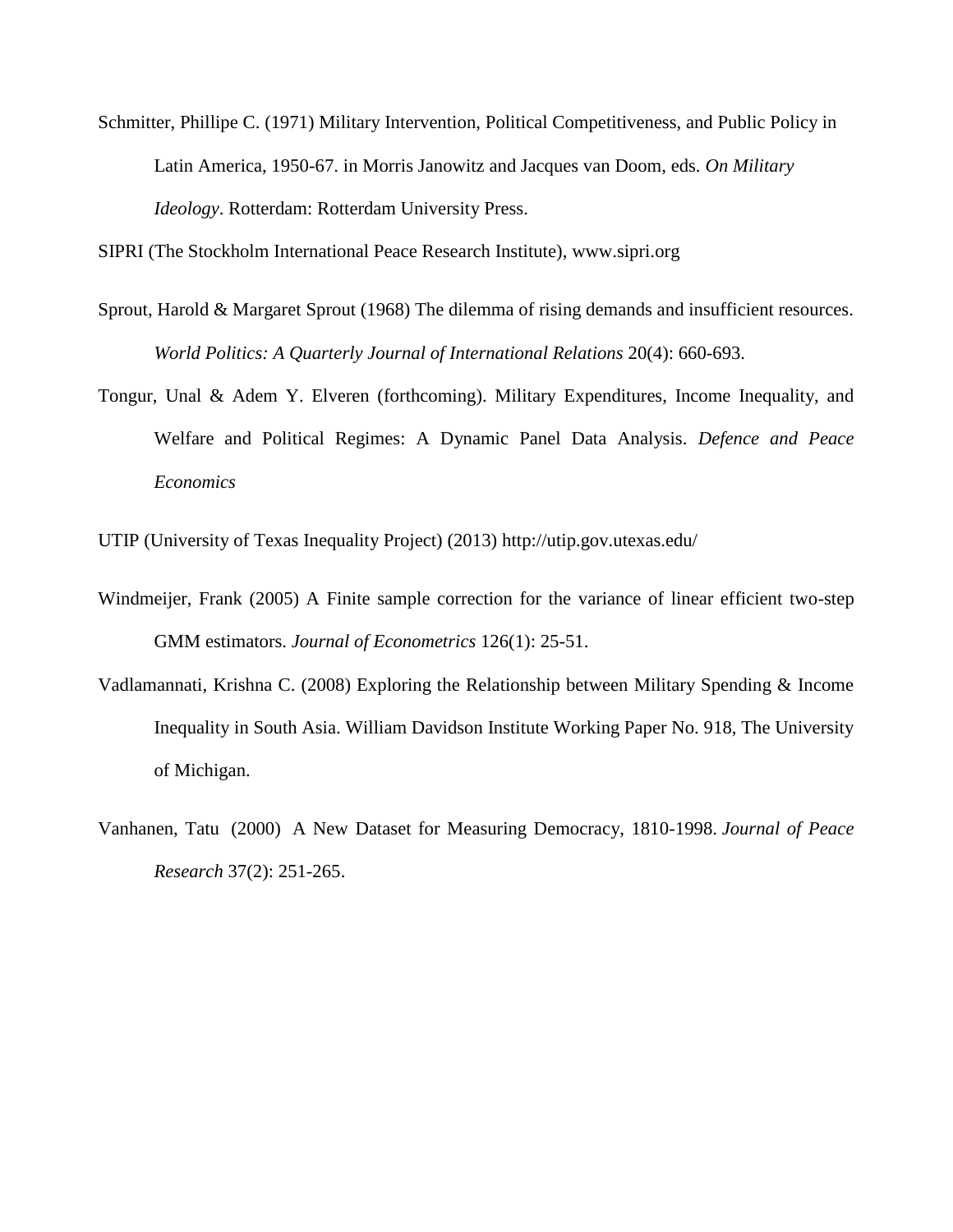| Afghanistan              | Eritrea                           | Libya            | Saudi Arabia                |
|--------------------------|-----------------------------------|------------------|-----------------------------|
| Albania                  | Ethiopia                          | Lithuania        | Senegal                     |
| Algeria                  | Fiji                              | Luxembourg       | Sierra Leone                |
| Argentina                | Finland                           | Macedonia        | Singapore                   |
| Armenia                  | France                            | Madagascar       | Slovakia                    |
| Australia                | Gabon                             | Malawi           | Slovenia                    |
| Austria                  | Gambia                            | Malaysia         | Somalia                     |
| Azerbaijan               | German Democratic<br>Republic (*) | Mauritania       | South Africa                |
| Bahrain                  | West Germany/Germany              | Mauritius        | Spain                       |
| Bangladesh               | Ghana                             | Mexico           | Sri Lanka                   |
| Belgium                  | Greece                            | Moldova          | Sudan                       |
| Benin                    | Guatemala                         | Mongolia         | Swaziland                   |
| <b>Bolivia</b>           | Guinea $(*)$                      | Morocco          | Sweden                      |
| <b>Botswana</b>          | Haiti                             | Mozambique       | Syria                       |
| <b>Brazil</b>            | Honduras                          | Myanmar          | Taiwan                      |
| Bulgaria                 | Hungary                           | Namibia          | Tanzania                    |
| <b>Burkina Faso</b>      | India                             | Nepal            | Thailand                    |
| Burundi                  | Indonesia                         | Netherlands      | Togo                        |
| Cameroon                 | Iran                              | New Zealand      | Trinidad and Tobago         |
| Canada                   | Iraq                              | Nicaragua        | Tunisia                     |
| Central African Republic | Ireland                           | Nigeria          | Turkey                      |
| Chile                    | <b>Israel</b>                     | Norway           | Uganda                      |
| China                    | Italy                             | Oman             | Ukraine                     |
| Colombia                 | Jamaica                           | Pakistan         | <b>United Arab Emirates</b> |
| Costa Rica               | Japan                             | Panama           | <b>United Kingdom</b>       |
| Cote d'Ivoire            | Jordan                            | Papua New Guinea | <b>United States</b>        |
| Croatia                  | Kazakhstan (*)                    | Paraguay         | Uruguay                     |
| Cuba                     | Kenya                             | Peru             | USSR/Russian<br>Federation  |
| Cyprus                   | Korea                             | Philippines      | Venezuela                   |
| Denmark                  | Kuwait                            | Poland           | Yugoslavia                  |
| Dominican Republic       | Kyrgyzstan                        | Portugal         | Zambia                      |
| Ecuador                  | Latvia                            | Qatar            | Zimbabwe                    |
| Egypt                    | Lesotho                           | Romania          |                             |
| El Salvador              | Liberia                           | Rwanda           |                             |

**Table A1. Countries included in the estimations**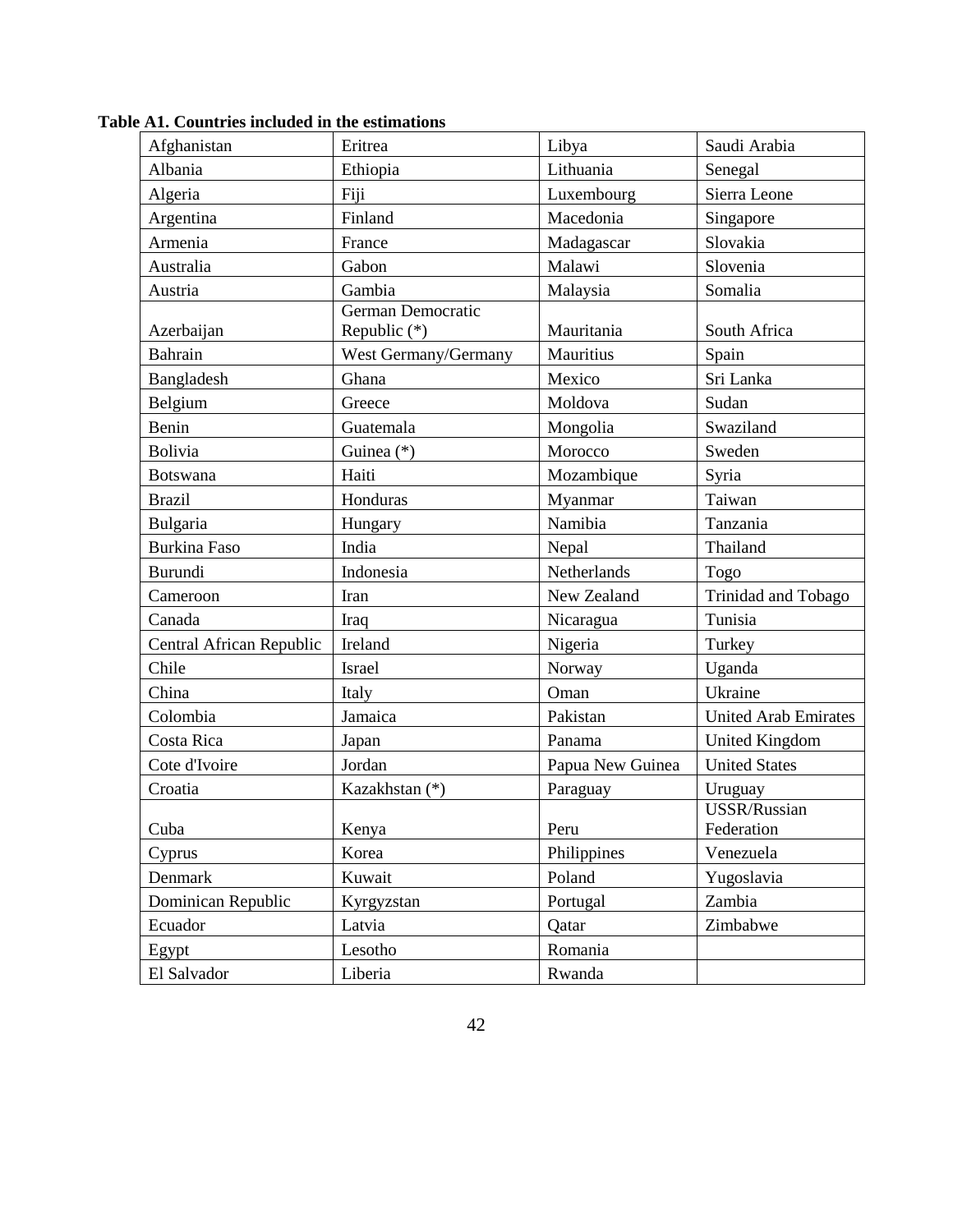All countries (134) in the table are included for the regressions which involve Theil index. 131 countries in the table are included for the regressions which involve EHII index (except three countries (\*) ).

|                   |             |             |             | Table A2. Political Regime Dummy Variable Specification-1 |                |                |             |             |                |
|-------------------|-------------|-------------|-------------|-----------------------------------------------------------|----------------|----------------|-------------|-------------|----------------|
|                   | A1          | A2          | A3          | A4                                                        | A <sub>5</sub> | A <sub>6</sub> | A7          | A8          | A <sub>9</sub> |
| lag (MILGDP)      | $0.493***$  | $0.481***$  | 0.496***    | $0.497***$                                                | $0.496***$     | 0.496***       | $0.497***$  | $0.495***$  | $0.487***$     |
|                   | [0.004]     | [0.005]     | [0.005]     | [0.005]                                                   | [0.005]        | [0.004]        | [0.004]     | [0.004]     | [0.004]        |
| <b>FOES</b>       | $0.006***$  | $0.004***$  | $0.004***$  | $0.005***$                                                | $0.005***$     | $0.006***$     | $0.005***$  | $0.005***$  | $0.003***$     |
|                   | [0.001]     | [0.001]     | [0.001]     | [0.001]                                                   | [0.001]        | [0.001]        | [0.001]     | [0.001]     | [0.001]        |
| <b>FRIENDS</b>    | $-0.002***$ | $-0.002***$ | $-0.002***$ | $-0.002***$                                               | $-0.003***$    | $-0.002***$    | $-0.002***$ | $-0.003***$ | $-0.002***$    |
|                   | [0.000]     | [0.000]     | [0.000]     | [0.000]                                                   | [0.000]        | [0.000]        | [0.000]     | [0.000]     | [0.000]        |
| $\rm AF$          | $0.009***$  | $0.009***$  | $0.009***$  | $0.009***$                                                | $0.009***$     | $0.006***$     | $0.008***$  | 0.009***    | $0.008***$     |
|                   | [0.001]     | [0.001]     | [0.001]     | [0.001]                                                   | [0.001]        | [0.001]        | [0.001]     | [0.001]     | [0.001]        |
| <b>GROWTH</b>     | $-0.089***$ | $-0.089***$ | $-0.091***$ | $-0.088***$                                               | $-0.089***$    | $-0.082***$    | $-0.087***$ | $-0.087***$ | $-0.089***$    |
|                   | [0.005]     | [0.005]     | [0.005]     | [0.005]                                                   | [0.005]        | [0.004]        | [0.005]     | [0.005]     | [0.005]        |
| <b>EHII</b>       | $-0.092***$ | $-0.076***$ | $-0.081***$ | $-0.084***$                                               | $-0.088***$    | $-0.056***$    | $-0.085***$ | $-0.086***$ | $-0.057***$    |
|                   | [0.010]     | [0.011]     | [0.009]     | [0.010]                                                   | [0.011]        | [0.009]        | [0.010]     | [0.010]     | [0.009]        |
| <b>T-EVENT</b>    | 0.000       | $0.001***$  | $0.000**$   | $0.000*$                                                  | $0.000*$       | $0.000*$       | 0.000       | $0.000*$    | $0.001***$     |
|                   | [0.000]     | [0.000]     | [0.000]     | [0.000]                                                   | [0.000]        | [0.000]        | [0.000]     | [0.000]     | [0.000]        |
| <b>WAR</b>        | $0.028***$  | $0.027***$  | $0.030***$  | $0.028***$                                                | $0.028***$     | $0.030***$     | $0.028***$  | $0.028***$  | $0.030***$     |
|                   | [0.002]     | [0.002]     | [0.002]     | [0.002]                                                   | [0.002]        | [0.002]        | [0.002]     | [0.002]     | [0.002]        |
| <b>SD</b>         | $-0.017***$ |             |             |                                                           |                |                |             |             |                |
|                   | [0.002]     |             |             |                                                           |                |                |             |             |                |
| $\mathop{\rm DI}$ |             | $0.013***$  |             |                                                           |                |                |             |             |                |
|                   |             | [0.001]     |             |                                                           |                |                |             |             |                |
| <b>MD</b>         |             |             | $0.006***$  |                                                           |                |                |             |             |                |
|                   |             |             | [0.001]     |                                                           |                |                |             |             |                |
| W                 |             |             |             | 0.000                                                     |                |                |             |             |                |
|                   |             |             |             | [0.001]                                                   |                |                |             |             |                |
| OD                |             |             |             |                                                           | $0.003**$      |                |             |             |                |
|                   |             |             |             |                                                           | [0.001]        |                |             |             |                |
| $\mathsf{C}$      |             |             |             |                                                           |                | $0.007**$      |             |             |                |
|                   |             |             |             |                                                           |                | [0.003]        |             |             |                |
| IR                |             |             |             |                                                           |                |                | 0.003       |             |                |
|                   |             |             |             |                                                           |                |                | [0.003]     |             |                |
| $\rm EC$          |             |             |             |                                                           |                |                |             | $0.011***$  |                |
|                   |             |             |             |                                                           |                |                |             | [0.001]     |                |

**Table A2. Political Regime Dummy Variable Specification-1**

43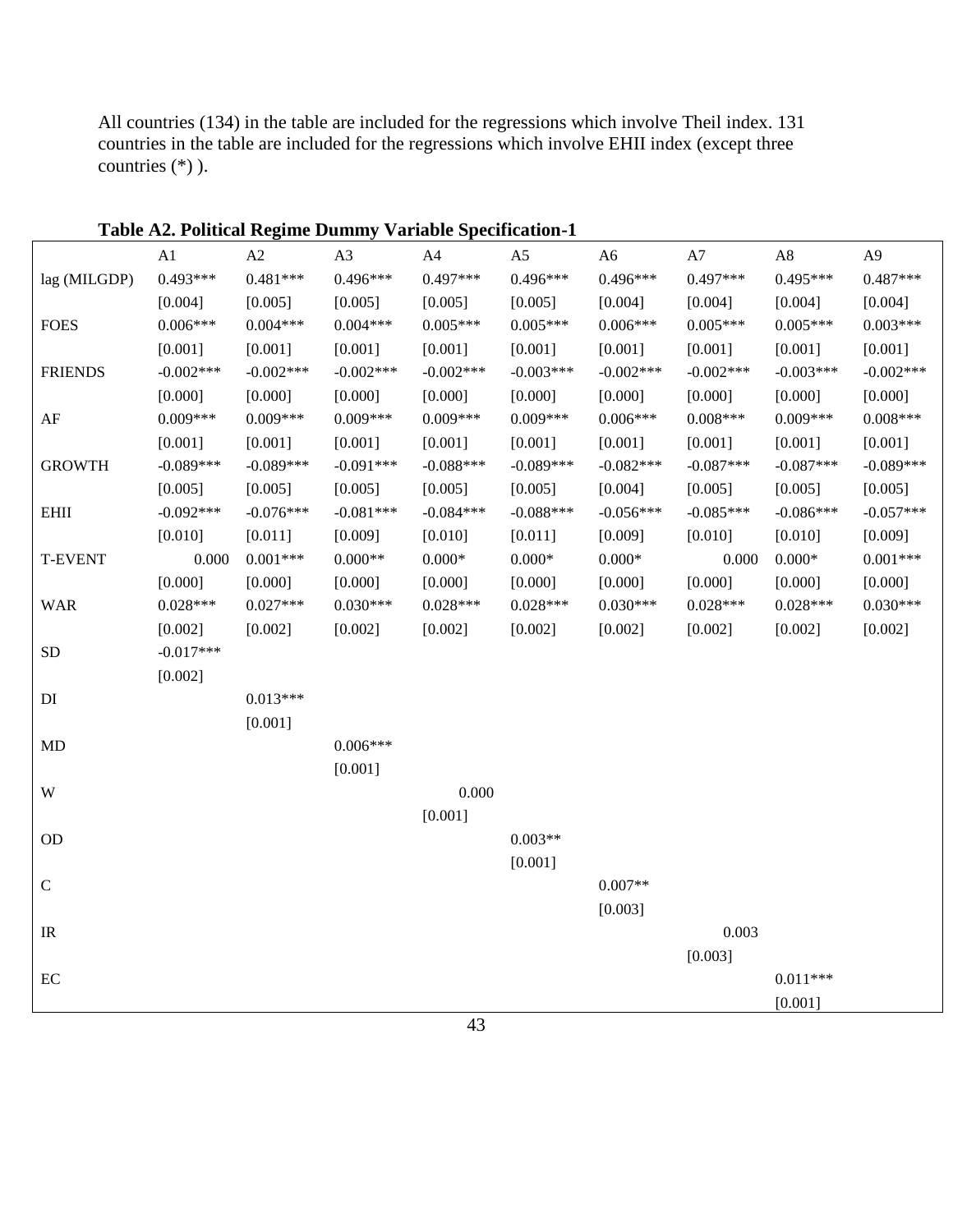| CO                  |          |          |          |          |         |          |          |          | $-0.009***$ |
|---------------------|----------|----------|----------|----------|---------|----------|----------|----------|-------------|
|                     |          |          |          |          |         |          |          |          | [0.001]     |
| Constant            | 0.000    | 0.001    | 0.006    | 0.001    | 0.004   | $-0.015$ | 0.002    | 0.003    | 0.018       |
|                     | [0.012]  | [0.014]  | [0.012]  | [0.011]  | [0.012] | [0.011]  | [0.011]  | [0.012]  | [0.012]     |
| Countries           | 131      | 131      | 131      | 131      | 131     | 131      | 131      | 131      | 131         |
| <b>Observations</b> | 2983     | 2983     | 2983     | 2983     | 2983    | 2983     | 2983     | 2983     | 2983        |
| F statistic         | 2878     | 2875     | 2867     | 2826     | 2811    | 2649     | 3034     | 2831     | 3086        |
| p-value             | 0.000    | 0.000    | 0.000    | 0.000    | 0.000   | 0.000    | 0.000    | 0.000    | 0.000       |
| m1                  | $-1.321$ | $-1.312$ | $-1.322$ | $-1.319$ | $-1.32$ | $-1.309$ | $-1.319$ | $-1.319$ | $-1.316$    |
| p-value             | 0.187    | 0.19     | 0.186    | 0.187    | 0.187   | 0.19     | 0.187    | 0.187    | 0.188       |
| m2                  | 1.32     | 1.32     | 1.312    | 1.317    | 1.318   | 1.307    | 1.319    | 1.318    | 1.307       |
| p-value             | 0.187    | 0.187    | 0.189    | 0.188    | 0.188   | 0.191    | 0.187    | 0.188    | 0.191       |
| Hansen Test         | 91.53    | 87.5     | 87.63    | 91.93    | 91.7    | 91.78    | 91.49    | 91.48    | 86.77       |
| p-value             | 0.14     | 0.216    | 0.213    | 0.134    | 0.138   | 0.136    | 0.141    | 0.141    | 0.233       |

**Note:** All models include year dummies as instruments. All estimations were conducted with two-step efficient GMM and finite-sample corrections to the covariance matrix estimate. m1 and m2 denotes Arellano-Bond tests for AR(1) and AR(2). Hansen Test is for over-identification. Standard errors in brackets. \*\*\* p<0.01, \*\* p<0.05, \* p<0.10.

# **Table A3. Political Regime Dummy Variable Specification-2**

| lag<br>$0.479***$<br>(MILGDP)<br>[0.004] | $0.479***$<br>[0.004]<br>$0.004***$ | $0.479***$<br>[0.004]<br>$0.004***$ | $0.479***$<br>[0.004] | $0.479***$<br>[0.004] | $0.479***$   | $0.479***$   | $0.479***$   | $0.479***$   |
|------------------------------------------|-------------------------------------|-------------------------------------|-----------------------|-----------------------|--------------|--------------|--------------|--------------|
|                                          |                                     |                                     |                       |                       |              |              |              |              |
|                                          |                                     |                                     |                       |                       |              |              |              |              |
|                                          |                                     |                                     |                       |                       | [0.004]      | [0.004]      | [0.004]      | [0.004]      |
| <b>FOES</b><br>$0.004***$                |                                     |                                     | $0.004***$            | $0.004***$            | $0.004***$   | $0.004***$   | $0.004***$   | $0.004***$   |
| [0.001]                                  | [0.001]                             | [0.001]                             | [0.001]               | [0.001]               | [0.001]      | [0.001]      | [0.001]      | [0.001]      |
| <b>FRIENDS</b><br>$-0.002$ ***           | $-0.002$ ***                        | $-0.002$ ***                        | $-0.002$ ***          | $-0.002$ ***          | $-0.002$ *** | $-0.002$ *** | $-0.002$ *** | $-0.002$ *** |
| [0.000]                                  | [0.000]                             | [0.000]                             | [0.000]               | [0.000]               | [0.000]      | [0.000]      | [0.000]      | [0.000]      |
| AF<br>$0.006***$                         | $0.006***$                          | $0.006***$                          | $0.006***$            | $0.006***$            | $0.006***$   | $0.006***$   | $0.006***$   | $0.006***$   |
| [0.001]                                  | [0.001]                             | [0.001]                             | [0.001]               | [0.001]               | [0.001]      | [0.001]      | [0.001]      | [0.001]      |
| <b>GROWTH</b><br>$-0.089***$             | $-0.089***$                         | $-0.089***$                         | $-0.089***$           | $-0.089***$           | $-0.089***$  | $-0.089***$  | $-0.089***$  | $-0.089***$  |
| [0.005]                                  | [0.005]                             | [0.005]                             | [0.005]               | [0.005]               | [0.005]      | [0.005]      | [0.005]      | [0.005]      |
| <b>EHII</b><br>$-0.042***$               | $-0.042***$                         | $-0.042***$                         | $-0.042***$           | $-0.042***$           | $-0.042***$  | $-0.042***$  | $-0.042***$  | $-0.042***$  |
| [0.008]                                  | [0.008]                             | [0.008]                             | [0.008]               | [0.008]               | [0.008]      | [0.008]      | [0.008]      | [0.008]      |
| <b>T-EVENT</b><br>$0.001***$             | $0.001***$                          | $0.001***$                          | $0.001***$            | $0.001***$            | $0.001***$   | $0.001***$   | $0.001***$   | $0.001***$   |
| [0.000]                                  | [0.000]                             | [0.000]                             | [0.000]               | [0.000]               | [0.000]      | [0.000]      | [0.000]      | [0.000]      |
| <b>WAR</b><br>$0.030***$                 | $0.030***$                          | $0.030***$                          | $0.030***$            | $0.030***$            | $0.030***$   | $0.030***$   | $0.030***$   | $0.030***$   |
| [0.002]                                  | [0.002]                             | [0.002]                             | [0.002]               | [0.002]               | [0.002]      | [0.002]      | [0.002]      | [0.002]      |